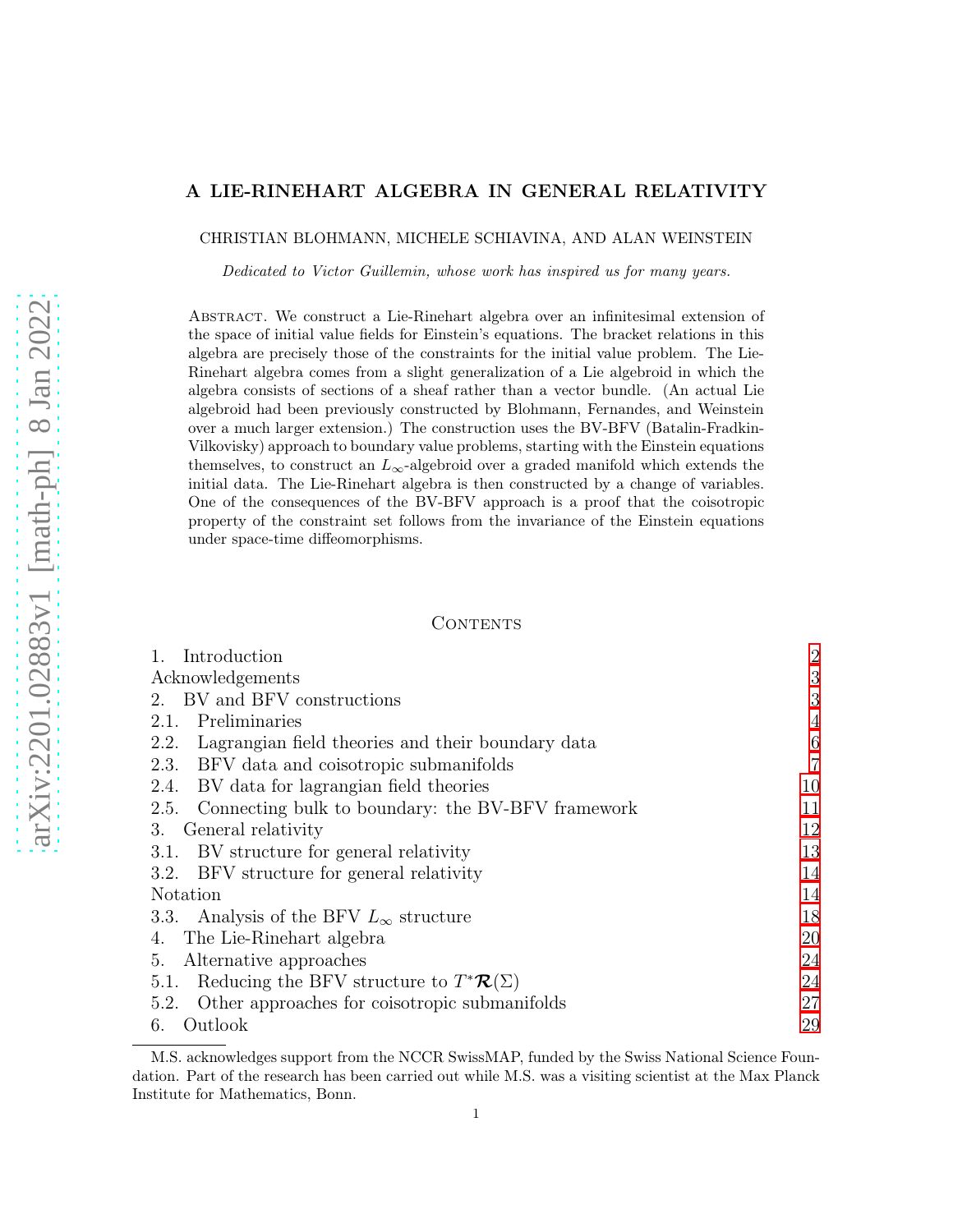| Cauchy data as composition of coisotropic relations | 29 |
|-----------------------------------------------------|----|
| The homotopy momentum map                           | 29 |
| References                                          |    |

### 1. INTRODUCTION

<span id="page-1-0"></span>In [\[BFW13\]](#page-30-0), two of the present authors and Marco Fernandes found a Lie algebroid whose bracket relations on constant sections agree precisely with the Poisson bracket relations among the energy and momentum constraints for the initial value problem of Einstein's equations in general relativity. Whereas the phase space for the initial value problem is the cotangent bundle of the space  $\mathcal R$  of riemannian metrics on a Cauchy hypersurface  $\Sigma$ , the base of the "Lie algebroid of evolutions" in [\[BFW13\]](#page-30-0) is the much larger space of paths  $[0, 1] \rightarrow \mathcal{R}$ . It was observed there that a natural idea for reducing the base to the cotangent bundle<sup>[1](#page-1-1)</sup>  $T^*\mathcal{R}$  produced an object with bracket and anchor which failed to satisfy the axioms of a Lie algebroid.

The original goal of [\[BFW13\]](#page-30-0) was to explain the well known coisotropic property of the constraints' zero set by an extension to Lie algebroids of the theory of hamiltonian actions of Lie algebras on (pre)symplectic manifolds, for which the zero set of the momentum map is coisotropic. Indeed, in [\[BW22](#page-30-1)], a suitable notion of hamiltonian Lie algebroid was developed for which the zero set of what was now a momentum section of the dual of the Lie algebroid was shown to be coisotropic. It turns out, though, that the Lie algebroid of evolutions is not hamiltonian, at least for the natural presymplectic structure on the paths in  $\mathcal R$  obtained by pulling back the canonical symplectic structure on  $T^*\mathcal{R}$  by the map assigning to each path its initial value and normal derivative at  $t = 0.2$  $t = 0.2$ 

In this paper, we arrive in Section [4](#page-19-0) at an alternative realization of the constraint Poisson brackets by a generalized version of a Lie algebroid called a Lie-Rinehart algebra. The base  $\mathcal{B}$  of this object is no longer a manifold as was that of the Lie algebroid of evolutions, but rather the product of  $T^*\mathcal{R}$  with a one-point ringed space which can be seen as the first infinitesimal neighborhood of the origin in the product of vector fields and functions on Σ. The Lie-Rinehart algebra itself is a module over an algebra **B** which plays the role of the functions on  $\mathcal{B}$ ; this module carries a Lie algebra structure (over  $\mathbb{R}$ ) for which the Leibniz rule for multiplication by elements of  $\mathfrak{B}$  is specified by an "anchor" which is a map from the module into derivations of  $\mathfrak{B}$ . The object of which this module are sections is not a vector bundle over  $\mathcal{B}$ , as it would be for a Lie algebroid, but rather a sheaf which is not locally constant. The entire Lie-Rinehart structure is actually presented in terms of a cohomological vector field on a graded manifold lying over B. Unfortunately, although the base of our Lie-Rinehart algebra is much smaller than the space of paths in  $\mathcal{R}$ , this structure still does not have the hamiltonian property (as generalized from Lie algebroids to Lie-Rinehart algebras); see

<sup>&</sup>lt;sup>1</sup>We define the fibers of  $T^*\mathcal{R}$  as the space of smooth, density-valued, contravariant symmetric 2-tensors on Σ.

<span id="page-1-2"></span><span id="page-1-1"></span> ${}^{2}T^{\ast}\mathcal{R}$  is identified with  $T\mathcal{R}$  via a natural riemannian metric on  $\mathcal{R}$ .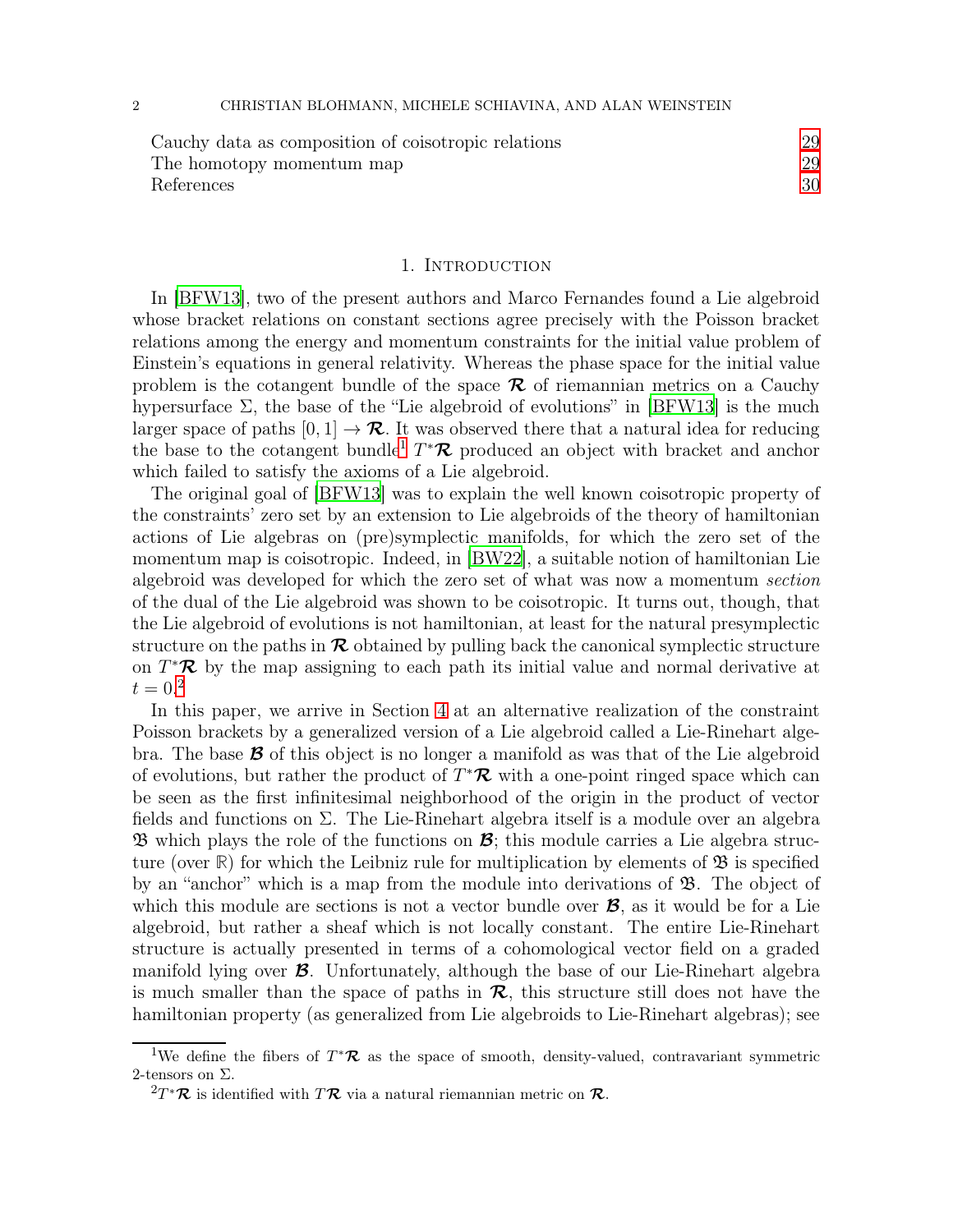Remark [4.4.](#page-23-2) Nevertheless, we think that this construction is interesting because of its close connection with the invariance under diffeomorphisms of the Einstein equations.

The machinery for our construction is the BV-BFV theory of [\[CMR14;](#page-30-2) [CMR18](#page-31-0)], a combination of the Batalin–Vilkovisky and Batalin–Fradkin–Vilkovisky formalisms on manifolds with boundary [\[BV77a](#page-30-3); [BV81;](#page-30-4) [BF83a\]](#page-29-1), which associates supermanifolds carrying cohomological vector fields to boundary value problems for field theories with symmetry. In Section [3,](#page-11-0) we review, and provide a new analysis of the output of, the application of the BV-BFV machinery to general relativity, as was presented by one of the authors in [\[Sch15](#page-32-0); [CS16\]](#page-31-1). The result is an  $L_{\infty}$  rather than Lie algebroid over a graded manifold which, despite being structurally similar to those arising in standard gauge-theoretic scenarios, is not associated to some (action) Lie algebroid.[3](#page-2-2)

We review the general BV-BFV theory itself in Section [2.](#page-2-1) In particular, in Remark [2.2](#page-7-0) and Corollary [3.8](#page-17-1) we argue that one can take the very existence of a BV-BFV structure as an explanation of the coisotropic property of the constraint set of general relativity without use of the formulas for the Poisson brackets of the constraint functions.

In Section [4,](#page-19-0) we eliminate the higher order terms in the bracket and anchor of the previously described  $L_{\infty}$ -algebroid by a change of variables which replaces the odd variables in the (graded) base manifold by infinitesimal variables. At the same time, the vector bundle carrying our  $L_{\infty}$  structure becomes a sheaf which is not locally trivial, thus necessitating the language of Lie-Rinehart algebras.

Section [5.1](#page-23-1) is independent of Section [4.](#page-19-0) In it, we try to construct a Lie algebroid over  $T^{\ast}\mathcal{R}$  itself. This time, we begin with the BFV data of Section [3](#page-11-0) and restrict and project the homological vector field  $Q_{BFV}$  found there to the zero locus of the odd variables in the base of the  $L_{\infty}$ -algebroid constructed there. The result is a vector field  $Q_0$  whose square is no longer zero; in fact, it is zero only on the zero set  $C$  of the constraint functions. With the hindsight of knowing from the Poisson brackets of these functions that C is coisotropic, we see that the object restricted to  $C$ , which is a Lie algebroid, is precisely the usual Lie algebroid attached to a coisotropic submanifold, essentially its conormal bundle, or, equivalently, its characteristic distribution.

We end the section with a discussion of several unsuccessful attempts (including by two of the present authors in [\[BFW13\]](#page-30-0)) to restrict the Lie algebroid of evolutions to  $T^{\ast}\mathcal{R}.$ 

Finally, in Section [6,](#page-28-0) we discuss some further possible ways to establish directly from diffeomorphism symmetry the fact that the constraint set is coisotropic.

#### <span id="page-2-0"></span>Acknowledgements

We would like to thank S. D'Alesio, A.S. Cattaneo, N.L. Delgado, L. Vitagliano, P. Xu, and M. Zambon for helpful discussions. M.S. would especially like to thank A. Riello for sharing comments that helped shape Section [5.2.](#page-26-0)

## 2. BV and BFV constructions

<span id="page-2-1"></span>In this section, we will outline two general frameworks for classical field theory that go under the acronyms BV and BFV, after Batalin, Fradkin and Vilkovisky in different

<span id="page-2-2"></span><sup>3</sup>See Remark [5.1](#page-23-3) to motivate this point of view.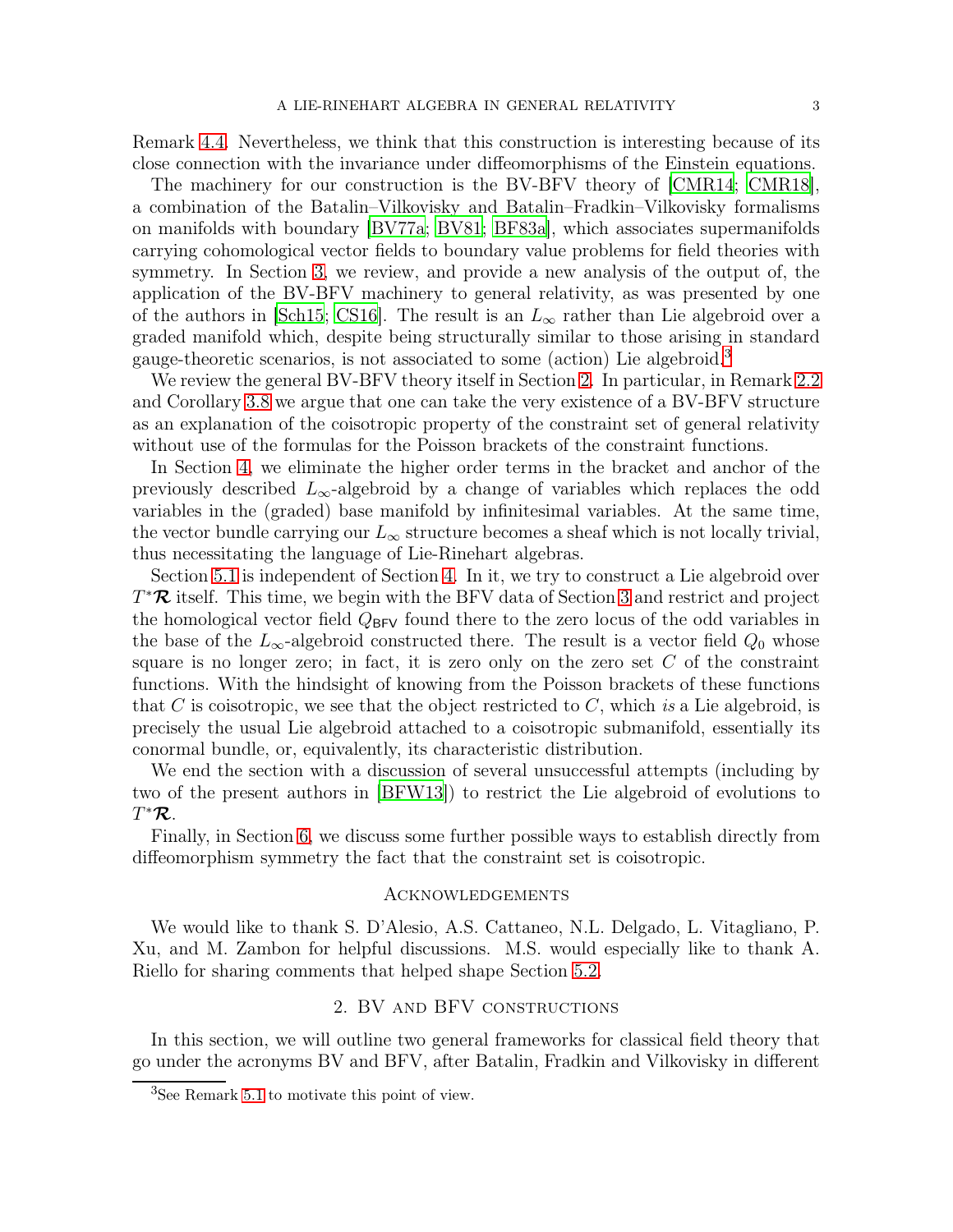collaborations [\[BF83b;](#page-30-5) [BV83;](#page-30-6) [BV84\]](#page-30-7). Broadly speaking, one can think of the BFV formalism as the hamiltonian counterpart of the lagrangian BV formalism. They can be joined together when discussing field theory on manifolds with boundary to obtain what is often called the BV-BFV framework, following Cattaneo, Mnev and Reshetikhin [\[CMR14\]](#page-30-2).

<span id="page-3-0"></span>2.1. Preliminaries. The space of fields is given by the sections

$$
\mathcal{F} = \Gamma(M, F)
$$

of a smooth fibre bundle  $\pi_F : F \to M$ .  $\mathcal F$  has a convenient smooth structure given by the functional diffeology for which smooth families, i.e. plots in the language of diffeology, are smooth homotopies of sections. ( $\mathcal F$  can also be equipped with a Fréchet structure, but we will not need this here.) The diffeological structure suffices to define a notion of tangent bundle [\[CW16\]](#page-31-2). For  $\mathcal F$  it is given by

$$
T\mathcal{F} = \Gamma(M, VF)
$$

where  $VF : \text{ker } T\pi_F \to M$  is the vertical tangent bundle, viewed as a bundle over  $M^4$  $M^4$  If  $F \to M$  is a vector bundle, then  $\mathcal F$  is a vector space and we have the natural trivialization  $T\mathcal{F} \cong \mathcal{F} \times \mathcal{F}$ .

The bundle projection  $T\mathcal{F} \to \mathcal{F}$  maps a tangent vector given by a section  $v : M \to$ VF to the field  $\phi : M \to V \to F$ . The tangent space at the point  $\phi \in T \mathcal{F}$  is then given by

$$
T_{\phi}\mathcal{F} = \Gamma(M, \phi^*VF),
$$

where  $\phi^*VF = M \times_{F}^{\phi,\pi_F} VF$  is the pullback of  $VF \to F$  along  $\phi: M \to F$ .

A vector field on  $\mathcal F$  is a section  $v : \mathcal F \to T\mathcal F$  of the bundle projection. It is called local, if for every  $\phi \in \mathcal{F}$  the value of  $v(\phi) \in \Gamma(M, VF)$  at  $m \in M$  depends only on the finite jet  $j_m^k \phi$  for a fixed jet order k. A local vector field can be identified with the infinite prolongation of an evolutionary "vector field" (which is not a vector field) in the terminology of the calculus of variations (see [\[And89;](#page-29-2) [AT96;](#page-29-3) [Sau89](#page-32-1)]). The space of local vector fields will be denoted by  $\mathcal{X}_{loc}(\mathcal{F})$ .

There are two natural notions of differential forms on the diffeological space  $\mathcal{F}$ . The first is by the left Kan extension of the de Rham functor from manifolds to diffeological spaces [\[Igl13](#page-31-3)]. This comes with a differential but without a natural notion of inner derivative. The second defines  $k$ -forms as fibre-wise multilinear smooth functions  $T_k\mathcal{F} \to \mathbb{R}$  on the fibre product  $T_k\mathcal{F} = T\mathcal{F} \times_{\mathcal{F}} \ldots \times_{\mathcal{F}} T\mathcal{F}$  of the tangent bundle. For such forms we have an inner derivative but no differential. While these two notions are different for general diffeological spaces, they do coincide for the space of fields  $\mathcal{F}$ .

Let  $\Omega^{\bullet,\bullet}(\mathcal{F}\times M)$  denote the bicomplex of differential forms. The differential in the direction of  $\mathcal F$  will be denoted by  $\delta$ , that in the direction of M by d. A  $(p, q)$ -form can be viewed as a smooth fibre-wise multilinear map  $T_p \mathcal{F} \to \Omega^q(M)$ , i.e. a p-form on  $\mathcal{F}$ with values in  $q$ -forms on M. Both the domain and codomain of this map are spaces

<span id="page-3-1"></span> ${}^{4}\text{In}$  [\[CW16\]](#page-31-2) this was shown to hold for M compact, but the statement is also true for non-compact M.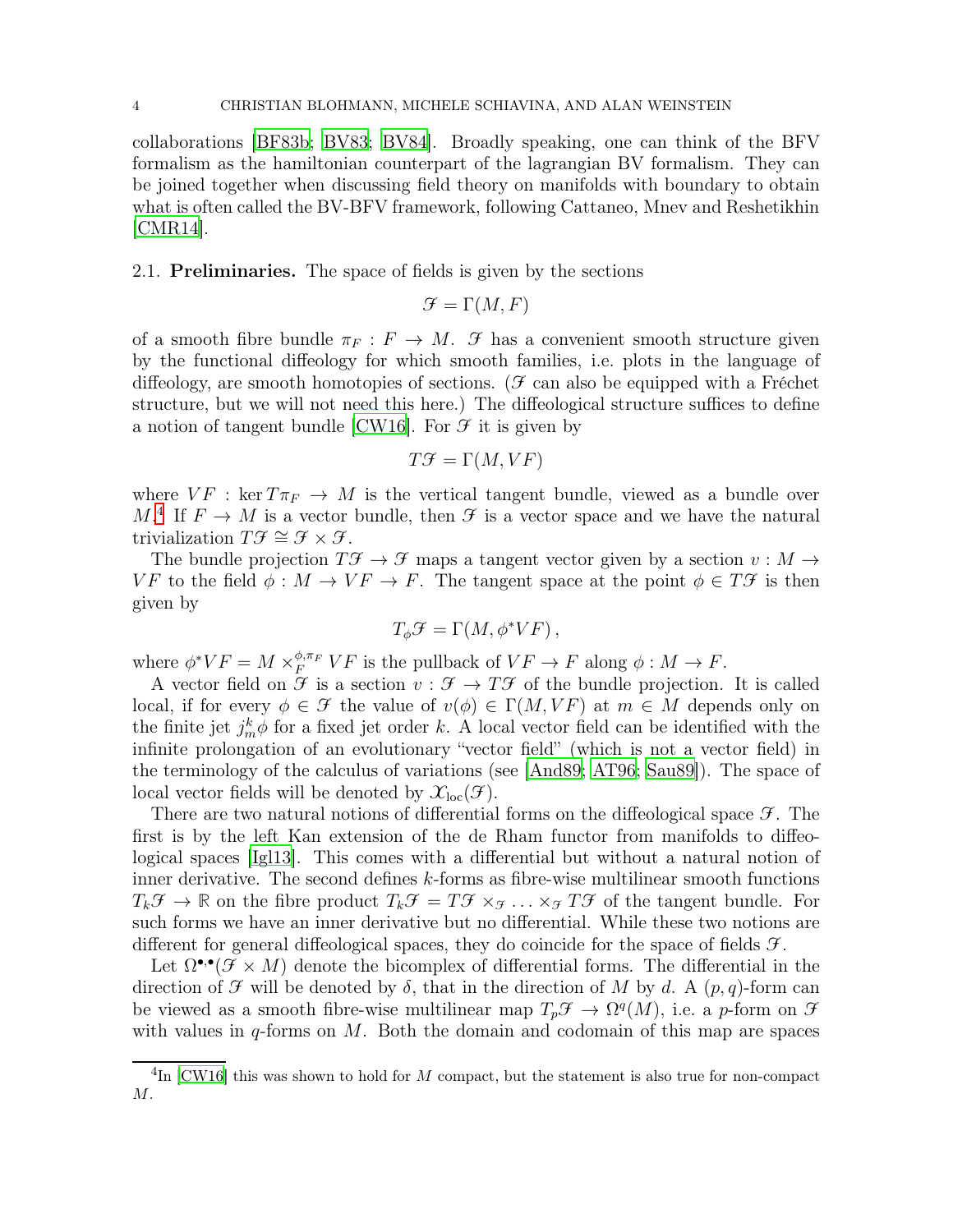of smooth sections of fibre-bundles over  $M$ . It then makes sense to call the form local if this map is local, i.e. a differential operator. Local forms are a sub-bicomplex

$$
\Omega_{\text{loc}}^{\bullet,\bullet}(\mathcal{F}\times M)\subset\Omega^{\bullet,\bullet}(\mathcal{F}\times M)\,.
$$

Let  $j^{\infty}$ :  $\mathcal{F} \times M \to J^{\infty}F$  be the infinite jet evaluation and let  $\Omega^{\bullet,\bullet}(J^{\infty}F)$  be the variational bicomplex with vertical differential  $\delta$  and horizontal differential d. It can be shown that the pullback along  $j^{\infty}$  is a morphism of bicomplexes with image

$$
\Omega_{\text{loc}}^{\bullet,\bullet}(\mathcal{F}\times M)=(j^{\infty})^*\Omega^{\bullet,\bullet}(J^{\infty}F)\,.
$$

In this sense, the variational bicomplex can be viewed as the bicomplex of local forms on  $\mathcal{F} \times M$ .<sup>[5](#page-4-0)</sup>

A form in  $\Omega_{\text{loc}}^{p,\text{top}}(\mathcal{F}\times M)$  can be viewed as map  $T_p\mathcal{F}\to \Omega^{\text{top}}(M)$ . If M is oriented and compact, we can compose this map with the integration over  $M$ , which yields a map  $T_p \mathcal{F} \to \mathbb{R}$ . If M is not compact, we can replace the integration with taking the d-cohomology class instead, which we denote suggestively by

$$
\Omega^p_f(\mathcal{F}) := \Omega^{p,\text{top}}_{\text{loc}}(\mathcal{F} \times M) / d\Omega^{p,\text{top}}_{\text{loc}}(\mathcal{F} \times M) .
$$

For  $p = 0$  and M non-compact, an element of  $\Omega^0$  ( $\mathcal{F}$ ) can generally not be viewed as a function on  $\mathcal{F}$ . For  $p > 0$  the elements of  $\Omega_f^p(\mathcal{F})$  can be identified with special classes of forms in  $\Omega^{p,\text{top}}(\mathcal{F})$ , called source forms for  $p=1$  and functional forms for  $p>1$ . A source is given in local coordinates by

$$
\omega = \omega_{\beta}(x^1, u^{\alpha}, u^{\alpha}_{i_1}, \dots, u^{\alpha}_{i_1, \dots, i_k}) \delta u^{\beta} \wedge dx^1 \wedge \dots \wedge dx^{\text{top}},
$$

where  $\omega_{\beta}$  is a function of the local bundle coordinates  $x^1, u^{\alpha}$  and a finite number of the associated jet coordinates  $u_{i_1}^{\alpha}, u_{i_1, i_2}^{\alpha}, \ldots$  The salient feature of a source forms is that it contains the vertical differential  $\delta u^{\alpha}$  of the fibre coordinate, but not of higher jet coordinates. We denote the space of local forms of source type by  $\Omega_{\rm src}^{1,\rm top}(\mathcal{F} \times M)$ .

In order to avoid the technical problems that arise from the non-compactness of  $M$ , we will from now on assume that M is compact. Then the cotangent bundle  $T^*\mathcal{F}$  can be defined as follows. Let  $V^*F$  denote the dual of the vertical vector bundle, viewed as a bundle over M. Let

$$
T^*\mathcal{F}:=\Gamma\big(M,V^*F\otimes{\rm Dens}(M)\big)\,,
$$

where  $\text{Dens}(M)$  denotes the density bundle on M. This is a bundle over  $\mathcal F$  in the same way as the tangent bundle, the fibre over  $\phi \in \mathcal{F}$  being given by

$$
T_{\phi}^* \mathcal{F} = \Gamma\big(M, \phi^* V^* F \otimes \text{Dens}(M)\big) \,.
$$

The dual pairing between  $v \in T_{\phi} \mathcal{F}$  and  $\alpha \in T_{\phi}^* \mathcal{F}$  is given by the dual pairing of  $VF$  and  $V^*F$ , which yields a density on M, followed by integration over M. For general considerations of dual vector spaces in field theory see for instance Sec. 3.5.5 and Appendix B of [\[CG17\]](#page-31-4).

<span id="page-4-0"></span><sup>&</sup>lt;sup>5</sup>When  $j^{\infty}$  is not surjective the pullback is not injective, so that we cannot simply identify the bicomplex with the complex of local forms. But this will not matter here.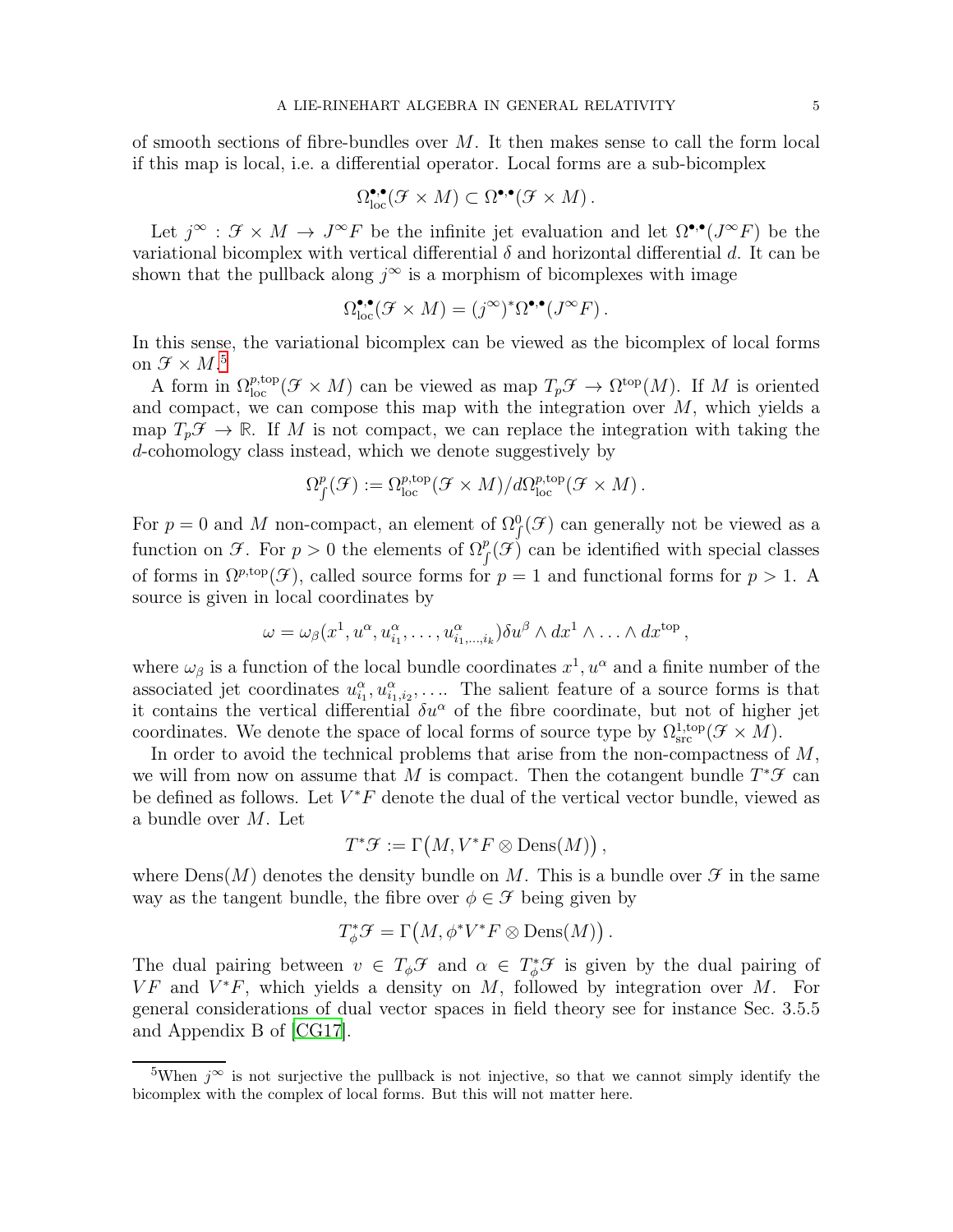<span id="page-5-0"></span>2.2. Lagrangian field theories and their boundary data. A lagrangian field theory (LFT) is specified by a space of fields  $\mathcal F$  together with a lagrangian (i.e. a local 0, top-form)  $L \in \Omega_{\text{loc}}^{0,\text{top}}(\mathcal{F} \times M)$ . We will be interested in the case of manifolds with boundary. For simplicity we will assume that M is a cylinder of the form  $M = \Sigma \times [0, 1]$ , where  $\Sigma$  is a closed manifold. We also introduce the action function by integration  $S = \int L \in \Omega^0_f(\mathcal{F})^{6}$  $S = \int L \in \Omega^0_f(\mathcal{F})^{6}$  $S = \int L \in \Omega^0_f(\mathcal{F})^{6}$ 

 $\overline{M}$  The physical fields of an LFT are those in the *zero locus*  $\overline{Z}(el)$  of the Euler–Lagrange one form, i.e. the set of solutions of the Euler–Lagrange equations of the variational problem associated to S. Since S is represented by a local lagrangian  $L \in \Omega_{loc}^{0, top}(\mathcal{F} \times M)$ , its variation can be decomposed as

$$
\delta L = \mathrm{el} + d\gamma
$$

where  $\mathbf{e} \in \Omega_{\text{src}}^{1,\text{top}}(\mathcal{F} \times M)$  is a source form and  $\gamma \in \Omega^{1,\text{top}-1}(\mathcal{F} \times M)$ . We denote by  $\mathcal{I}_{EL} \subset C^{\infty}(\mathcal{F})$  the vanishing ideal associated to  $\mathsf{Z}(\mathsf{el})$ .

We can induce boundary data for a lagrangian field theory on a manifold with boundary  $(M, \partial M)$ . In order to do this, one first considers the space of germs of fields at the boundary  $\partial M \times \{0\}$  of a thin cylindrical neighborhood  $\partial M \times [0, \epsilon]$ , denoted by  $\check{\mathcal{F}}^{\partial}_{\partial M}$ , which comes equipped with the surjective submersion  $\check{\pi}_M : \mathcal{F} \to \check{\mathcal{F}}^{\partial}_{\partial M}$  given by restriction, and a presymplectic structure  $\check{\omega}$  induced by the variational problem

$$
\delta S = \mathsf{EL} + \check{\pi}_M^* \check{\alpha}; \qquad \check{\omega} = \delta \check{\alpha}
$$

where  $EL = \int$ M el, and  $\check\alpha$  is a 1-form on  $\check{\mathcal{F}}_{\partial M}^{\partial}$  obtained by integration of  $d\gamma$  (see e.g. [\[Zuc87,](#page-33-0) Theorem 3] or [\[KT79](#page-31-5)]).

We call  $\check{\mathfrak{I}}^{\partial}_{\partial M}$  the space of pre-boundary fields. When the (pre-)symplectic reduction by the kernel of  $\ddot{\omega}^{\flat}$  is smooth<sup>[7](#page-5-2)</sup>, it yields the surjective submersion

$$
\pi_{\text{red}} \colon \check{\mathcal{F}}^{\partial}_{\partial M} \to \mathcal{F}^{\partial}_{\partial M}
$$

and, assuming that  $\check{\alpha}$  is basic with respect to this fibration, i.e.  $\check{\alpha} = \pi_{red}^* \alpha^{\partial}$  for some  $\alpha^{\partial} \in \Omega^1_{loc}(\mathcal{F}_{\partial M}^{\partial})$ , we have the improved bulk-boundary relation

<span id="page-5-3"></span>
$$
\delta S = \mathsf{EL} + \pi_M^* \alpha^\partial,\tag{1}
$$

where  $\pi_M = \pi_{\text{red}} \circ \pi_M : \mathcal{F} \to \mathcal{F}_{\partial M}^{\partial}$ .

The space  $(\mathcal{F}_{\partial M}^{\partial}, \omega^{\partial} = \delta \alpha^{\partial})$  is an exact symplectic manifold, modeled on the space of sections of some (induced) fibre bundle on  $\Sigma = \partial M$ . Observe that since M has the structure of a finite cylinder  $\Sigma \times [0,1]$ , the space of pre-boundary fields on  $\partial M =$  $\Sigma_0 \bigsqcup \Sigma_1$ , divided into incoming and outgoing boundary, is diffeomorphic to two copies of  $\overline{\tilde{\mathcal{F}}}_{\Sigma}^{\partial}$ , defined as pre-boundary fields on only one boundary component. Performing pre-symplectic reduction for  $\check{\mathcal{F}}^{\partial}_{\partial M}$  returns two copies of the presymplectic reduction of  $\check{\mathcal{F}}_{\Sigma}^{\partial}$ , with the sign of the symplectic structure on the second one reversed; i.e. we have  $\pi_M: \mathcal{F} \to \mathcal{F}_{\partial M}^{\partial} \simeq \mathcal{F}_{\Sigma}^{\partial} \times \mathcal{F}_{\Sigma}^{\partial}.$ 

<span id="page-5-1"></span> ${}^{6}$ Recall that we assume M to be compact.

<span id="page-5-2"></span><sup>7</sup>This is not guaranteed. It turns out to be the case for most theories of interest including general relativity [\[CS16](#page-31-1), Proposition 3.2].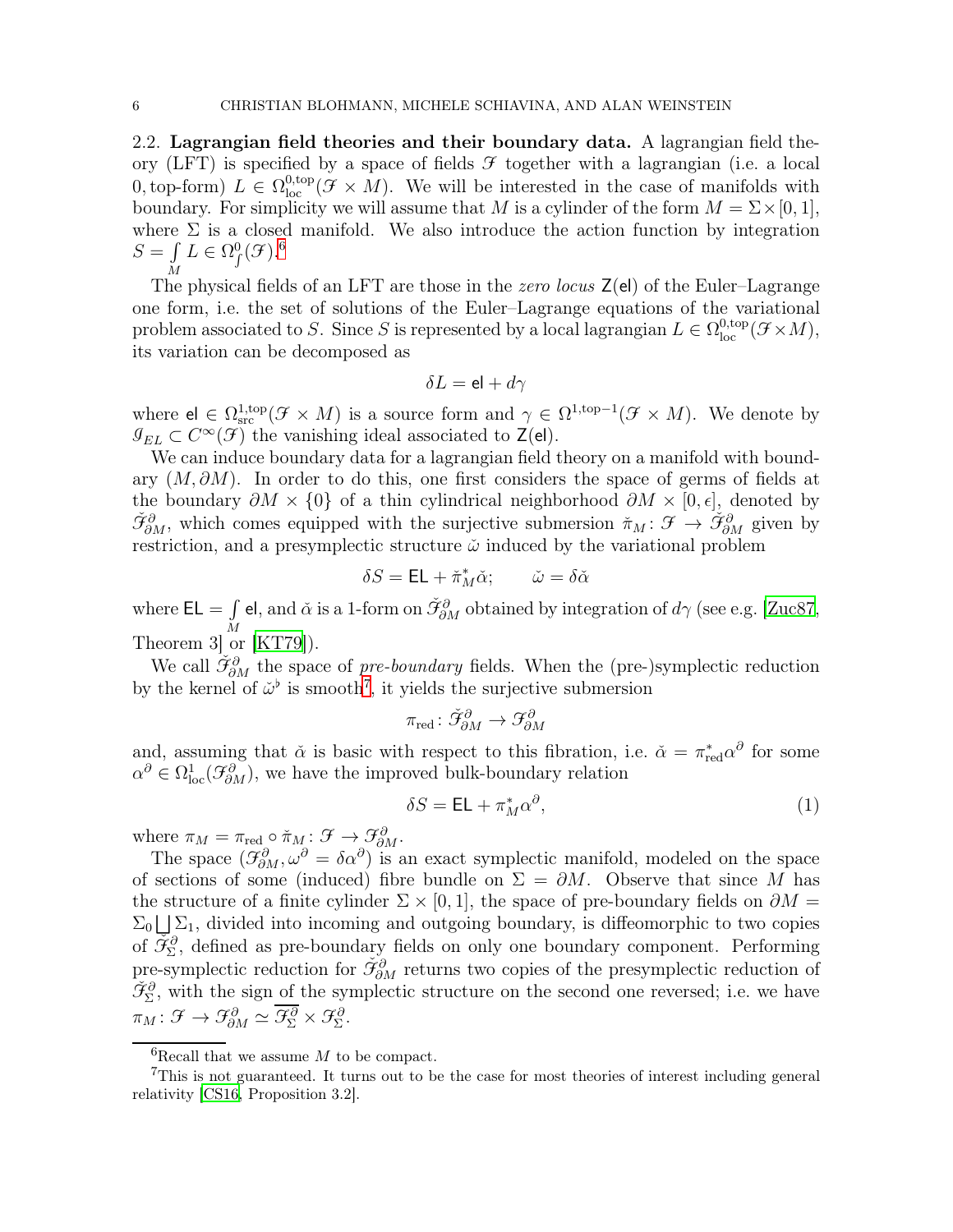The space  $\mathcal{F}_{\Sigma}^{\partial}$  is called the geometric phase space,<sup>[8](#page-6-1)</sup> or the space of initial data of the system. It is different from the *physical*, or *reduced* phase space, which will be defined in Section [2.3](#page-6-0) as the coisotropic reduction of a submanifold defined by "constraints".

<span id="page-6-3"></span>Example 2.1. Looking ahead to Section [3,](#page-11-0) we begin here our discussion of the example of general relativity. In that case, the space of fields is  $\mathcal{F} = \mathcal{L}ov_{\Sigma}(M)$ : the space of lorentzian metrics on  $M = \Sigma \times [0, 1]$  whose restriction to  $\partial M = \Sigma_0 \cup \Sigma_1$  is positive definite. The space of pre-boundary fields (for each boundary component) is

$$
\check{\mathcal{F}}_{\Sigma}^{\partial} \simeq T\mathcal{R}(\Sigma) \times C^{\infty}(\Sigma) \times \mathcal{X}(\Sigma),
$$

where  $\mathcal{R}(\Sigma)$  is the space of riemannian metrics on  $\Sigma$ . The manifold  $\check{\mathcal{F}}^{\partial}_{\Sigma}$  is parametrized by a riemannian metric h on  $\Sigma$ , the boundary value of its normal jet h, as well as a function  $\eta \in C^{\infty}(\Sigma)$  and a vector field  $\beta \in \mathcal{X}(\Sigma)$ , usually denoted by *lapse* and *shift*. It can then be shown that the form  $\tilde{\omega}$ , constructed as above, is pre-symplectic, and that the space of boundary fields is given by  $\mathcal{F}_{\Sigma}^{\partial} = T^* \mathcal{R}(\Sigma)$ . For the explicit details of this calculation, see [\[CS16](#page-31-1), Section B].

We will focus on variational problems for which the initial-value problem is wellposed. However, generally, not all points in  $\mathcal{F}_{\Sigma}^{\partial}$  can be extended to local solutions of the Euler–Lagrange equations in some neighborhood of  $\Sigma$  in M. The subset  $C \subset \mathcal{F}_{\Sigma}^{\partial}$ consists of those initial data that can be extended to a solution for some thin, finite cylinder  $\Sigma \times [0, \epsilon]$ . Typically, a good ansatz for C, which plays the role of Cauchy data for an initial value problem, is given through a vanishing ideal  $\mathcal{I}_C$ , derived from the Euler–Lagrange 1-form EL. Indeed, on a cylinder it is frequently possible to split equations of motion into *evolution equations* and auxiliary relations among the fields.<sup>[9](#page-6-2)</sup> The equations of motion that are not evolution equations are then seen as constraint functions  $\{\phi_i \in C^{\infty}(\mathcal{F}_{\Sigma}^{\partial})\}$  for the configurations in  $\mathcal{F}_{\Sigma}^{\partial}$ , so that the vanishing ideal  $\mathcal{I}_{C}$ is generated by the functions  $\phi_i$ . The subset of Cauchy data often turns out to be coisotropic, which may be expressed by the statement that the constraints are first *class*, i.e.  $\mathcal{I}_C$  is a Poisson subalgebra.

In standard gauge theories, the coisotropic property of  $C$  can be related to the existence of a hamiltonian action of the (gauge) symmetry group on initial data, for which C is the preimage of zero under the associated (equivariant) momentum map. More generally, we will argue that this can be concluded from the existence of a BV-BFV field theory (see Def. [2.8\)](#page-10-1). See also Remark [2.2.](#page-7-0)

In Section [6,](#page-28-0) we will discuss other possible approaches to the problem that are promising, but outside of the scope of the present paper.

<span id="page-6-0"></span>2.3. BFV data and coisotropic submanifolds. Consider the submanifold  $C \subset \mathcal{F}^{\partial}$ of "Cauchy data" discussed in Section [2.2](#page-5-0) and assume that it is coisotropic. The reduced phase space of the system is defined as the reduction  $C$ , i.e. the leaf space of the characteristic foliation integrating the kernel  $TC^{\omega}$  of the induced 2-form. Typically, C

<span id="page-6-1"></span><sup>8</sup>We follow here [\[KT79\]](#page-31-5) for the general construction, although the terminology might differ.

<span id="page-6-2"></span> $9^9$ One can always look at the equations of motion in a tubular neighborhood of some "initial" surface, and thus obtain a reasonable ansatz for  $C$  by splitting the equations of motion there. This makes sense because C contains information only on local extendability of initial data.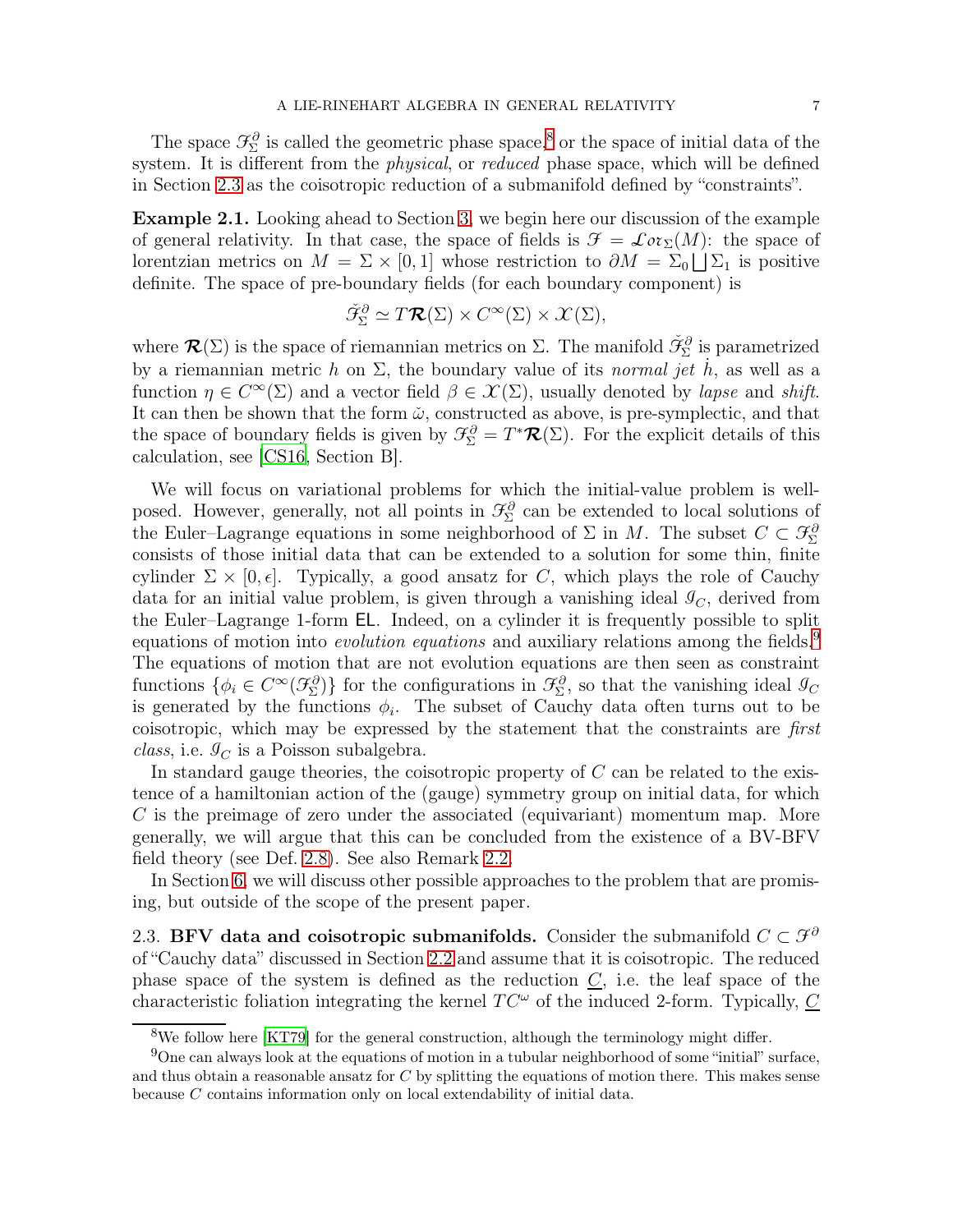is not smooth (and in the example of GR, C is not smooth either [\[AMM82](#page-29-4)]), and we resort to a cohomological replacement.

The BFV construction provides a cohomological resolution of the reduction  $\underline{C}$ , namely a complex  $(C_{\text{BFV}}^{\bullet}, Q_{\text{BFV}})$  that is both positively and negatively graded<sup>[10](#page-7-1)</sup>, such that

$$
H_{\text{BFV}}^{0} \simeq C^{\infty}(\underline{C}) \simeq (C^{\infty}(M)/\mathcal{I}_{C})^{\mathcal{I}_{C}},\tag{2}
$$

where  $\mathcal{G}_C \subset C^{\infty}(M)$  is the vanishing ideal of C, and the superscript  $\mathcal{G}_C$  means the Poisson bracket commutant of  $\mathcal{I}_C$  (see [\[BV77b](#page-30-8); [BF83b](#page-30-5); [Sta88;](#page-32-2) [Sta97;](#page-32-3) [Sch08\]](#page-32-4)). This construction is often taken as a definition for the space of functions on C that are invariant with respect to the characteristic foliation. The cohomology of the BFV complex is isomorphic to the Lie algebroid cohomology associated to the coisotropic submanifold [\[Sch08](#page-32-4), Corollary 3]. For a practical procedure to construct BFV data given a coisotropic submanifold we refer to [\[Sta88](#page-32-2)] and [\[Sch08\]](#page-32-4). Then, given an LFT on a manifold with boundary, we can construct a BFV complex to resolve  $C$ , where  $C$ is the submanifold of constraints/Cauchy data defined in Section [2.2.](#page-5-0)

<span id="page-7-0"></span>Remark 2.2. In what follows, instead of constructing the BFV complex starting from the knowledge of coisotropic Cauchy data, we will reverse the logic. We will induce the BFV data as structural boundary information from "bulk" cohomological data for an LFT on a manifold with boundary, as outlined in Section [2.5.](#page-10-0) This allows us to conclude that the space of initial data  $\mathcal{F}_{\Sigma}^{\partial}$  is endowed with a coisotropic submanifold of Cauchy data, the reduction of which is resolved by the BFV complex we induced from bulk data. See Corollary [3.8](#page-17-1) for the particular example of general relativity.

To this aim, it is convenient to introduce the following notion, which is close to that of [\[CMR18](#page-31-0), Definition 2.2]:

**Definition 2.3.** A BFV theory is a quadruple  $(\mathcal{F}_{BFV}, \Omega_{BFV}, S_{BFV}, Q_{BFV})$  where:

- $\mathcal{F}_{BFV}$  is a graded manifold called the space of BFV fields,
- $\Omega_{\text{BFV}}$  is a weak (0)-symplectic structure,
- $S_{\text{BFV}} \in \Omega^{0}_{loc}[1](\mathcal{F}_{\text{BFV}})$  is a local function of degree 1,
- $Q_{\text{BFV}} \in \mathcal{X}_{loc}[1](\mathcal{F}_{\text{BFV}})$  is a local vector field which is cohomological in the sense that  $[Q_{\text{BFV}}, Q_{\text{BFV}}] = 0$ , called the BFV operator.

such that  $\iota_{Q_{BFV}} \Omega_{BFV} = \delta S_{BFV}$ , i.e.  $Q_{BFV}$  is a hamiltonian vector field with hamiltonian function  $S_{\text{BFV}}$ . The BFV theory is said to be exact if  $\Omega_{\text{BFV}}$  is an exact symplectic form.

The BFV complex is obtained as the space of smooth functions over the graded manifold:  $C_{\text{BFV}}^{\bullet} \doteq C^{\infty}(\mathcal{F}_{\text{BFV}})$ , endowed with the cohomological vector field  $Q_{\text{BFV}}$ , seen as a differential.

Given a BFV theory we can extract the information of a coisotropic submanifold<sup>[11](#page-7-2)</sup>  $C \subset \mathcal{M} \doteq$  Body( $\mathcal{F}_{\mathsf{BFV}}$ ), the body of the graded BFV space of fields, by defining C as

<span id="page-7-1"></span><sup>&</sup>lt;sup>10</sup>For  $C_{\rm BFV}^{\bullet}$  to be an actual resolution one should assume that its cohomology groups in negative degree vanish. In field theory, a less restrictive requirement is that they be finite dimensional.

<span id="page-7-2"></span><sup>&</sup>lt;sup>11</sup>In fact, there is a correspondence between coisotropic submanifolds of a Poisson manifold and "BFV charges"  $S_{\text{BFV}}$  in a neighborhood of such a submanifold. This is presented in [\[Sch10,](#page-32-5) Proposition]" 2.5], which is based on the constructions of [\[Sta97](#page-32-3)]. What we give here is an explicit argument, valid for our case of interest.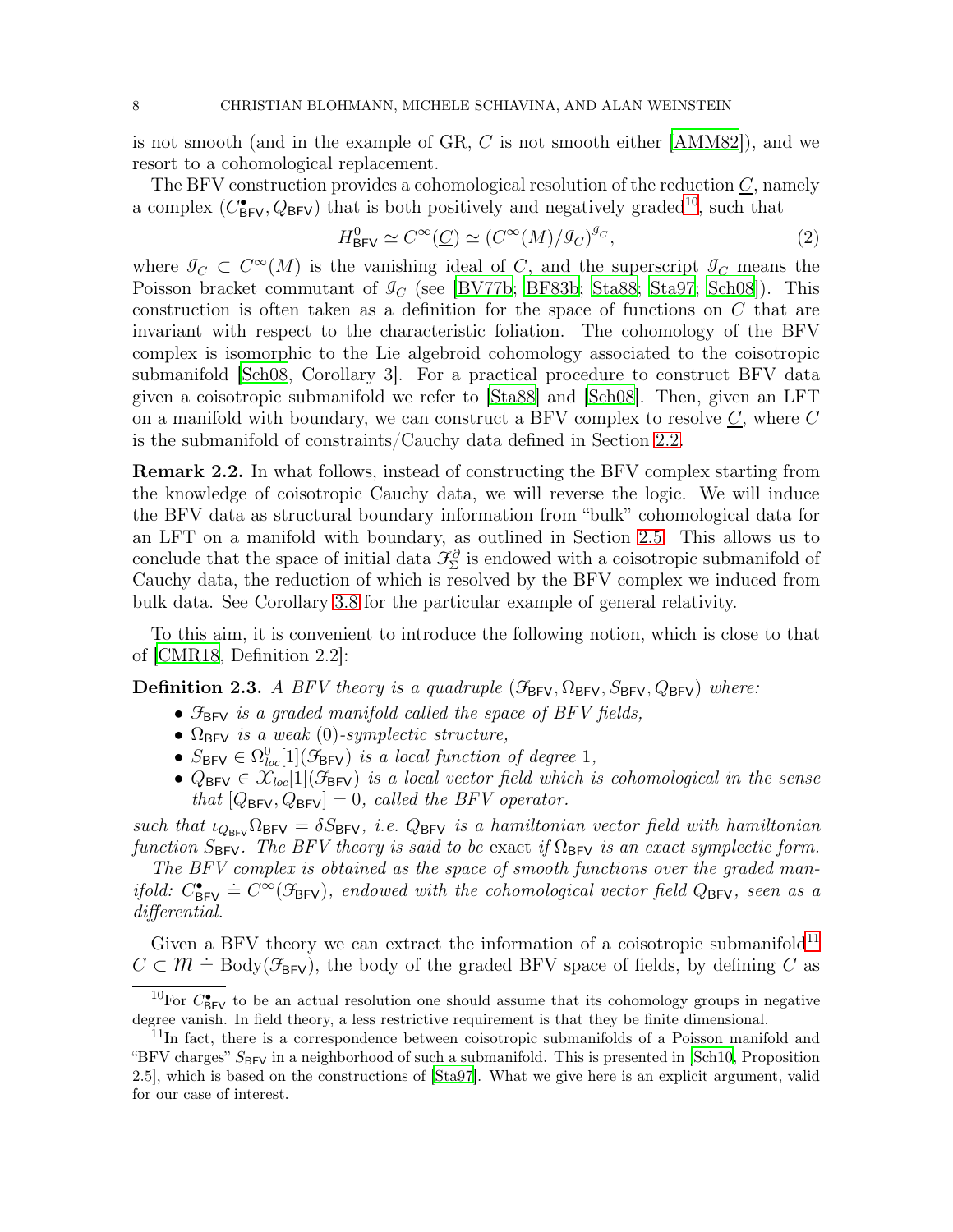the vanishing locus of the coefficients of the degree 1-homogeneous part in the degree 1 variables (or the degree 0 homogeneous part in the variables of negative degree; i.e. the part independent of those variables, see below) of  $S_{BFV}$ .

<span id="page-8-3"></span>**Proposition 2.4.** Given a BFV theory, the ideal generated by  $\frac{\partial S_{\text{BFV}}}{\partial c}|_{c=0}$ , where c denotes a coordinate in degree 1, is a Poisson subalgebra of the Poisson algebra defined by  $\Omega_{\text{BFV}}$ .

*Proof.* Assume, for simplicity, that  $\mathcal{F}_{BFV} = \mathcal{M} \times V[1] \oplus V^*[-1]$ , where  $\mathcal M$  is a symplectic manifold and V is a vector space. Denote by  $(m, b, c)$  the variables on  $m, V^*[-1]$  and  $V[1]$  respectively, where b and c are dual to one another.

As a function of (total) degree 1, we can decompose  $S_{\text{BFV}}$  with respect to its components of a given degree in b as follows:

$$
S_{\mathsf{BFV}}(x, b, c) = S^{(0)}(x, c) + S^{(1)}(x, b, c) + \dots
$$

where the sum is finite and  $S^{(i)}$  is homogeneous of degree i in b and of degree  $i + 1$  in c, so that  $S^{(0)}$  is independent of b and linear in c, while  $S^{(1)}$  is linear in b and quadratic in c.

Denoting by  $\{\cdot,\cdot\}$  the Poisson bracket on  $\mathcal{F}_{BFV}$  and by  $\{\cdot,\cdot\}_0$  the Poisson bracket on  $M$ , we have that the master equation  $\{S_{\text{BFV}}, S_{\text{BFV}}\} = 0$ , decomposes into equations for the parts of the bracket  $\{S_{\text{BFV}}, S_{\text{BFV}}\}$  of homogeneous degree in b. The vanishing of the b-independent part of the bracket (which is homogeneous of degree  $2$  in  $c$ ), reads:

$$
\{S^{(0)}, S^{(0)}\}_0 = 2\frac{\partial S^{(1)}}{\partial b} \frac{\partial S^{(0)}}{\partial c} = 2\frac{\partial S^{(1)}}{\partial b} S^{(0)}
$$

by virtue of the linearity of  $S^{(0)}$ .

Hence, the b-independent part of the classical master equation implies that the ideal generated by  $S^{(0)}$  is a Poisson subalgebra; this means that the clean zero locus<sup>[12](#page-8-0)</sup> of  $S^{(0)}$ , which is by definition the constraint set, is coisotropic.  $\Box$ 

The resolution of the reduction  $C$  is then given by the associated BFV complex. Furthermore, if the BFV theory came from the resolution of the Cauchy data for an LFT, the data extracted from this procedure will be equivalent to the boundary data associated to the field theory<sup>[13](#page-8-1)</sup> (as constructed in Section [2.2\)](#page-5-0).

The BFV algebra associated to the reduction  $C$  is related to the notion of *resolution* by homotopy Lie–Rinehart algebras<sup>[14](#page-8-2)</sup> of the Lie–Rinehart algebra  $(C^{\infty}(\mathcal{F}_{\Sigma}^{\partial})/\mathcal{I}_{C}, \mathcal{I}_{C}/\mathcal{I}_{C}^{2})$ (see [\[Kje01a,](#page-32-6) Theorem 4.1]). Oh and Park defined another possible resolution of the Poisson algebra  $C^{\infty}(\underline{C}, \{,\}_{\underline{C}})$  associated to a coisotropic submanifold of a Poisson manifold, by means of a strong-homotopy Lie algebroid in [\[OP05](#page-32-7)]. The relation between these two constructions has been discussed in [\[Sch08,](#page-32-4) Theorem 5].

<span id="page-8-0"></span><sup>&</sup>lt;sup>12</sup>By the clean zero locus we mean the smooth points of the zero locus where a vector is tangent to  $S^{(0)} = 0$  if and only if it annihilates the differential of  $S^{(0)}$ .

<sup>&</sup>lt;sup>13</sup>This means that one might end up with quasi-isomorphic complexes. Observe furthermore that the form of the generators of  $\mathcal{G}_C$  is arbitrary.

<span id="page-8-2"></span><span id="page-8-1"></span><sup>&</sup>lt;sup>14</sup>Homotopy Lie-Rinehart algebras, a.k.a. homotopy Lie-Rinehart pairs, were introduced in [\[Kje01b\]](#page-32-8).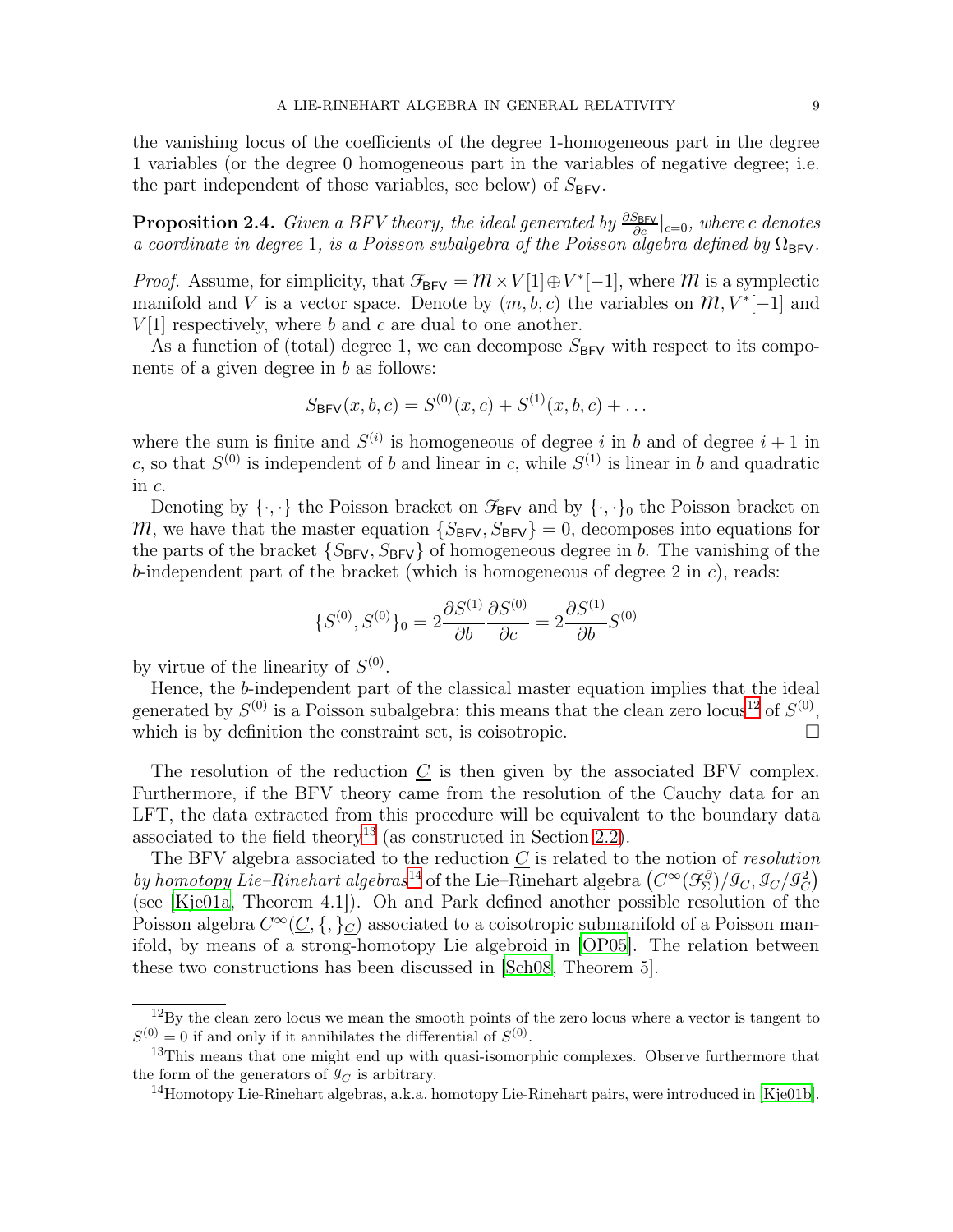<span id="page-9-0"></span>2.4. BV data for lagrangian field theories. Lagrangian field theories often enjoy local (or "gauge") symmetries. In what follows, symmetries will be specified by a Lie algebroid

$$
\pi_{A}: A \to \mathcal{F}; \qquad \rho: A \to T\mathcal{F},
$$

whose sections are mapped by the anchor  $\rho$  to (local) vector fields that preserve the action.<sup>[15](#page-9-1)</sup> The prototypical example is given by a Lie algebra action on  $\mathcal{F}$ , where A is the action Lie algebroid. Denoting by  $\text{Im}(\rho) = D$  the distribution of local symmetries, the space of physically inequivalent configurations is given by the *moduli space of solutions*  $EL/D$ , where the quotient denotes that two solutions are identified if they can be related by a path of solutions integrating a path of infinitesimal symmetries. This space is often hard to describe, and we look for a cohomological replacement.

Such a replacement can be found within the Batalin–Vilkovisky formalism. Given the data  $(\mathcal{F}, S, A)$  for a LFT with local symmetries, one constructs a cochain complex in both positive and negative degrees<sup>[16](#page-9-2)</sup>, whose cohomology in degree zero is taken as a replacement for the space of functions over EL that are invariant under the "action" of the symmetries. Indeed, the BV complex is a combination of the Koszul–Tate complex, which resolves the quotient  $C^{\infty}(\mathcal{F})/\mathcal{I}_{EL}$  by the vanishing ideal  $\mathcal{I}_{EL}$  of  $EL$ , and the Chevalley–Eilenberg Lie algebroid complex to describe invariant functions [\[Sta98;](#page-32-9) [Mne17](#page-32-10)].

**Definition 2.5** ([\[CMR14\]](#page-30-2)). A BV theory is specified by a  $\lambda$ -tuple

$$
(\mathcal{F}_{\text{BV}}, \Omega_{\text{BV}}, S_{\text{BV}}, Q_{\text{BV}})
$$

where

- $\mathcal{F}_{BV}$  is a graded manifold called the space of BV fields,
- $\Omega_{\text{BV}}$  is a (weak) (-1)-symplectic structure on  $\mathcal{F}_{\text{BV}}$ ,
- $S_{BV}$  is a local function of degree zero called the BV action,
- $Q_{BV} \in \mathcal{X}_{loc}[1](\mathcal{F}_{BV})$  is a local vector field, called the BV operator, which is cohomological in the sense that  $[Q_{\rm BV}, Q_{\rm BV}] = 0$ ,

such that

<span id="page-9-3"></span>
$$
\iota_{Q_{\text{BV}}} \Omega_{\text{BV}} = \delta S_{\text{BV}},\tag{3}
$$

which implies that  $S_{\text{BV}}$  satisfies the classical master equation

$$
\{S_{\mathsf{BV}}, S_{\mathsf{BV}}\} = 0.
$$

Remark 2.6. Recall that, on weak-symplectic manifolds, a Poisson bracket can be defined only on functions that admit a hamiltonian vector field. On such hamiltonian functions we can define a Poisson bracket by means of their hamiltonian vector fields:  ${f, g} \doteq \iota_{X_f} \iota_{X_g} \Omega_{\text{BV}}.$ 

<span id="page-9-1"></span><sup>&</sup>lt;sup>15</sup>More generally one can look at vector bundles  $E \to \mathcal{F}$ , anchored by  $\rho : E \to T\mathcal{F}$  such that the image of  $\rho$  is involutive (as a distribution) at least on  $EL$ .

<span id="page-9-2"></span><sup>&</sup>lt;sup>16</sup>Coordinate functions in positive degree are often called "ghost fields" in physics terminology, while those in negative degree are called "antifields" or "antighosts", depending on their degree.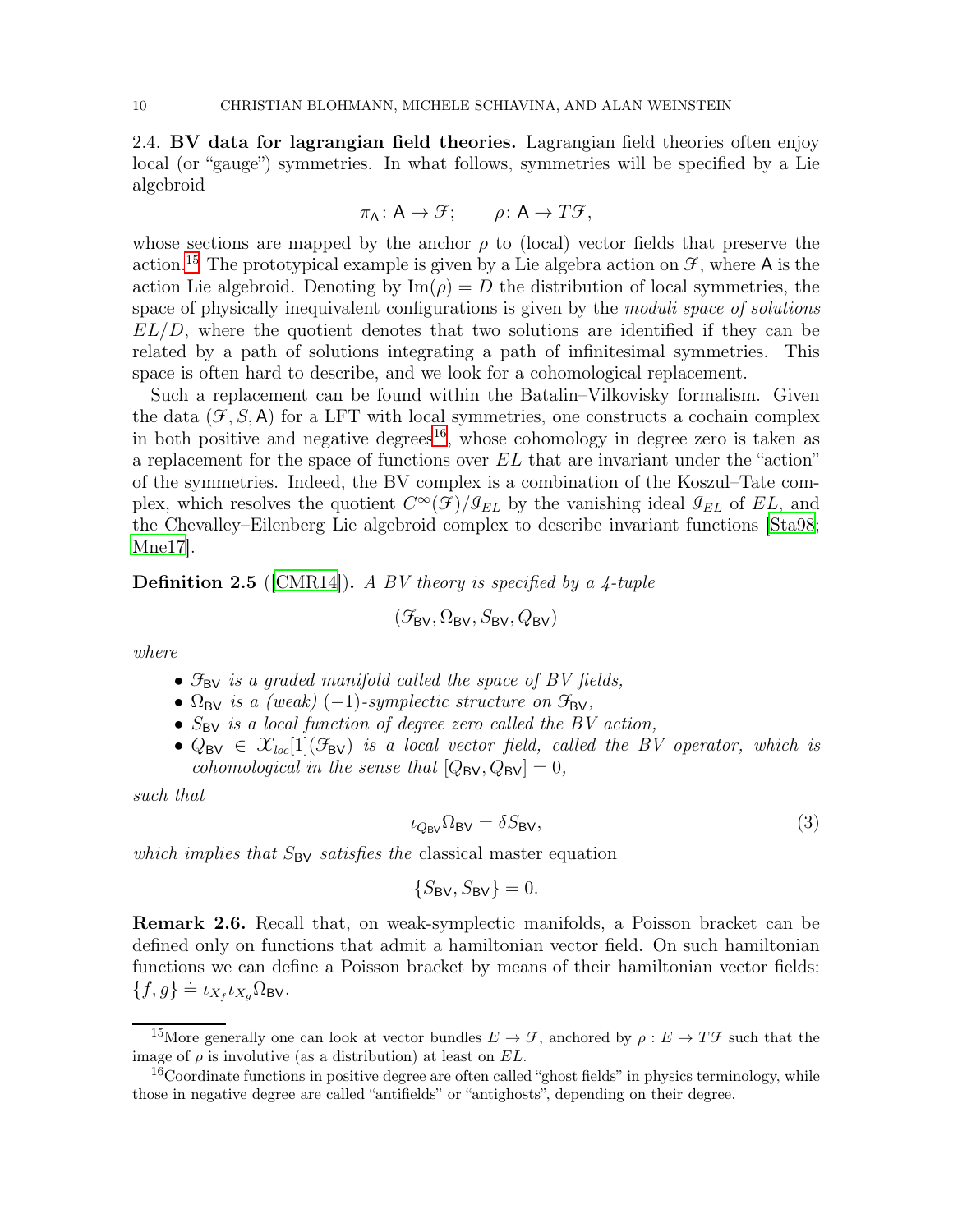In order to make sure that a BV theory represents the classical data  $(\mathcal{F}, S, A)$ , one requires that  $\mathcal F$  be the body of the graded manifold  $\mathcal F_{\mathsf{BV}}$  and that  $S_{\mathsf{BV}}|_{\mathcal F} = S$ . Then, the BV complex is given by the functions  $C_{BV}^{\bullet} = C^{\infty}(\mathcal{F}_{BV})$ , with differential  $Q_{BV}$  seen as a derivation of the algebra of smooth functions. Its cohomology in degree zero is

$$
H^{\bullet}_{\text{BV}} = (C^{\infty}(\mathcal{F})/\mathcal{G}_{EL})^D \simeq C^{\infty}(EL)^D
$$

the space of functions on the critical locus which are invariant with respect to the action of the symmetry distribution  $D$ , which is the the image of the anchor of the Lie algebroid A over  $\mathcal{F}$ .

In order to construct a BV theory from the data of a LFT  $(\mathcal{F}, S, A)$ , one looks at  $\mathcal{F}_{\mathsf{BV}} = T^*[-1]\mathsf{A}[1]$  and the BV action function  $S_{\mathsf{BV}} = \pi^*_{\mathsf{A}}S + \tilde{Q}_{CE}$ , where  $\tilde{Q}_{CE}$  is the Chevalley–Eilenberg differential associated with A, seen as a function in  $C^{\infty}(T^{*}[-1]A[1])$ . The BV differential is then given by the local, cohomological, vector field

$$
Q_{\rm BV} = \hat{Q}_{CE} + Q_K,
$$

where  $\hat{Q}_{CE}$  is the cotangent lift of the Chevalley–Eilenberg differential, seen as a cohomological vector field on  $T^*[-1]A[1]$ , while  $Q_K$  is the Koszul differential<sup>[17](#page-10-2)</sup> for the vanishing ideal  $\mathcal{I}_{EL}$ . Then  $(Q_{BV}, S_{BV})$  is a hamiltonian pair.

Remark 2.7. Crucial to our discussion is the observation that the construction above works well whenever the field theory is defined on a compact manifold without boundary, or else for fields with appropriate asymptotic or boundary conditions. On manifolds with boundary, instead, Equation [\(3\)](#page-9-3) is spoiled by boundary terms. As we will see, this is a first step towards connecting bulk and boundary data.

<span id="page-10-0"></span>2.5. Connecting bulk to boundary: the BV-BFV framework. If we are given the data of a BV theory in the interior of a manifold with boundary, this will generally fail to extend to the closure as a BV theory, because boundary terms will spoil Equation [\(3\)](#page-9-3). In this situation, the data can at times be complemented with a BFV theory to give rise to what we call a BV-BFV theory. This will turn out to be a good model for a LFT on a manifold with boundary.

<span id="page-10-1"></span>**Definition 2.8** ([\[CMR14\]](#page-30-2)). We define a BV-BFV theory over the exact BFV theory  $(\mathcal{F}_{BFV}, \Omega_{BFV} = \delta \alpha_{BFV}, S_{BFV}, Q_{BFV})$  to be the quadruple  $(\mathcal{F}_{BV}, \Omega_{BV}, S_{BV}, Q_{BV})$ , where<sup>[18](#page-10-3)</sup>

- $\mathcal{F}_{\mathsf{BV}}$  is a graded manifold,
- $\Omega_{\rm BV}$  is a (weakly) (-1)-symplectic structure on  $\mathcal{F}_{\rm BV}$ ,
- $S_{BV}$  is a local function of degree zero called the BV action,
- $Q_{BV} \in \mathcal{X}_{loc}[1](\mathcal{F}_{BV})$  is a local vector field which is cohomological in the sense that  $[Q_{BV}, Q_{BV}] = 0$ , called the BV operator,

together with a surjective submersion  $\pi_{\text{BV}} : \mathcal{F}_{\text{BV}} \to \mathcal{F}_{\text{BFV}}$  such that:

• The vector field  $Q_{BV}$  is projectable along the surjective submersion  $\pi_{BV}$  and  $Q_{BFV}$ is its projection, i.e.  $\pi_{\text{BV}} \circ Q_{\text{BV}} = Q_{\text{BFV}} \circ \pi_{\text{BV}}$ ,

<sup>&</sup>lt;sup>17</sup>Up to boundary terms,  $Q_K$  coincides with the hamiltonian vector field  $X_{\pi^*_A S}$  of the action function pulled back to the shifted cotangent bundle.

<span id="page-10-3"></span><span id="page-10-2"></span> $18\text{We allow ourselves to abuse notation by using the same symbols we used for BV theories.}$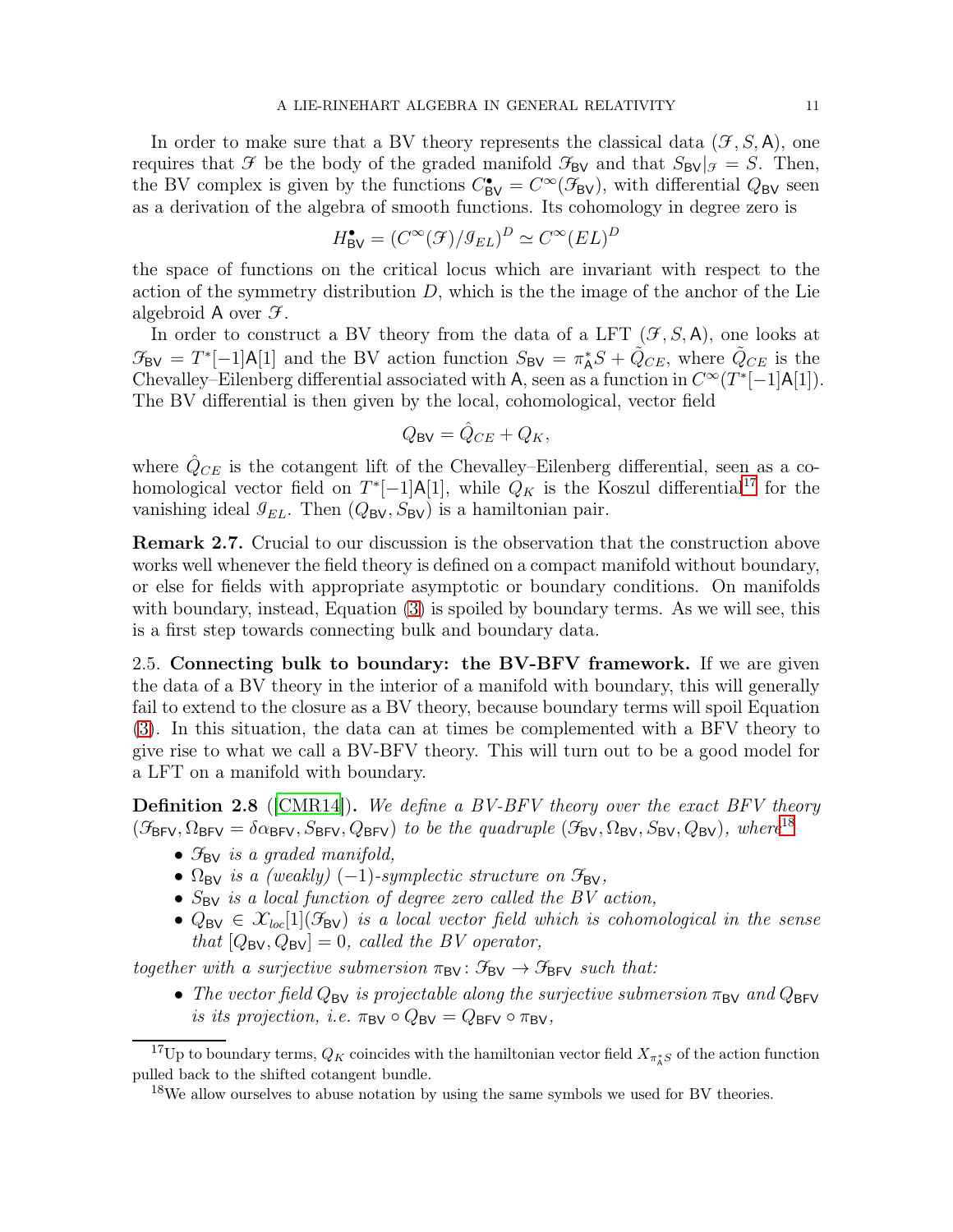• We have the compatibility:

<span id="page-11-2"></span>
$$
\delta S_{\rm BV} = \iota_{Q_{\rm BV}} \Omega_{\rm BV} + \pi_{\rm BV}^* \alpha_{\rm BFV}.\tag{4}
$$

**Remark 2.9.** A consequence of this is that the BV action  $S_{\text{BV}}$  now satisfies the modified classical master equation:

$$
\{S_{\rm BV}, S_{\rm BV}\} \doteq \iota_{Q_{\rm BV}} \iota_{Q_{\rm BV}} \Omega_{\rm BV} = \pi_{\rm BV}^* S_{\rm BFV},
$$

which tells us that the BFV action controls the anomaly in the classical master equation induced by the presence of a boundary.

<span id="page-11-3"></span>Remark 2.10 (Inducing a BV-BFV theory from a BV theory). On a manifold with boundary we can interpret the obstruction to  $(Q_{BV}, S_{BV})$  being a hamiltonian pair as a 1-form  $\check{\alpha}_{\rm BV}$  on  $\check{\mathcal{F}}_{\rm BV}^{\partial}$ , the space of germs of sections in a thin neighborhood of the boundary (compare with Equation [\(1\)](#page-5-3)); i.e. we have:

<span id="page-11-1"></span>
$$
\delta S_{\rm BV} = \iota_{Q_{\rm BV}} \Omega_{\rm BV} + \check{\pi}_{\rm BV}^* \check{\alpha}_{\rm BFV}.
$$
\n(5)

The induced 2-form  $\tilde{\Omega}_{BFV} = \delta \tilde{\alpha}_{BFV}$  is degenerate and, analogously to the procedure outlined in Section [2.2,](#page-5-0) if its kernel is regular, one constructs the space of BFV fields as

$$
\mathcal{F}_{\text{BFV}} \doteq \check{\mathcal{F}}_{\text{BV}}^{\partial}/\text{ker}(\check{\Omega}_{\text{BV}}^{\sharp}).
$$

If this quotient is smooth, one can assign a BFV theory to the boundary submanifold and obtain a BV-BFV theory. Moreover, if  $\tilde{\alpha}_{BFV} = \pi_{red}^* \alpha_{BFV}$  is basic, the induced BFV theory is exact, and Equation [\(5\)](#page-11-1) becomes Equation [\(4\)](#page-11-2). The BFV theory obtained in this way is symplectomorphic to the one obtained from the coisotropic submanifold  $C \subset \mathcal{F}_{\Sigma}^{\partial}$  induced from the lagrangian field theory. In other words we can summarize:

$$
(\mathcal{F}, S, A) \xrightarrow{\text{BV}} (\mathcal{F}_{\text{BV}}, \Omega_{\text{BV}}, S_{\text{BV}}, Q_{\text{BV}})
$$

$$
\downarrow^{\pi} \qquad \qquad \downarrow^{\pi_{\text{BV}}} (\mathcal{F}_{\Sigma}^{\partial}, C) \xrightarrow{\text{BFV}} (\mathcal{F}_{\text{BFV}}, \Omega_{\text{BFV}}, S_{\text{BFV}}, Q_{\text{BFV}})
$$

<span id="page-11-0"></span>where the undulating arrows indicate the BV and BFV constructions.

## 3. General relativity

In what follows we will work with cylindrical space-time manifolds with boundary; e.g.  $M = \Sigma \times [0, 1]$ . We wish to have both boundary components  $\Sigma$  be spacelike (hence Cauchy) surfaces, i.e., the induced metrics there are riemannian. In addition, for simplicity, we assume  $\Sigma$  to be compact and without boundary. Consider the space of such lorentzian metrics on M, denoted  $\mathcal{L}or_{\Sigma}(M)$ .

The Lie algebra  $\mathcal{X}(M)$  of vector fields on M (with no restriction on the boundary values) acts on  $\mathcal{L}or_{\Sigma}(M)$  by Lie derivatives, which we describe by an action algebroid  $\pi_{\text{diff}}: \mathsf{A}_{\text{diff}} \to \mathcal{L}or_{\Sigma}(M)$  with fibres given by  $\mathcal{X}(M)$  and anchor map

$$
\rho_{\text{diff}}\colon (g, X) \longmapsto (g, L_X g)
$$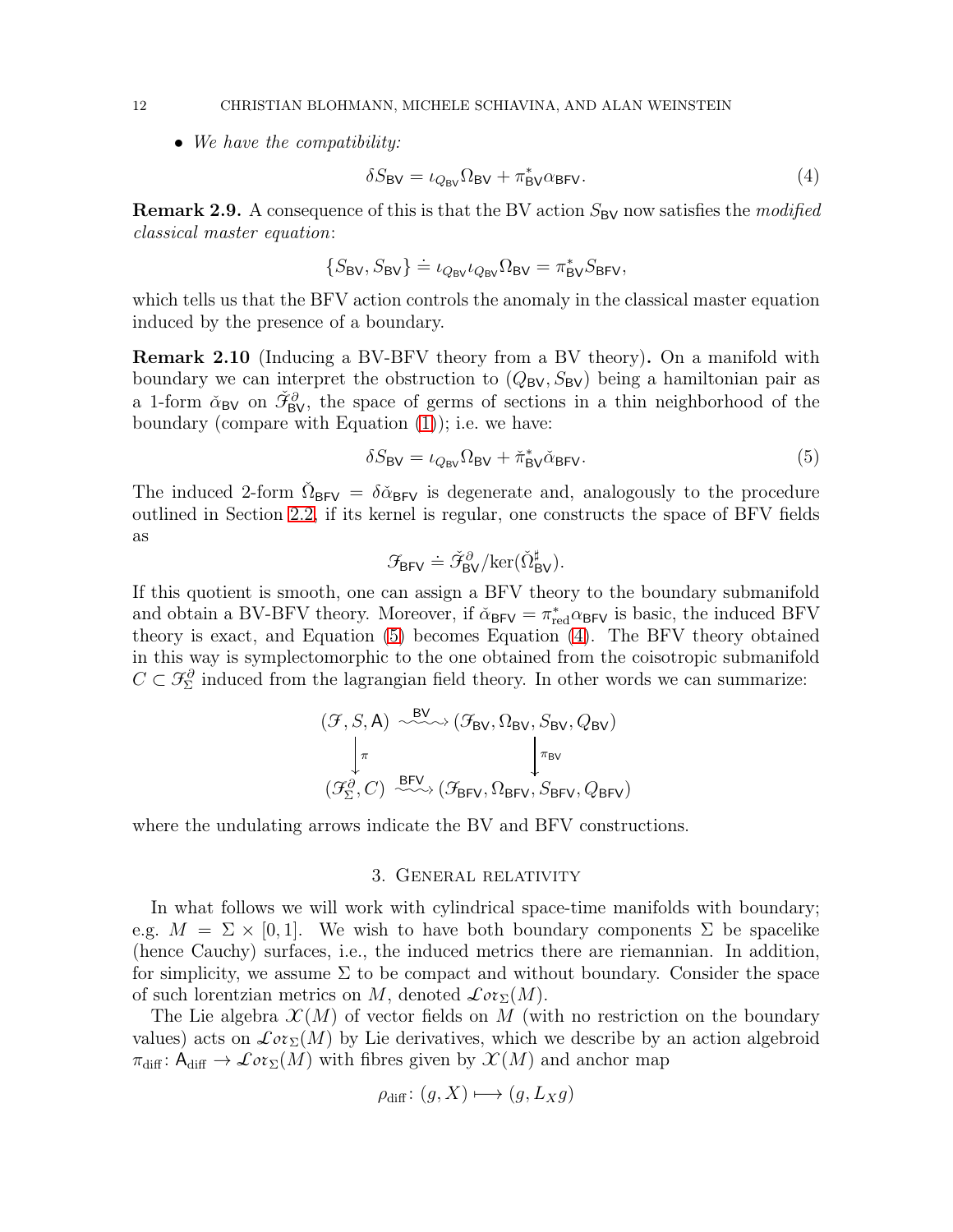where  $(g, L_X g)$  is a tangent vector in  $T_g\mathcal{L}or_{\Sigma}(M)$ . The bracket on constant sections of  $A_{\text{diff}}$  is induced by the bracket of vector fields on M:

$$
[(g, X), (g, Y)]_{A_{\text{diff}}} = (g, [X, Y]_{\mathcal{X}(M)}),
$$

<span id="page-12-0"></span>extended to general sections by the Leibniz rule.

3.1. BV structure for general relativity. The formulation of general relativity that we will consider in this paper relies on the Einstein–Hilbert (EH) lagrangian field theory, specified by  $(\mathcal{L}or_{\Sigma}(M), S^{EH}, \mathsf{A}_{\text{diff}})$ , where  $S^{EH}$  is the action function

<span id="page-12-3"></span>
$$
S^{EH} = \int\limits_M R(g) \text{vol}_g. \tag{6}
$$

To construct the (standard<sup>[19](#page-12-1)</sup>) BV theory for EH gravity we apply the general con-struction outlined in Section [2.4](#page-9-0) to the Einstein–Hilbert theory  $(\mathcal{L}o\zeta)(M)$ ,  $S^{EH}$ , A<sub>diff</sub>). The space of BV fields will then be

$$
\mathcal{F}_{\text{BV}}^{EH} = T^*[-1]\mathsf{A}_{\text{diff}}[1] = T^*[-1] \left( \mathcal{L}or_{\Sigma}(M) \times \mathcal{X}[1](M) \right).
$$

If we let  $\xi \in \mathcal{X}[1](M)$  denote an odd coordinate (of degree 1), we can write down the Chevalley–Eilenberg part of  $Q_{BV}^{EH}$  as:

<span id="page-12-2"></span>
$$
Q_{CE}^{EH}g = L_{\xi}g \qquad Q_{CE}^{EH}\xi = \frac{1}{2}[\xi, \xi]. \tag{7}
$$

We can think of the vector field  $Q_{CE}^{EH}$  either as a section of the tangent bundle of  $\mathcal{L}or_{\Sigma}(M)\times\mathcal{X}[1](M)$  or as a derivation of the algebra of functions of g and ξ. From the first viewpoint, we think of the space  $\mathcal{L}or_{\Sigma}(M)$  as an open subset of the vector space  $S^2(T^*M)$  of all symmetric covariant 2-tensors on M, so that all of its tangent spaces may be identified with  $S^2(T^*M)$ . The first equation in [\(7\)](#page-12-2) can then be taken as a formula for the component of the vector field  $Q_{CE}^{EH}$  in the  $\mathcal{L}ot_{\Sigma}(M)$  direction as a function of  $(g, \xi)$ . Similarly for the second equation, which gives the component in the direction of the vector space  $\mathcal{X}[1](M)$ .

From the second viewpoint, we think of g as standing for the vector-valued function on  $\mathcal{L}or_{\Sigma}(M)\times\mathcal{X}[1](M)$  given by projection onto the first factor followed by the inclusion into  $S^2(T^*M)$ , in which case the first equation in [\(7\)](#page-12-2) gives the result of applying the derivation  $Q_{CE}^{EH}$  to this function. Similarly, the second equation gives the result of applying the derivation to the projection onto the second factor. Note that, since  $\xi$  is a variable of degree 1, the bilinear expression  $[\xi, \xi]$  is to be understood as an element of the space

 $\text{Sym}^2(\mathcal{X}[1](M), \mathcal{X}[1](M))$ 

of graded-symmetric bilinear maps from  $\mathcal{X}[1](M)$  to itself, namely the element of

$$
\mathrm{Hom}(\wedge^2 \mathcal{X}(M), \mathcal{X}(M))
$$

with input a pair  $(X, Y)$  of vector fields and output  $[X, Y]$ . Note this like  $\mathcal{X}[1](M)$ itself, is a (quadratic) function on  $\mathcal{X}[1](M)$  with values in the vector space  $\mathcal{X}[1](M)$ .

<span id="page-12-1"></span><sup>19</sup>A non-standard, equivalent, BV formulation for Einstein–Hilbert theory was presented in [\[CCS21a,](#page-30-9) Theorem 37 and Remark 40].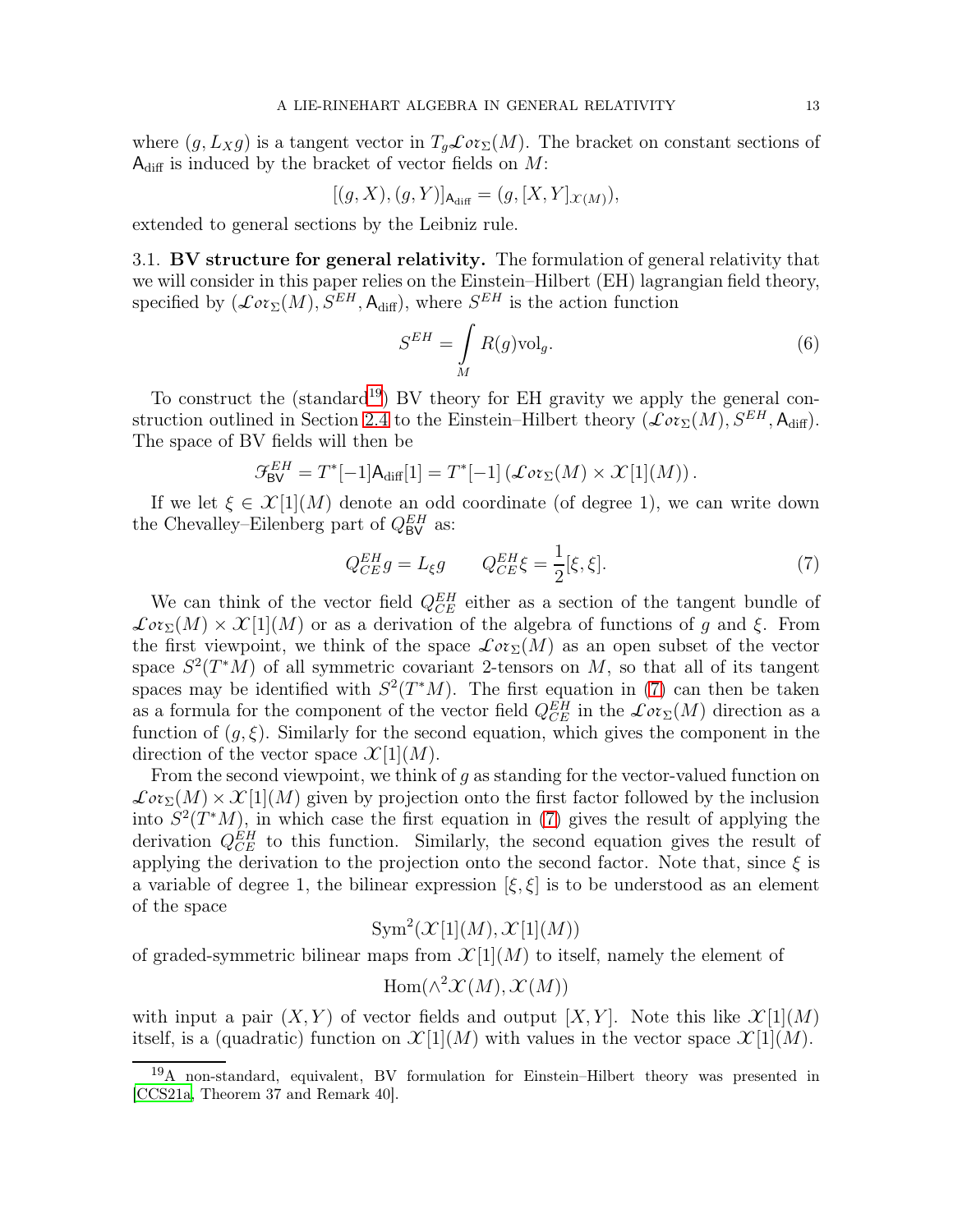We can construct a BV action as prescribed in Section [2.4:](#page-9-0)

$$
S^{EH}_{\text{BV}} = \pi^*_{\text{A}_{\text{diff}}} S^{EH} + \tilde{Q}^{EH}_{CE} = \int\limits_{M} R(g) \text{vol}_g + \langle g^\dagger, L_\xi g \rangle + \iota_{[\xi, \xi]} \xi^\dagger,
$$

where  $g^{\dagger} \in S^2(TM) \otimes \text{Dens}(M)$  and  $\xi^{\dagger} \in \Omega^1(M) \otimes \text{Dens}(M)$  denote fields in the cotangent fibres of  $\mathcal{F}_{BV}$ . Up to boundary terms, the BV operator  $Q_{BV}^{EH} = \hat{Q}_{CE}^{EH} + Q_{K}^{EH}$ is the Hamiltonian vector field of  $S_{\text{BV}}^{EH}$ .

<span id="page-13-0"></span>3.2. BFV structure for general relativity. In this section we will present the BFV structure for Einstein–Hilbert theory. This has been obtained from the BV data constructed above by one of the authors together with Cattaneo in [\[CS16](#page-31-1)].

Let us denote the space of riemannian metrics on  $\Sigma$  by  $\mathcal{R}(\Sigma)$ . We will denote by  $\mathcal{D}(\Sigma)$ the space of densities on  $\Sigma$ , i.e. the sections of the density bundle  $\text{Dens}(\Sigma) \to \Sigma$ . The tangent bundle  $T\mathcal{R}(\Sigma)$  may be identified with the trivial bundle whose fibre  $T_h\mathcal{R}(\Sigma)$ over the metric h is the vector space of (smooth) sections of the bundle  $S^2(T^*\Sigma)$  of symmetric covariant 2-tensors. By the cotangent bundle  $T^{\ast}R(\Sigma)$  we will mean the trivial bundle whose fibre over h is the vector space of smooth sections  $\Pi$  of  $S^2(T\Sigma)$  ⊗  $Dens(\Sigma)$ .

<span id="page-13-1"></span>**Notation.** A metric h on  $\Sigma$  induces "musical" isomorphisms  $\flat$  and  $\sharp$  between  $T\Sigma$  and T <sup>∗</sup>Σ. These lift to isomorphisms between their spaces of sections. With the aid of the natural density attached to each metric  $h$ , we obtain isomorphisms between the tangent and cotangent spaces of  $\mathcal{R}(\Sigma)$ . This induces, in turn, a map between bilinear forms and endomorphisms, so that

$$
\Pi^{\flat} \colon \Gamma(\Sigma, T\Sigma) \to \Gamma(\Sigma, T\Sigma) \otimes \mathcal{D}(\Sigma)
$$

is a density-valued endomorphism of the tangent space for each cotangent vector Π. We denote its square by  $\Pi^2 = \Pi^{\flat} \circ \Pi^{\flat}$ , which we may think of as a 2-density-valued endomorphism. Occasionally it will be useful to raise/lower indices twice, so we use the notation  $\Pi^{\flat}$  to denote the section of  $S^2(T^*\Sigma) \otimes \text{Dens}(\Sigma)$  obtained from  $\Pi$  by precomposition with  $h\otimes h$ , so that in a coordinate chart we have (summing over repeated indices)

$$
[\Pi^{\flat b}] = h_{ac} \Pi^{cd} h_{db} dx^a \odot dx^b = \text{vol}_h \otimes h_{ac} \pi^{cd} h_{db} dx^a \odot dx^b,
$$
  

$$
[\Pi^2]^{\sharp} = \Pi^{ab} h_{bc} \Pi^{bd} \partial_a \partial_d = \text{vol}_h \otimes \text{vol}_h \otimes \pi^{ab} h_{bc} \pi^{bd} \partial_a \partial_d
$$

for some symmetric tensor  $\pi \in \Gamma(\Sigma, S^2(T\Sigma)).$ 

With a slight abuse of notation, we denote the contraction of an element of  $S^2(T^*M)$ with a metric h as a trace operation  $\text{Tr}_h \doteq \langle h, \cdot \rangle$ , where the angular brackets  $\langle \cdot, \cdot \rangle$  will generically denote the pairings

$$
\langle \cdot, \cdot \rangle \colon S^k(T\Sigma) \otimes \text{Dens}(\Sigma) \times S^k(T^*\Sigma) \to \text{Dens}(\Sigma).
$$

We will then use the notation Ric(h) for the Ricci curvature and  $R(h) = Tr_h(Ric(h))$ for the scalar curvature, while the Einstein tensor will be denoted by  $G(h) = \text{Ric}(h) -$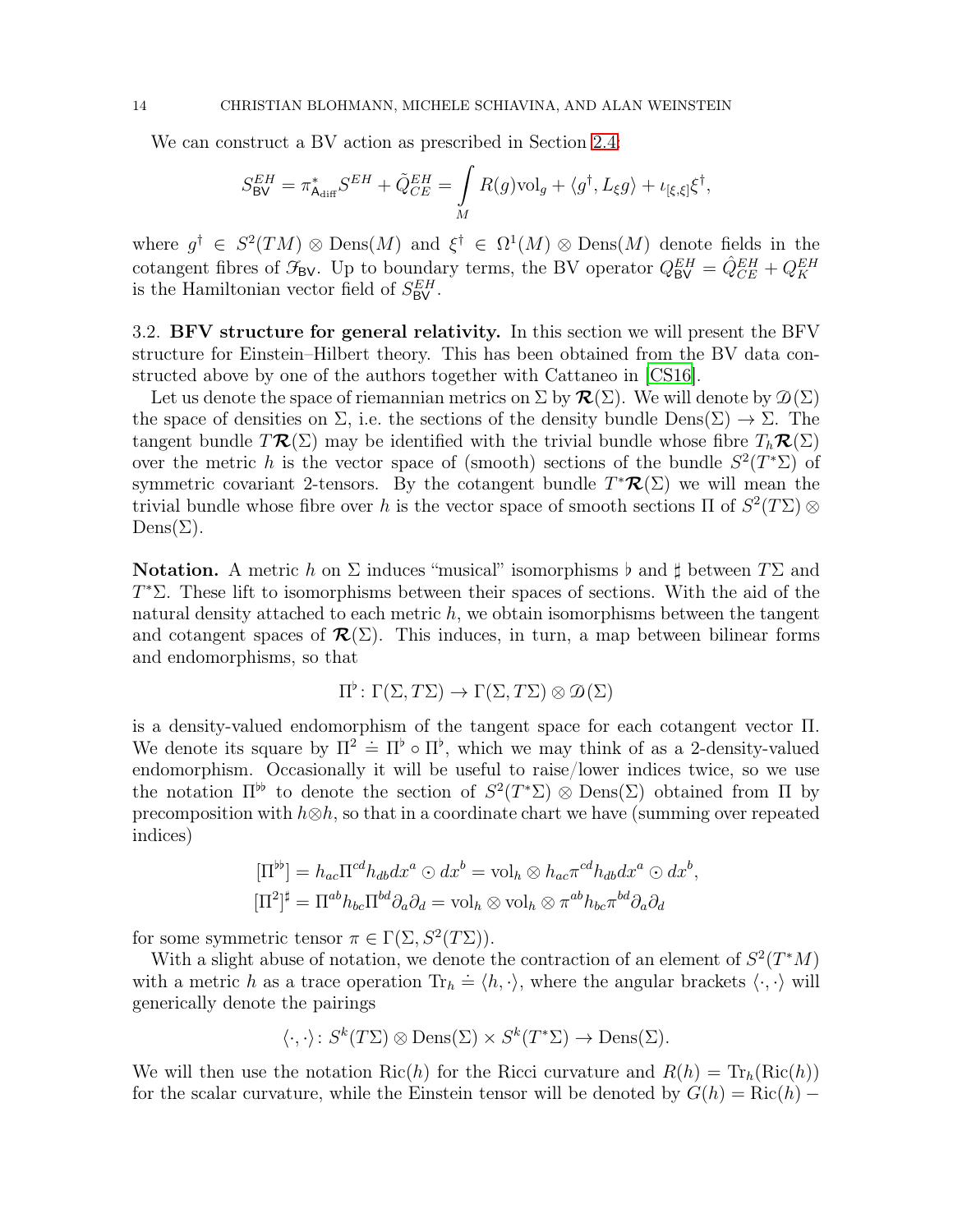1  $\frac{1}{2}hR(h)$ . Finally, given a function  $\phi \in C^{\infty}(\Sigma)$ , and denoting by  $\nabla$  the covariant derivative with respect to the Levi-Civita connection associated with  $h$ , we define

$$
D_h(\phi) \doteq -\nabla \nabla \phi + h \text{Tr}_h[\nabla \nabla \phi] = -\frac{1}{2} \mathcal{L}_{\text{grad}_h \phi} h + \frac{1}{2} h \text{Tr}_h[\mathcal{L}_{\text{grad}_h \phi} h].
$$

Observe that  $\nabla \nabla \phi \in S^2(T^*\Sigma)$ .

In general relativity, the variation of the Einstein–Hilbert action [\(6\)](#page-12-3) can be split in two parts, using the global space-time splitting on the cylinder. By choosing the appropriate parametrization of a metric on the cylinder, for example using the Arnowitt–Deser– Misner (ADM) decomposition [\[ADM08](#page-29-5)], we divide Einstein's equations into evolution equations and *constraints*. Since the constraints only depend on a metric  $h$ , its first jet  $\dot{h}$  and the *lapse* and *shift* components of a 4-metric, they restrict to equations on  $\check{\mathfrak{F}}^{\partial}_{\Sigma}$  (cf. Example [2.1\)](#page-6-3). These can be formulated as the vanishing of functions on  $\check{\mathfrak{F}}^{\partial}_{\Sigma}$ that are basic with respect to the pre-symplectic reduction  $\pi_{\text{red}} : \check{\mathcal{F}}_{\Sigma}^{\partial} \to \mathcal{F}_{\Sigma}^{\partial}$ . Hence, the constraints are given as the vanishing locus of functions on  $\mathcal{F}_{\Sigma}^{\partial}$ , as follows:

<span id="page-14-2"></span>Definition 3.1. The energy and momentum constraints

$$
\mathbb{H}_n: C^{\infty}(\Sigma) \longrightarrow C^{\infty}(T^*\mathcal{R})
$$

$$
\mathbb{H}_{\partial}: \mathcal{X}(\Sigma) \longrightarrow C^{\infty}(T^*\mathcal{R})
$$

are defined by

$$
\mathbb{H}_n(\phi) = \int_{\Sigma} H_n(\phi) \doteq \int_{\Sigma} \left\{ \frac{1}{\text{vol}_h} \left( \text{Tr}_h[\Pi^2] - \frac{1}{d-1} [\text{Tr}_h \Pi]^2 \right) + \text{vol}_h R(h) \right\} \phi
$$
  

$$
\mathbb{H}_{\partial}(X) = \int_{\Sigma} H_{\partial}(X) \doteq \int_{\Sigma} \langle \Pi, \mathcal{L}_X h \rangle,
$$

where  $L_Xh$  denotes the Lie derivative of the metric h w.r.t. the vector field X. We call  $\mathbb{H}_n(\phi)$  and  $\mathbb{H}_\partial(X)$  the constraint functions,  $H_n(\phi)$  and  $H_\partial(X)$  the constraint densities<sup>[20](#page-14-0)</sup>, respectively, and denote their associated vanishing ideal by  $\mathcal{I}_{EH}$ .

**Remark 3.2.** The constraint densities  $H_n(\phi)$  and  $H_\partial(X)$  are linear in  $\phi$ , X and local in  $\phi$ , X, h, and  $\Pi$ . The constraint functions  $\mathbb{H}_n(\phi)$  and  $\mathbb{H}_\partial(X)$  are still linear but, due to the integration, no longer local.

<span id="page-14-3"></span>**Theorem 3.3** ( $[Kat62; DeW67]$  $[Kat62; DeW67]$  $[Kat62; DeW67]$ ). The Poisson brackets of the constraint functions are given by:

$$
\{\mathbb{H}_{\partial}(X), \mathbb{H}_{\partial}(Y)\} = \mathbb{H}_{\partial}([X, Y])
$$
\n(9a)

$$
\{\mathbb{H}_{\partial}(X), \mathbb{H}_{n}(\phi)\} = \mathbb{H}_{n}(\mathcal{L}_{X}(\phi))
$$
\n(9b)

<span id="page-14-1"></span>
$$
\{\mathbb{H}_n(\phi), \mathbb{H}_n(\psi)\} = \mathbb{H}_{\partial}(\phi \operatorname{grad}_h \psi - \psi \operatorname{grad}_h \phi).
$$
 (9c)

Remark 3.4 (Warning). The right hand side of Eq. [\(9c\)](#page-14-1) is a customary abuse of notation, since the argument  $\phi \, grad_h \psi - \psi \, grad_h \phi$  is not a vector field but a vector field valued function on  $T^*\mathcal{R}$ . This means that [\(9c\)](#page-14-1) is *not* in the image of the momentum

<span id="page-14-0"></span><sup>&</sup>lt;sup>20</sup>Observe that  $H_{\partial} \in \Omega^1(\Sigma) \otimes \mathcal{D}(\Sigma)$ .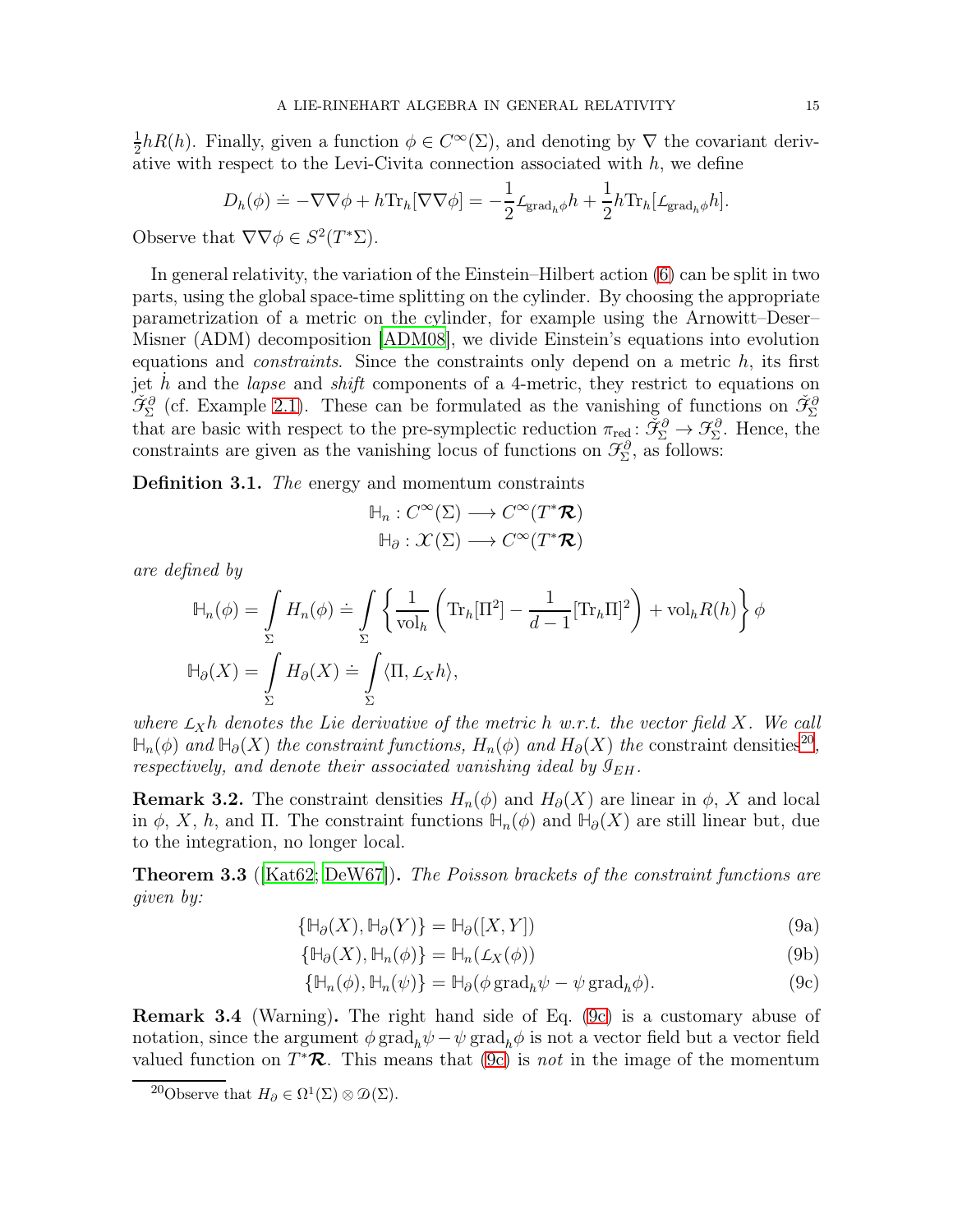constraint of Definition [3.1.](#page-14-2) The upshot is that the constraint functions are not closed under the Poisson brackets, but generate a large Lie subalgebra.

It is shown in [\[BFW13\]](#page-30-0) that the Poisson brackets [\(9\)](#page-14-3) can be seen as the brackets of the constant sections of a Lie algebroid constructed on a much larger space than  $T^*\mathcal{R}$ . One could try to view the pairs  $(\phi, X)$  as constant sections of a trivial vector bundle over  $T^*\mathcal{R}$  with fibre  $C^{\infty}(\Sigma) \times \mathcal{X}(\Sigma)$ , and attempt to endow it with a Lie algebroid structure whose brackets of constant sections are given by Equations [\(9\)](#page-14-3). Unfortunately this approach does not work, as we will see in Section [5.](#page-23-0)

**Remark 3.5.** The constraint set  $C_{EH} \subset \mathcal{F}_{\Sigma}^{\partial} = T^* \mathcal{R}(\Sigma)$  is the vanishing locus  $\mathcal{I}_{EH}$  of the energy and momentum constraint functions of Definition [3.1,](#page-14-2) and it determines the field configurations  $(h, \Pi)$  that can be extended to a solution of Einstein's equations in a thin neighborhood of  $\Sigma$ . It can be derived from the Einstein–Hilbert lagrangian field theory following the procedure outlined in Section [2.5.](#page-10-0)

<span id="page-15-0"></span>**Theorem 3.6** ([\[Sch15](#page-32-0); [CS16](#page-31-1)]). The data  $(\mathcal{F}_{BV}^{EH}, \Omega_{BV}^{EH}, S_{BV}^{EH}, Q_{BV}^{EH})$  define a BV-BFV theory over the exact BFV theory ( $\mathcal{F}_{BFV}^{EH}, \omega_{BFV}^{EH}, S_{BFV}^{EH}, Q_{BFV}^{EH}$ ) defined by the following data. We introduce the shorthand notation

<span id="page-15-1"></span>
$$
\mathcal{V}(\Sigma) \doteq C^{\infty}(\Sigma) \oplus \mathcal{X}(\Sigma).
$$

The graded  $(0)$ -symplectic space of BFV fields is given by:

$$
\mathcal{F}_{\text{BFV}}^{EH} \doteq T^{\ast} \left( \mathcal{R}(\Sigma) \times V[1](\Sigma) \right), \tag{10a}
$$

$$
\omega_{\text{BFV}}^{EH} \doteq \int_{\Sigma} \left( \langle \delta h, \delta \Pi \rangle + \langle \delta \chi_{\partial}, \delta \xi^{\partial} \rangle + \delta \chi_{n} \delta \xi^{n} \right), \tag{10b}
$$

where  $\xi^n, \xi^{\partial}$  are respectively a degree-one function and a degree-one vector field on  $\Sigma$ , while

$$
(\chi_n, \chi_{\partial}) \in (C^{\infty}[-1](\Sigma) \oplus \Omega^1[-1](\Sigma)) \otimes \mathcal{D}(\Sigma) \doteq \Phi[-1](\Sigma)
$$

denote variables in the cotangent fibre of  $T^*\mathcal{V}(\Sigma)$ , and  $\langle \cdot, \cdot \rangle$  denotes the canonical fibrewise pairing. The BFV action function on  $\mathcal{F}_{BFV}$  reads:

$$
S_{\text{BFV}}^{EH} = \mathbb{H}_n(\xi^n) + \mathbb{H}_{\partial}(\xi^{\partial}) + \int_{\Sigma} \left( \chi_n \mathcal{L}_{\xi^{\partial}} \xi^n + \langle \chi_{\partial}, \xi^n \operatorname{grad}_h \xi^n \rangle + \frac{1}{2} \langle \chi_{\partial}, [\xi^{\partial}, \xi^{\partial}] \rangle \right),
$$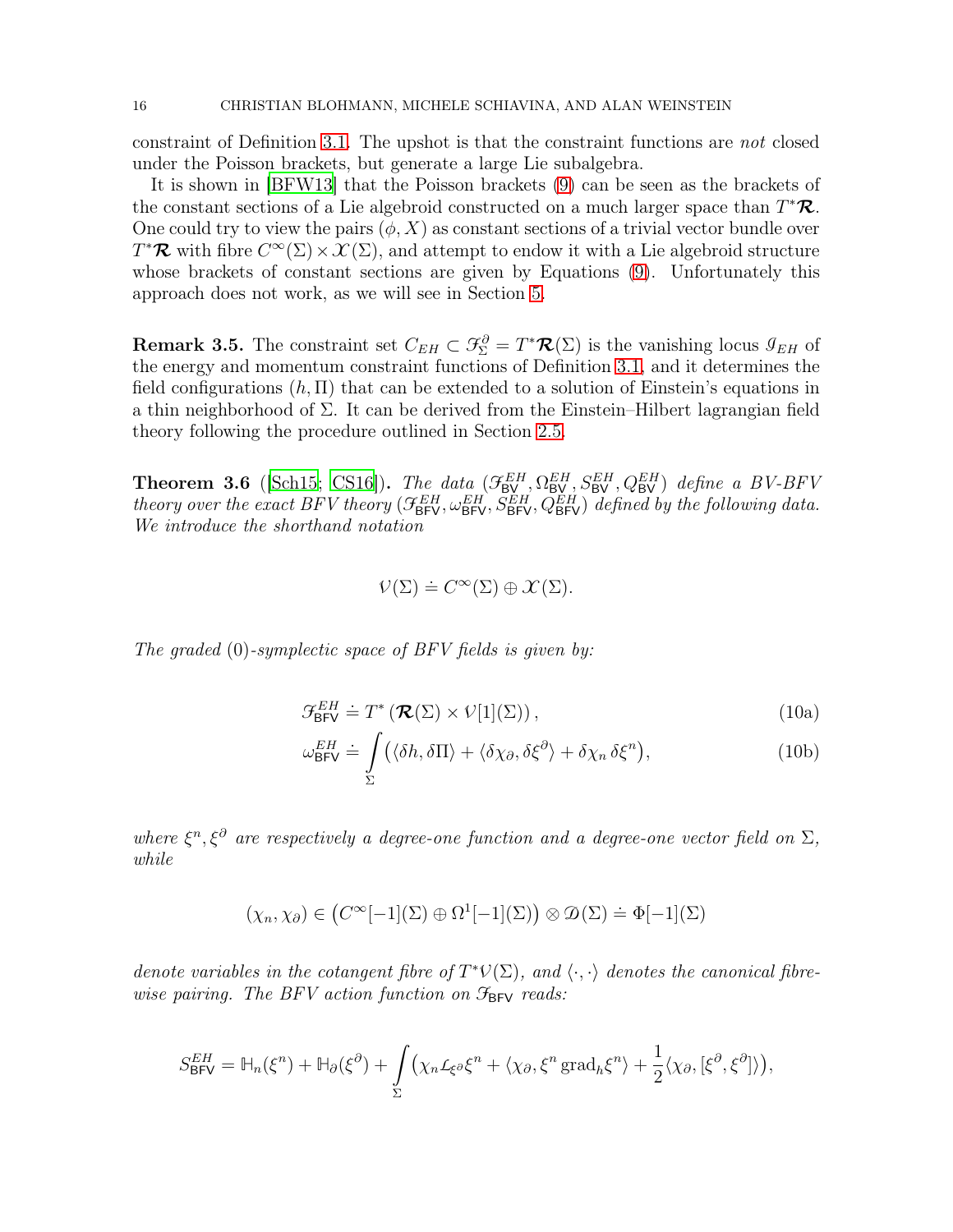and the local, cohomological, vector field  $Q_{\text{BFV}}^{EH}$ , hamiltonian<sup>[21](#page-16-0)</sup> with respect to  $S_{\text{BFV}}^{EH}$ , is described by its action on fields (we drop all sub- and superscripts) as

<span id="page-16-5"></span><span id="page-16-3"></span>
$$
Q(\xi^n) = \mathcal{L}_{\xi^{\partial}} \xi^n \tag{12a}
$$

$$
Q(\xi^{\partial}) = \xi^n \operatorname{grad}_h \xi^n + \frac{1}{2} [\xi^{\partial}, \xi^{\partial}]
$$
\n(12b)

<span id="page-16-9"></span><span id="page-16-7"></span><span id="page-16-6"></span><span id="page-16-4"></span>
$$
Q(h) = \tilde{h}\xi^{n} - L_{\xi}\delta h = -2K\xi^{n} - L_{\xi}\delta h
$$
\n(12c)

$$
Q(\Pi) = \widetilde{\Pi}\xi^{n} + \text{vol}_{h}\left(G^{\sharp\sharp}(h)\xi^{n} + D_{h}^{\sharp\sharp}(\xi^{n})\right) - \mathcal{L}_{\xi^{\partial}}\Pi - (\chi_{\partial} \otimes_{s} d\xi^{n})^{\sharp\sharp}\xi^{n}
$$
(12d)

$$
Q(\chi_{\partial}) = H_{\partial} + L_{\xi^{\partial}} \chi_{\partial} - \chi_n d\xi^n
$$
\n(12e)

<span id="page-16-8"></span>
$$
Q(\chi_n) = H_n + \mathcal{L}_{\xi^{\partial}} \chi_n - 2 \mathcal{L}_{\chi^{\sharp}_{\partial}} (\xi^n \text{vol}_h^{-\frac{1}{2}}) \text{vol}_h^{\frac{1}{2}},\tag{12f}
$$

where

<span id="page-16-11"></span>
$$
\widetilde{\Pi} \doteq \frac{\delta}{\delta h} \left( \frac{1}{\text{vol}_h} \left( \text{Tr}_h[\Pi^2] - \frac{1}{d-1} \text{Tr}_h[\Pi]^2 \right) \right) \n= -\frac{1}{2\text{vol}_h} h^{-1} \left( \text{Tr}_h[\Pi^2] - \frac{1}{d-1} \text{Tr}_h[\Pi]^2 \right) + \frac{2}{\text{vol}_h} \left( [\Pi^2]^{\sharp} - \frac{1}{d-1} \Pi \text{Tr}_h[\Pi] \right) \n\widetilde{h} \doteq \frac{\delta}{\delta \Pi} H_n = \frac{2}{\text{vol}_h} (\Pi^{\flat} - \frac{h}{d-1} \text{Tr}_h\Pi) = -2K.
$$

and  $\chi_{\ell}^{\sharp}$  $\frac{a}{\partial t}$  is the densitized vector field obtained by applying the musical isomorphism to the 1-form-density  $\chi_{\partial}$ . For an explicit expression of the BV-BFV map  $\pi_{BV} : \mathcal{F}_{BV}^{EH} \to \mathcal{F}_{BFV}^{EH}$ we refer to [\[CS16,](#page-31-1) Theorem 3.6].

<span id="page-16-10"></span>Remark 3.7. Notice that in [\[Sch15](#page-32-0); [CS16](#page-31-1)] a slightly different parametrization is used. In the original references the coordinate in the cotangent fibre is taken to be  $\Pi_{\text{orig}} = \sqrt{h} \pi$  for some symmetric 2-tensor  $\pi$ , whereas we use here the combination  $\Pi = \sqrt{h}\pi$ vol =  $\pi$ vol<sub>h</sub> =  $\Pi_{\text{orig}}$ vol, where vol is the Euclidean volume form. Notice that  $L_X(\Pi) = L_X \Pi_{\text{orig}} + \text{div}(X)$ , where  $\text{div}(X)$  is the divergence of X w.r.t. the Euclidean volume form. Given a 1-form  $\eta$  with associated vector field  $\eta^{\sharp}$ , and denoting the associated 1-form density and densitized vector field respectively by  $\chi_{\partial} = \eta \otimes \text{vol}_h$  and  $\chi_{\partial}^{\sharp} = \eta^{\sharp} \otimes \text{vol}_{h}$ , we compute

<span id="page-16-2"></span>
$$
\mathcal{L}_{\eta^{\sharp}}(\xi^{n} \text{vol}_{h}^{-\frac{1}{2}}) \text{vol}_{h}^{\frac{3}{2}} = \mathcal{L}_{\eta^{\sharp}} \xi^{n} \text{vol}_{h} + \frac{1}{2} \xi^{n} \operatorname{div}_{h}(\eta^{\sharp}) \text{vol}_{h} =: \mathcal{L}_{\chi^{\sharp}} \xi^{n} + \frac{1}{2} \widetilde{\operatorname{div}}_{h}(\chi_{\partial}^{\sharp}) \xi^{n}, \qquad (14)
$$

where the second equality defines  $\widetilde{\text{div}}_h(\chi^{\sharp}_{\hat{c}})$  $^{\sharp}_{\partial}$ ) as the density obtained from the 1-form density  $\chi_{\partial} = \eta \otimes \text{vol}_h$  by

$$
\widetilde{\mathrm{div}}_h \colon \chi_{\partial} \mapsto \mathrm{div}_h(\eta^{\sharp}) \otimes \mathrm{vol}_h.
$$

Hence, recalling that  $\chi^{\sharp} = \mathrm{vol}_h \eta^{\sharp}$ , we have

<span id="page-16-1"></span>
$$
\mathcal{L}_{\eta^{\sharp}}(\xi^n \text{vol}_h^{-\frac{1}{2}}) \text{vol}_h^{\frac{3}{2}} \equiv \mathcal{L}_{\chi_\partial^{\sharp}}(\xi^n \text{vol}_h^{-\frac{1}{2}}) \text{vol}_h^{\frac{1}{2}}.
$$
\n(15)

<span id="page-16-0"></span> $21$ Note: the sign convention we adopt uses the total degree, summing internal grading and vertical form degree. With this convention  $\delta$  has degree 1,  $\iota_Q$  is an even derivation, and  $\iota_Q$  is odd.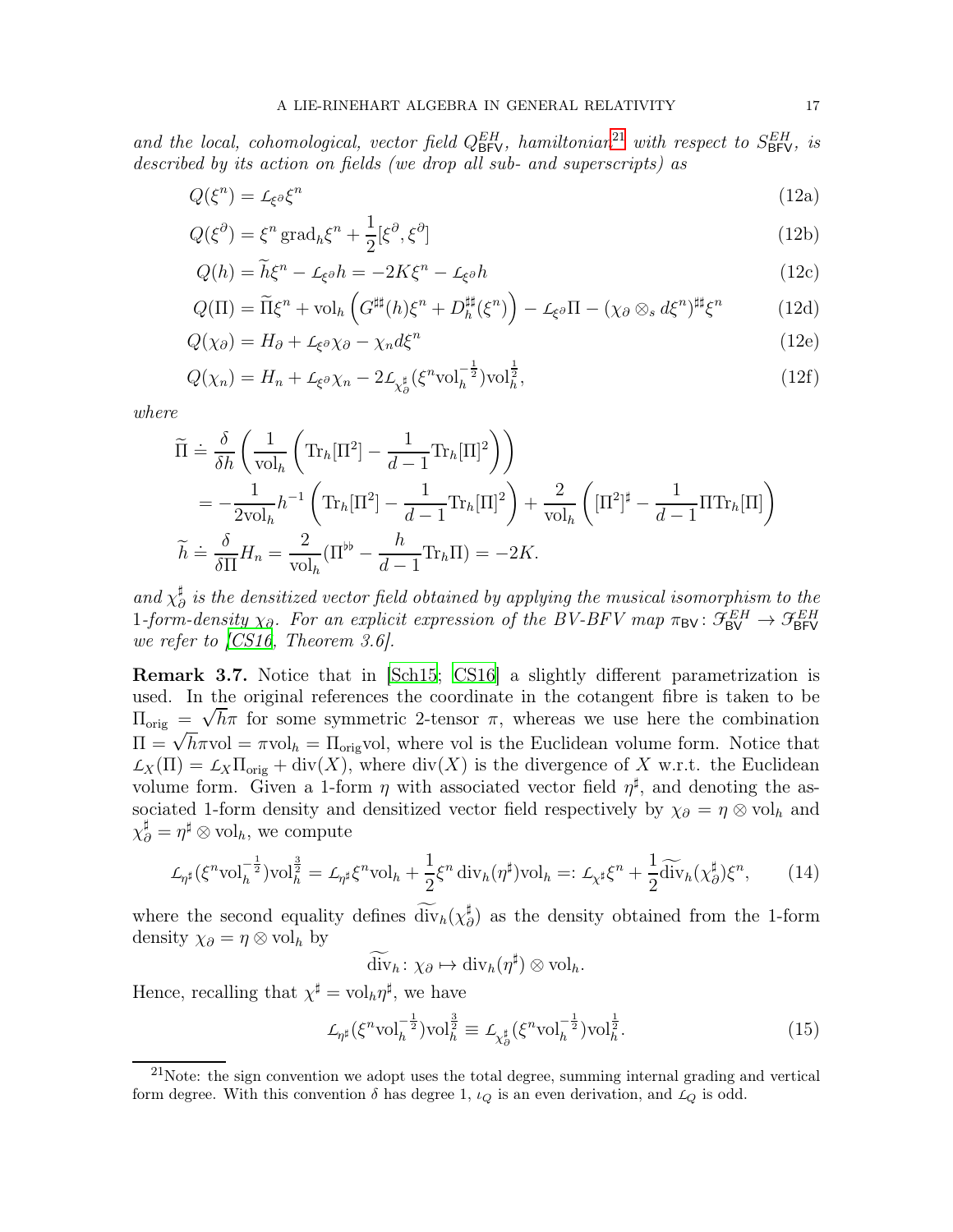Observe that Equation [\(15\)](#page-16-1) should be taken as a definition of the r.h.s., i.e. of the Lie derivative of a (half-)density along a densitized vector field. The BFV data presented in [\[CS16\]](#page-31-1) uses the unfolded expression in Equation [\(14\)](#page-16-2), with the original parametrization  $(h, \Pi_{\text{orig}}).$ 

<span id="page-17-1"></span>Corollary 3.8 (of Theorem [3.6\)](#page-15-0). The vanishing ideal generated by the energy and momentum constraints is a Poisson subalgebra of the Poisson algebra on (hamiltonian functions on)  $T^{\ast}\mathcal{R}(\Sigma)$ . Hence, the constraint set, given by the vanishing of the constraint functions of Definition [3.1,](#page-14-2) is coisotropic.

*Proof.* The BV structure for GR given in Section [3.2](#page-13-0) induces a BFV structure on  $\Sigma$ by means of Theorem [3.6.](#page-15-0) The terms in  $S_{BFV}^{EH}$  that are linear in the degree 1 variables  $\xi^n, \xi^{\partial}$  are  $\mathbb{H}_n(\xi^n)$ ,  $\mathbb{H}_{\partial}(\xi^{\partial})$ . The BFV action  $S_{\text{BFV}}^{EH}$  satisfies the classical master equation

$$
\left\{S_{\text{BFV}}^{EH}, S_{\text{BFV}}^{EH}\right\}_{\omega_{\text{BFV}}^{EH}} = 0,
$$

where  $\{\cdot,\cdot\}_{\omega_{\text{BFV}}^{EH}}$  is the Poisson bracket induced (on Hamiltonian functions) by  $\omega_{\text{BFV}}^{EH}$ . Following Proposition [2.4,](#page-8-3) we have that the vanishing of the part of  $\{S_{\text{BFV}}^{EH}, S_{\text{BFV}}^{EH}\}_{\omega_{\text{BFV}}^{EH}}$ that is independent of  $\chi_{\partial}, \chi_n$  implies equations [\(9\)](#page-14-3).

Remark 3.9. The data of Theorem [3.6](#page-15-0) have been obtained from the bulk Einstein– Hilbert BV theory in [\[Sch15](#page-32-0); [CS16\]](#page-31-1), and the fact that they satisfy the axioms of a BFV theory is a consequence of the BV-BFV induction procedure of [\[CMR14\]](#page-30-2) (see Remark [2.10\)](#page-11-3). This, in turn, allowed us to conclude in Corollary [3.8](#page-17-1) that the constraint set is coisotropic, without prior knowledge of the brackets [\(9\)](#page-14-3).

Remark 3.10. Notice as well that the BFV data of Theorem [3.6](#page-15-0) yield a resolution of the coisotropic vanishing locus of the constraints of Definition [3.1,](#page-14-2) and thus coincide with the BFV data one would obtain directly by means of the construction outlined in Section [2.3](#page-6-0) (see [\[FV77\]](#page-31-8)). However, since the bracket of constraints [\(9c\)](#page-14-1) showcases a point-dependent "structure constant" (or better said, a structure function), it is a nontrivial statement that the correct BFV action can be taken to be linear in the degree −1 variables<sup>[22](#page-17-2)</sup>  $\chi_n, \chi_\partial$ . A proof of this statement is however given by the BV-BFV induction procedure itself. A similar linearity statement holds for the coframe formulation of gravity, where the BFV data has instead been computed directly from the constraint functions in [\[CCS21b\]](#page-30-10), due to the lack of a viable BV-BFV induction procedure in this case [\[CS19](#page-31-9)].

<span id="page-17-0"></span>3.3. Analysis of the BFV  $L_{\infty}$  structure. The BFV data for general relativity are encoded by a (0)-symplectic graded manifold (Equation [10a\)](#page-15-1), endowed with a cohomological vector field. Graded manifolds endowed with a cohomological vector field correspond to "higher" Lie algebroid structures if the grading is concentrated in nonnegative degrees (see [\[Vai97\]](#page-32-11) for the correspondence with Lie algebroids and [\[Vor10\]](#page-33-1) for the "higher" generalization). However, the manifold  $\mathcal{F}_{BFV}$  is concentrated in both positive and negative degrees (more precisely, in degrees  $\{-1,0,1\}$ ). In this case, the correct notion is that of a strong homotopy Lie algebroid (or  $L_{\infty}$ -algebroid).

<span id="page-17-2"></span><sup>22</sup>These are commonly referred to as "ghost momenta".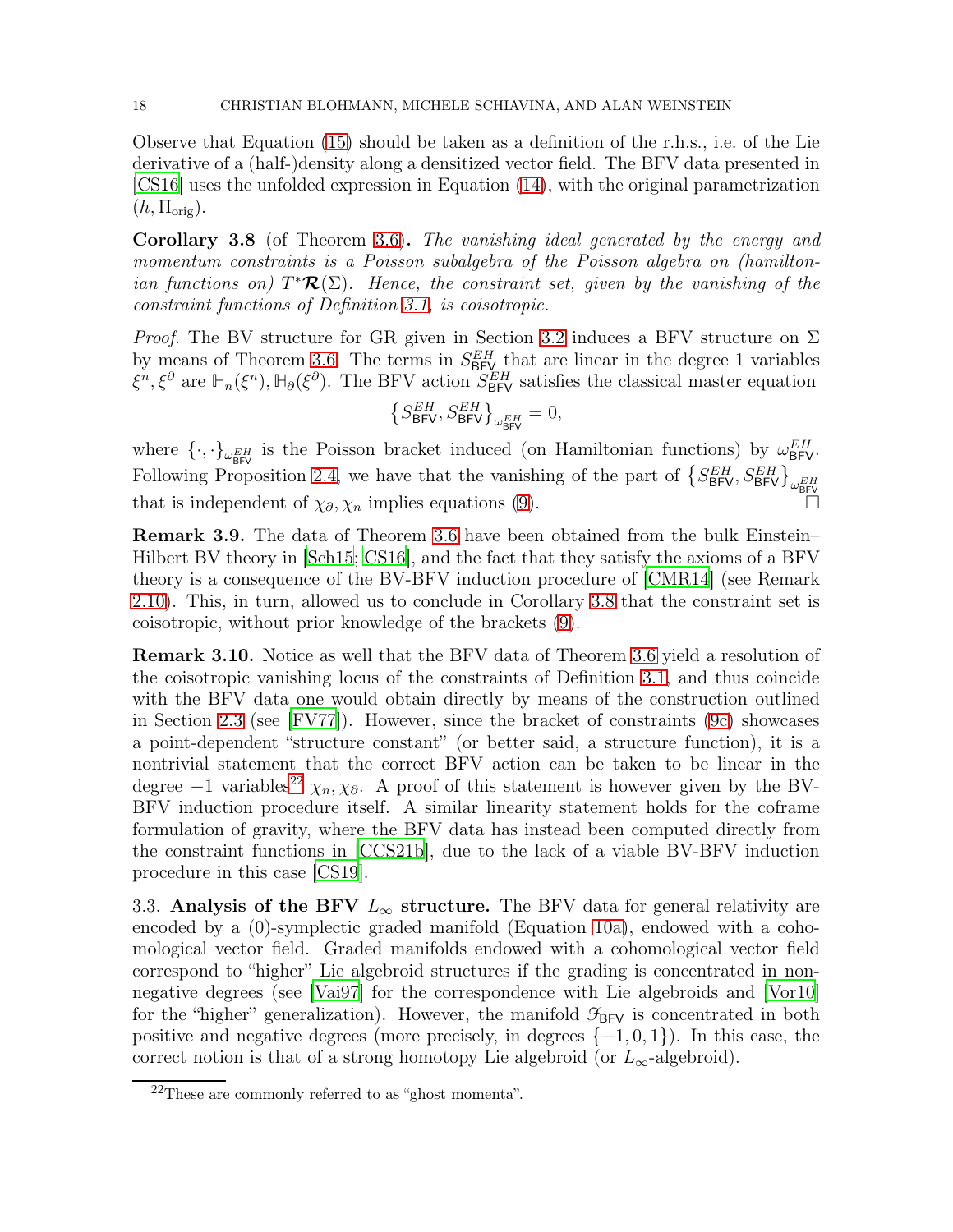**Definition 3.11** ([\[Vai97;](#page-32-11) [Bru11](#page-30-11); [BCSX20\]](#page-29-6)). A (strict)  $L_{\infty}$ -algebroid is a vector bundle of **Z**-graded manifolds  $A \rightarrow B$  endowed with a cohomological vector field  $Q \in \mathcal{X}(A[1])$ that is tangent to the zero section  $0: \mathcal{B} \hookrightarrow A[1]$ .

Remark 3.12. Notice that while in [\[Bru11](#page-30-11)] a non-strict notion of a Lie algebroid is given (as a vector bundle  $E \to M$  with a Q-structure on  $E[1]$ ), the strict notion requires tangency of Q to the 0-section. In [\[BCSX20](#page-29-6)] the strict requirement is used implicitly, and the object is simply called an  $L_{\infty}$ -algebroid.

It is easy to check that the Q-manifold  $(\mathcal{F}_{BFV}^{EH}, Q_{BFV}^{EH})$  indeed defines a (strict)  $L_{\infty}$ -algebroid<sup>[23](#page-18-0)</sup> given by the vector bundle

$$
A_{BFV}\rightarrow \mathcal{B}_{BFV},
$$

where the total space and base are defined by:

$$
A_{\text{BFV}} \doteq \mathcal{V}(\Sigma) \times T^* \mathcal{R}(\Sigma) \times \Phi[-1](\Sigma)
$$

$$
\mathcal{B}_{\text{BFV}} \doteq T^* \mathcal{R}(\Sigma) \times \Phi[-1](\Sigma)
$$

so that the base is parametrized by  $(h, \Pi, \chi_n, \chi_{\partial})$  and the fibres are parametrized by a function and vector field  $(\phi, X)$  (both even). We parametrize the *shifted* fibres by  $\xi^n, \xi^{\partial}$ , and we can directly see that  $\mathcal{F}_{BFV}^{EH} = A_{BFV}[1]$ .

The restriction to the zero section  $0: \mathcal{B}_{BFV} \hookrightarrow A_{BFV}$  is the cohomological vector field defined by:

$$
\underline{Q}(h) = \underline{Q}(\Pi) = 0; \qquad \underline{Q}(\chi_{\partial}) = H_{\partial}(h, \Pi); \qquad \underline{Q}(\chi_n) = H_n(h, \Pi),
$$

which represents the Koszul differential encoding the resolution of the vanishing ideal  $\mathcal{I}_{EH}$  (Def. [3.1\)](#page-14-2). Equations [\(12a\)](#page-16-3) and [\(12b\)](#page-16-4) define the bracket of *constant* sections:

$$
[(f_1, X_1), (f_2, X_2)]_{\mathsf{A}_{\mathsf{BFV}}} = (\mathcal{L}_{X_2} f_1 - \mathcal{L}_{X_1} f_2, [X_1, X_2]_{\mathcal{X}(\Sigma)} + f_1 \text{grad}_h f_2 - f_2 \text{grad}_h f_1),
$$

where  $X_1, X_2 \in \mathcal{X}(\Sigma)$  and  $f_1, f_2 \in C^{\infty}(\Sigma)$ . The anchor and multi-anchor map are encoded in the remainder of equations [\(12\)](#page-16-5). Indeed, Equation [\(12d\)](#page-16-6) reveals a quadratic dependency in the fibres due to the term  $(\chi_{\partial} \otimes_s d\xi^n)^{\sharp \sharp} \xi^n$ , which is then interpreted as a multi-anchor map, which on constant sections yields the vector field:

$$
\rho^{(2)}((f_1, X_1), (f_2, X_2))(\Pi) = \chi_{\partial}^{\sharp} \otimes_s (f_1 \text{grad}_h f_2 - f_2 \text{grad}_h f_1),\tag{16a}
$$

$$
\rho^{(2)}((f_1, X_1), (f_2, X_2))(h) = 0 \tag{16b}
$$

$$
\rho^{(2)}((f_1, X_1), (f_2, X_2))(\chi_{\partial}) = 0,\tag{16c}
$$

$$
\rho^{(2)}((f_1, X_1), (f_2, X_2))(\chi_n) = 0.
$$
\n(16d)

Observe that equations [\(12e\)](#page-16-7) and [\(12f\)](#page-16-8) instead contain constant terms in the fibre variables (respectively  $H_{\partial}$  and  $H_n$ ), which are then interpreted as anchors of arity<sup>[24](#page-18-1)</sup> zero. In particular, we stress that the  $L_{\infty}$  structure defined by Q is not that of a Lie algebroid, owing to the presence of anchors of arity 0 and 2.

<span id="page-18-0"></span><sup>&</sup>lt;sup>23</sup>This is to be expected from the general theory of BFV resolutions, see [\[Sch08](#page-32-4)].

<span id="page-18-1"></span><sup>&</sup>lt;sup>24</sup>We recall that the arity of an operation is the number of arguments upon which it depends, see [\[She69](#page-32-12)] for the origin of the term.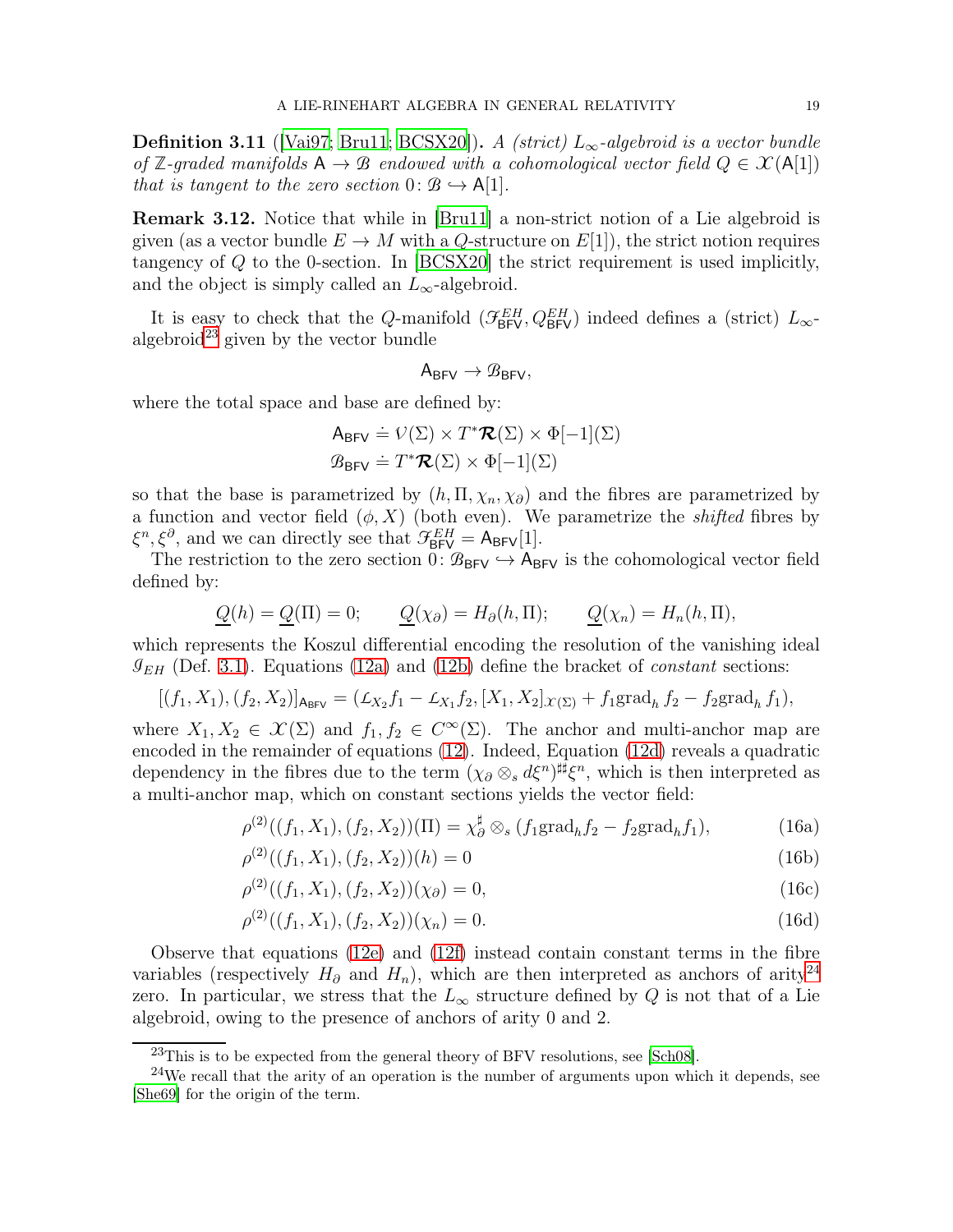<span id="page-19-1"></span>**Remark 3.13.** Notice that the brackets on constant sections of  $A_{BFV}$ , which we extract from equations [\(12a\)](#page-16-3) and [\(12b\)](#page-16-4), match the brackets of constant sections of the Lie algebroid of evolutions that two of the authors introduced with Fernandes in [\[BFW13,](#page-30-0) section 2.6. In that case, the base of the Lie algebroid is given by  $\Sigma$ -universes, i.e. isometry classes of (connected, lorentzian) manifolds M together with an embedding of  $\Sigma$  as a spackelike hypersurface. Moreover, observe that Equation [\(12c\)](#page-16-9) can be taken as defining an "action" of a section of  $A_{BFV}$  on  $\mathcal{R}(\Sigma)$ , which coincides with the anchor of the algebroid of evolutions, i.e. the action of gaussian vector fields on gaussian metrics, after restricting to  $\Sigma$  (compare [\(12c\)](#page-16-9) with [\[BFW13](#page-30-0), Equations 14 and 16]).

At first glance, the  $L_{\infty}$  structure defined by  $Q_{\text{BFV}}^{EH}$  appears to be lacking one piece of data: there is an anchor of arity two, but no higher brackets, a consequence of the absence of cubic terms in the  $\xi$  variables in  $Q_{\text{BFV}}^{EH}$ . In fact, though, from the defining Leibniz rule for three-brackets in  $L_{\infty}$ -algebroids, denoting constant sections by  $s_i$ , we get that

$$
[s_1, s_2, fs_3]_{(3)} = \rho^{(2)}(s_1, s_2)(f)s_3 + f[s_1, s_2, s_3] = \rho^{(2)}(s_1, s_2)(f)s_3.
$$

This implies that while three-brackets of constant sections are indeed vanishing, there is a nontrivial three-bracket on nonconstant sections.

The situation is akin to that in the more familiar example of the action algebroid  $M \times \mathfrak{g} \to M$  for an abelian Lie algebra g. Here, the bracket of constant sections is zero. On the other hand, unless the action is trivial, the bracket is not identically zero on nonconstant sections.

# 4. The Lie-Rinehart algebra

<span id="page-19-0"></span>In the previous section, we constructed, over a graded manifold whose body is the cotangent bundle  $T^{\ast}\mathcal{R}$  of the space of riemannian metrics on  $\Sigma$ , an  $L_{\infty}$ -algebroid whose bracket on constant sections coincides with the Poisson bracket on constraints for the initial value problem of general relativity. In this section we will eliminate the higher order terms in the  $L_{\infty}$  structure by replacing the variables with nonzero grading in the base with degree zero variables which are infinitesimal. The price we will pay is that the object on whose sections the bracket is defined is no longer a vector bundle. Thus, the resulting object is a Lie-Rinehart algebra slightly more general than that arising from a Lie algebroid.

Recall that the space of BFV fields is given by the graded manifold (Eq. [\(10a\)](#page-15-1))

$$
\mathcal{G}_{\text{BFV}} = T^* \mathcal{R}(\Sigma) \times V[1](\Sigma) \times \Phi[-1](\Sigma), \tag{17}
$$

and we have used variables  $(h, \Pi, \xi^{\partial}, \xi^n, \chi_{\partial}, \chi_n)$  to generate the algebra of smooth functions over  $\mathcal{F}_{BFV}$ . Consider the new (degree 0) variables

$$
\psi_n \doteq \chi_n \xi^n \qquad \psi_\partial \doteq \chi_\partial \xi^n. \tag{18}
$$

They satisfy  $\psi_n^2 = 0$  and  $\psi_\partial^2 = 0$ , even though these are not odd variables, as well as  $\psi_n \psi_\partial = 0$ . In addition, we should have  $\psi_n \xi^n = \psi_\partial \xi^n = 0$ , since  $(\xi^n)^2 = 0$ .

More precisely, then, we consider as the algebra playing the role of functions on the base

$$
\mathfrak{B} \doteq C^{\infty} \left( T^* \mathcal{R}(\Sigma) \times \Phi(\Sigma) \right) / \langle \psi_{\bullet}^2 \rangle,
$$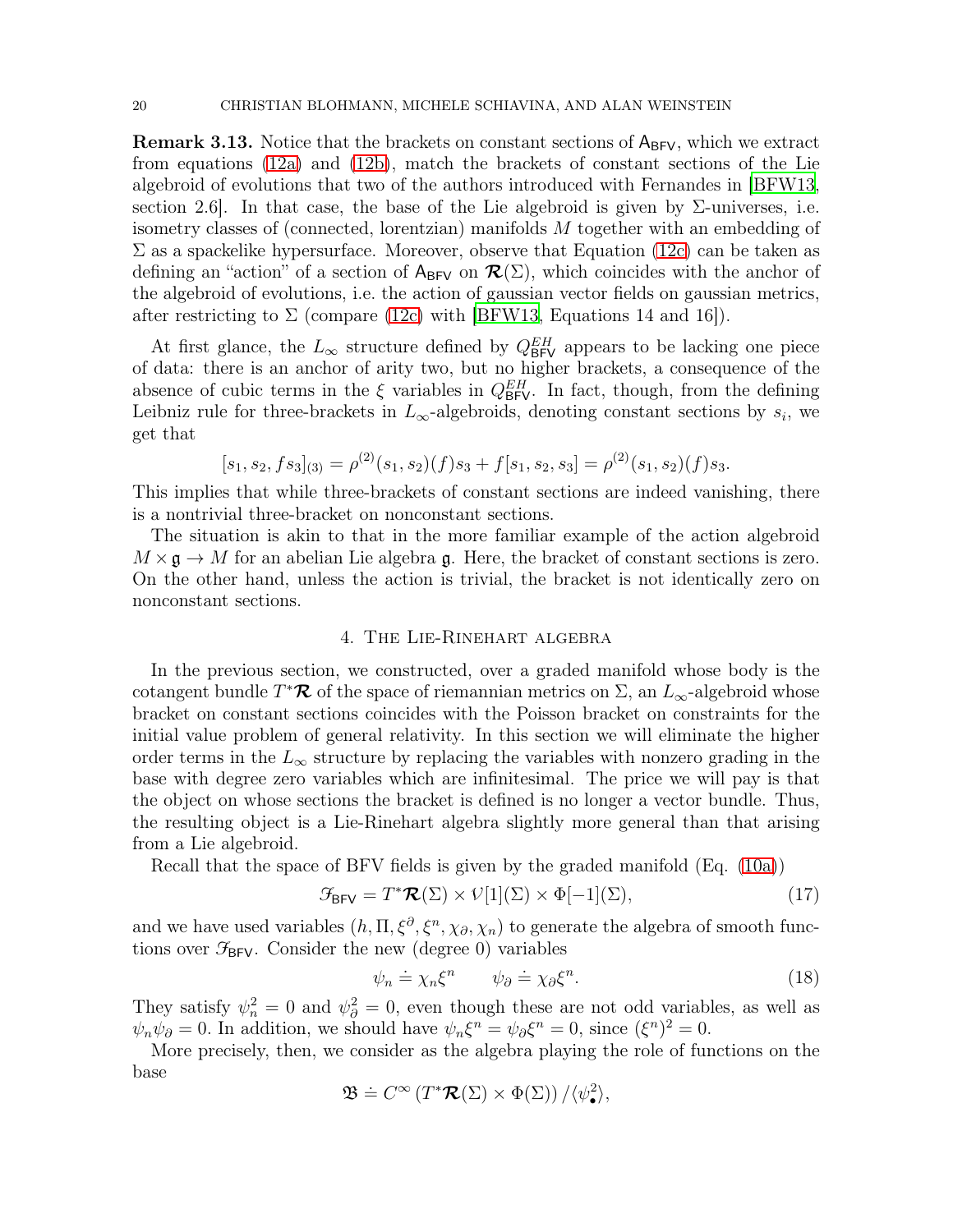by which we mean the (commutative) algebra over  $C^{\infty}(T^{\ast}\mathcal{R}(\Sigma))$ , freely generated by  $\psi_{\bullet} \in {\psi_{\partial}, \psi_n}$ , modulo the relations  $\psi_n^2 = 0$ ,  $\psi_{\partial}^2 = 0$ , and  $\psi_n \psi_{\partial} = 0$ . (Note that the  $\psi$ 's are "infinitesimal" variables, but they are not odd.) Thus, we may think of  $\mathfrak{B}$  as the algebra of smooth functions on a ringed space  $\mathcal{B}$  which is the product of the phase space  $T^{\ast}\mathcal{R}(\Sigma)$  with the "one point" space which is the first infinitesimal neighborhood of the origin in  $\Phi(\Sigma) = (\Omega^1 \otimes \mathcal{D})(\Sigma) \times \mathcal{D}(\Sigma)$ . What will play the role of our Lie algebroid is a sheaf rather than a vector bundle over  $\mathcal{B}$  (see Remark [4.3](#page-23-4) for details). This means that we will have what is called a Lie-Rinehart algebra [\[Rin63](#page-32-13)] (see also [\[Hue04](#page-31-10)]) over B. We recall the definition:

<span id="page-20-0"></span>**Definition 4.1.** A Lie-Rinehart algebra is a pair  $(\mathfrak{A}, \mathfrak{m})$  consisting of a commutative algebra  $\mathfrak{A},$  a Lie algebra  $(\mathfrak{m}, [\cdot, \cdot])$  over  $\mathbb{R},$  and a Lie algebra homomorphism  $\rho_{\mathfrak{m}} : \mathfrak{m} \to$  $Der(\mathfrak{A})$ , such that:

- (1)  $m$  is an  $\mathfrak{A}\text{-module}$ , and  $\rho_{\mathfrak{g}}$  is a module homomorphism;
- (2) for every pair of elements  $X, Y \in \mathfrak{m}$  and  $a \in \mathfrak{A}$ , we have

$$
[X, aY] = a[X, Y] + \rho(X)(a)Y.
$$

We also call **m** a Lie-Rinehart algebra over  $\mathfrak{A}$ .

Examples of Lie-Rinehart algebras over the algebra  $\mathfrak{A} = C^{\infty}(M)$  of smooth functions on a manifold  $M$  come from Lie algebroids. Here, the Lie algebra  $\mathfrak m$  is the space of smooth sections of a vector bundle  $E \to M$  carrying a Lie algebroid structure, with its anchor map  $\rho: E \to TM$  inducing the required module homomorphism. In Remark [4.3,](#page-23-4) we will explain a slight generalization of this picture which covers our construction in general relativity.

In the case at hand, then, the algebra is  $\mathfrak{B}$ , and the module is the quotient  $\mathfrak{L}$  of the **B** module  $V(\Sigma) \otimes \mathfrak{B}$  by the relations  $\psi_n \xi^n = 0$  and  $\psi_\partial \xi^n = 0$ , where we have added generators  $\xi^n, \xi^{\partial}$  for the components in the summands  $C^{\infty}(\Sigma)$  and  $\mathcal{X}(\Sigma)$  of  $V(\Sigma)$  respectively; i.e.

$$
\mathfrak{L} \doteq (\mathcal{V}(\Sigma) \otimes \mathfrak{B}) / \langle \psi_{\bullet} \xi^n \rangle.
$$

This makes our module the sections of a sheaf over the ringed space B, where the component in  $C^{\infty}(\Sigma)$  is supported along the vanishing locus of  $\psi_n$  and  $\psi_{\partial}$ .

The Lie-Rinehart structure itself is encoded by a differential  $\tilde{Q}$  which is an odd derivation, squaring to zero, of the graded algebra:

$$
\mathfrak{A}^{\text{gr}} \doteq C^{\infty} \left( \mathcal{V}[1](\Sigma) \right) \otimes \mathfrak{B} / \langle \psi_{\bullet} \xi^{n} \rangle.
$$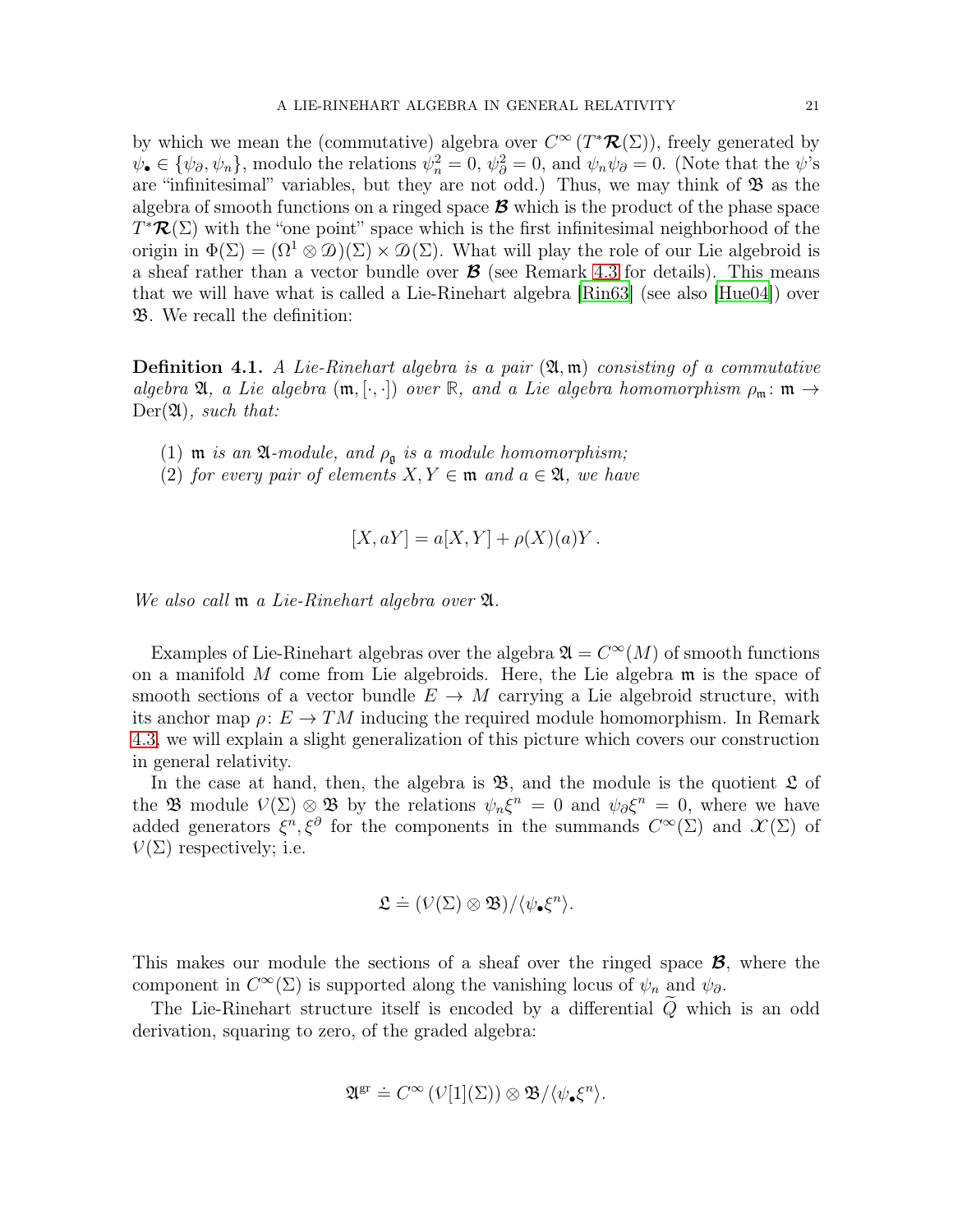Writing the BFV differential  $Q_{\text{BFV}}^{EH}$  in our new variables, we obtain (c.f. Equation [\(12\)](#page-16-5))

$$
\widetilde{Q}(\xi^n) = \mathcal{L}_{\xi^{\partial}} \xi^n \tag{19a}
$$

$$
\widetilde{Q}(\xi^{\partial}) = \xi^n \operatorname{grad}_h \xi^n + \frac{1}{2} [\xi^{\partial}, \xi^{\partial}]
$$
\n(19b)

$$
\widetilde{Q}(h) = \widetilde{h}\xi^n - \mathcal{L}_{\xi^{\partial}}h = -2K\xi^n - \mathcal{L}_{\xi^{\partial}}h\tag{19c}
$$

$$
\widetilde{Q}(\Pi) = \widetilde{\Pi}\xi^{n} + \text{vol}_{h}\left(G^{\sharp\sharp}(h)\xi^{n} + D_{h}^{\sharp\sharp}(\xi^{n})\right) - \mathcal{L}_{\xi}\partial\Pi + (\psi_{\partial}\otimes_{s}d\xi^{n})^{\sharp\sharp} \tag{19d}
$$

$$
\widetilde{Q}(\psi_{\partial}) = H_{\partial} \xi^{n} + L_{\xi^{\partial}} \psi_{\partial} - \psi_{n} d\xi^{n}
$$
\n(19e)

$$
\widetilde{Q}(\psi_n) = H_n \xi^n + \mathcal{L}_{\xi^\partial} \psi_n - 2 \mathcal{L}_{\psi_\partial^{\sharp}} \xi^n. \tag{19f}
$$

We prove below that  $Q$  is a derivation  $Q$  of  $\mathfrak{A}^{\mathrm{gr}}$  that squares to zero.

Observe that Equation [\(19f\)](#page-21-0) is a slight simplification of  $(12f)$ , as we compute

<span id="page-21-1"></span><span id="page-21-0"></span>
$$
\begin{split}\n\widetilde{Q}(\psi_n) &= Q(\chi_n)\xi^n + \chi_n Q(\xi^n) \\
&= H_n\xi^n + \mathcal{L}_{\xi^\partial}\psi_n - 2\mathcal{L}_{\chi_\partial^\sharp}(\xi^n \text{vol}_h^{-\frac{1}{2}}) \text{vol}_h^{\frac{1}{2}}\xi^n \\
&= H_n\xi^n + \mathcal{L}_{\xi^\partial}\psi_n - 2(\mathcal{L}_{\eta^\sharp}\xi^n \text{vol}_h + \frac{1}{2}\xi^n \operatorname{div}_h(\eta^\sharp) \text{vol}_h)\xi^n \\
&= H_n\xi^n + \mathcal{L}_{\xi^\partial}\psi_n - 2\mathcal{L}_{\eta^\sharp}\xi^n \text{vol}_h\xi^n \\
&=: H_n\xi^n + \mathcal{L}_{\xi^\partial}\psi_n - 2\mathcal{L}_{\psi_\partial^\sharp}\xi^n,\n\end{split}
$$

where we used the same notation as in Remark [3.7.](#page-16-10)

We summarize the previous discussion with the following

**Theorem 4.2.**  $(\mathfrak{A}^{gr}, Q)$  is a differential, graded algebra, and the data  $(\mathfrak{B}, \mathfrak{L})$  define a Lie-Rinehart algebra.

Proof. Consider the following diagram

$$
\mathfrak{A}^{\operatorname{gr}} \xrightarrow{\pi^*} C^{\infty} \xrightarrow{(\mathcal{V}[1](\Sigma)) \otimes \mathfrak{B} \xrightarrow{f^*} C^{\infty}(\mathcal{F}_{\mathsf{BFV}}^{EH}),}
$$

where  $f^*$  is the (injective) map on functions induced by the (surjective) change of variables

$$
(h,\Pi,\xi^{\bullet},\chi_{\bullet})\mapsto (h,\Pi,\xi^{\bullet},\psi_{\bullet}=\chi_{\bullet}\xi^{n}),
$$

and  $\pi^*$  is induced by the quotient by the ideal  $\langle \psi_{\bullet} \xi^n \rangle$ . By definition of  $\tilde{Q}$ , we have that  $Q \circ f^* = f^* \circ \tilde{Q}$ , where, here and below, we abbreviate  $Q_{\text{BFV}}^{EH}$  by  $Q$  as in [\(12\)](#page-16-5).  $\tilde{Q}$  is then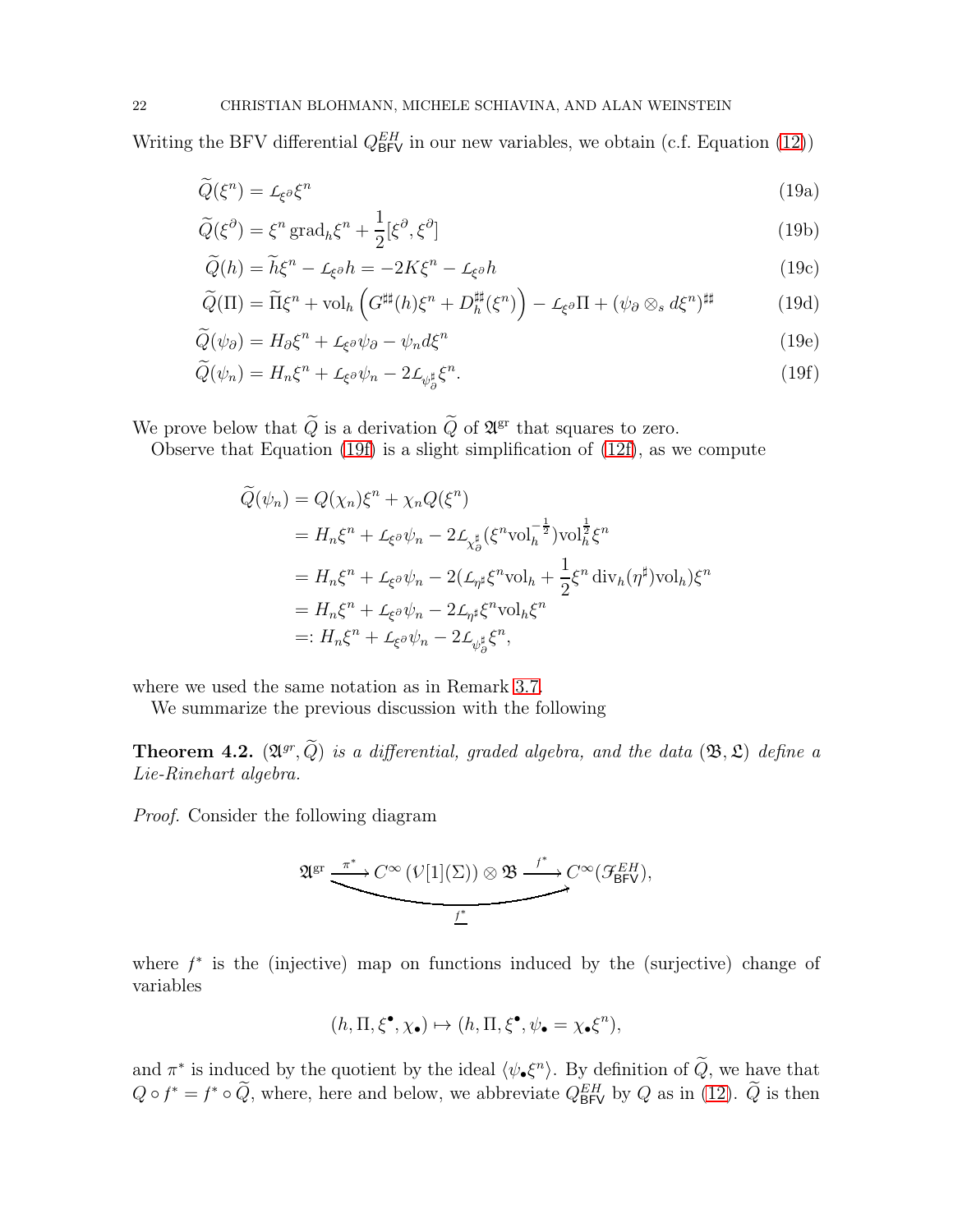a derivation of  $C^{\infty}(\mathcal{V}[1]) \otimes \mathfrak{B}$ , which we need to prove preserves the ideal  $\langle \psi_{\bullet} \xi^n \rangle$ :

$$
\begin{split}\n\widetilde{Q}(\psi_{\partial}\xi^{n}) &= \widetilde{Q}(\psi_{\partial})\xi^{n} + \psi_{\partial}\widetilde{Q}(\xi^{n}) \\
&= \left(H_{\partial}\xi^{n} + \mathcal{L}_{\xi^{\partial}}\psi_{\partial} - \psi_{n}d\xi^{n}\right)\xi^{n} + \psi_{\partial}\mathcal{L}_{\xi^{\partial}}\xi^{n} \\
&= \mathcal{L}_{\xi^{\partial}}(\psi_{\partial}\xi^{n}) - \psi_{n}\xi^{n}d\xi^{n} = 0 \qquad (\text{mod } \psi_{\bullet}\xi^{n}) \\
\widetilde{Q}(\psi_{n}\xi^{n}) &= \widetilde{Q}(\psi_{n})\xi^{n} + \psi_{n}\widetilde{Q}(\xi^{n}) \\
&= \left(H_{n}\xi^{n} + \mathcal{L}_{\xi^{\partial}}\psi_{n} - 2\mathcal{L}_{\psi_{\partial}^{\sharp}}\xi^{n}\right)\xi^{n} + \psi_{n}\mathcal{L}_{\xi^{\partial}}\xi^{n} \\
&= \mathcal{L}_{\xi^{\partial}}(\psi_{n}\xi^{n}) - 2\mathcal{L}_{\psi_{\partial}^{\sharp}\xi^{n}}\xi^{n} = 0 \qquad (\text{mod } \psi_{\bullet}\xi^{n}),\n\end{split}
$$

where we used that  $\xi^n$  squares to zero, we combined  $(L_{\xi^{\partial}}\psi_{\bullet})\xi^n + \psi_{\bullet}(L_{\xi^{\partial}}\xi^n) = L_{\xi^{\partial}}(\psi_{\bullet}\xi^n)$ (recall that  $\psi_{\bullet}$  has degree 0), and we used that  $\psi_{\delta}^{\sharp}$  $\frac{\sharp}{\partial \xi^n} = 0 \pmod{\psi_{\partial \xi^n}}$ . The generators  $\psi_{\bullet}$ ,  $\xi^{n}$  are to be thought as vector-valued—coordinate—functions, so that the expression  $L_{\xi^{\partial}}(\psi_{\bullet}\xi^{n})$  denotes the Lie derivative on the *values* of the function  $\psi_{\bullet}\xi^{n}$  on **B**. Modulo the ideal, that value—and thus its Lie derivative—vanishes.

 $\tilde{Q}$  then descends to a derivation on  $\mathfrak{A}^{gr}$ , which we denote by another symbol  $\underline{\tilde{Q}}$  for clarity, and we have  $Q \circ f^* = f^* \circ \tilde{Q}$ .

We now prove that  $\tilde{Q}$  squares to zero, and is thus a differential. First we see that, on the generators  $\xi^n, \xi^{\partial}, h$ , we have  $Q^2 = 0$  because  $Q \equiv Q$  on these generators, and  $Q^2 = 0$ . Moreover, on the new variables  $\psi_{\bullet}$ , we have

$$
\widetilde{Q}^2(\psi_\bullet) = Q(Q(\chi_\bullet \xi^n)) = Q(Q(\chi_\bullet) \xi^n - \chi_\bullet Q(\xi^n))
$$
  
=  $Q^2(\chi_\bullet) \xi^n + (-1)^{|Q|+|\chi_\bullet|} Q(\chi_\bullet) Q(\xi^n) - Q(\chi_\bullet) Q(\xi^n) + \chi_\bullet Q^2(\xi^n) = 0,$  (20)

where we used that  $Q^2 = 0$  on  $\mathcal{F}_{BFV}^{EH}$ , and  $|\chi_{\bullet}| = -|Q| = -1$ . Then, we are left to check that  $Q^2(\Pi) = 0$ . This follows from the fact that  $Q(f^*(\Pi)) = f^*(Q(\Pi))$ , and  $Q^2(f^*(\Pi)) = Q(f^*(Q(\Pi))) = f^*(Q^2(\Pi))$ , in virtue of the injectivity of  $f^*$ .

This, together with the fact that Q descends to the quotient by the ideal  $\langle \psi_{\bullet} \xi^n \rangle$ , allows us to show that  $\tilde{Q}$  also squares to zero on all generators, and  $f^*$  is a chain map. Hence, from now on, we shall no longer distinguish between  $\tilde{Q}$  and  $\tilde{Q}$ .

Using the outputs of the differential  $\tilde{Q}$ , we define the anchor  $\rho: \mathfrak{L} \to \mathrm{Der}(\mathfrak{B})$  on generators by

$$
\rho(\phi, X)(h) = \widetilde{h}\phi - \mathcal{L}_X h
$$
  
\n
$$
\rho(\phi, X)(\Pi) = \widetilde{\Pi}\phi + \text{vol}_h \left( G^{\sharp\sharp} + D_h^{\sharp\sharp}(\phi) \right) - \mathcal{L}_X \Pi + (\psi_\partial \otimes_s d\phi)^{\sharp\sharp}
$$
  
\n
$$
\rho(\phi, X)(\psi_\partial) = H_\partial \phi + \mathcal{L}_X \psi_\partial - \psi_n d\phi
$$
  
\n
$$
\rho(\phi, X)(\psi_n) = H_n \phi + \mathcal{L}_X \psi_n - 2\mathcal{L}_{\psi_\partial^{\sharp}} \phi,
$$

where we used the shorthand notation introduced at the beginning of Section [3.2](#page-13-0) as well as Equations [\(13\)](#page-16-11). The bracket structure on  $\mathfrak{L}$  is given by

$$
[(\phi_1, X_1), (\phi_2, X_2)]_{\mathfrak{L}} = (\mathcal{L}_{X_1}\phi_2 - \mathcal{L}_{X_2}\phi_1, [X_1, X_2]_{X(\Sigma)} + \phi_1 \text{grad}_h \phi_2 - \phi_2 \text{grad}_h \phi_1),
$$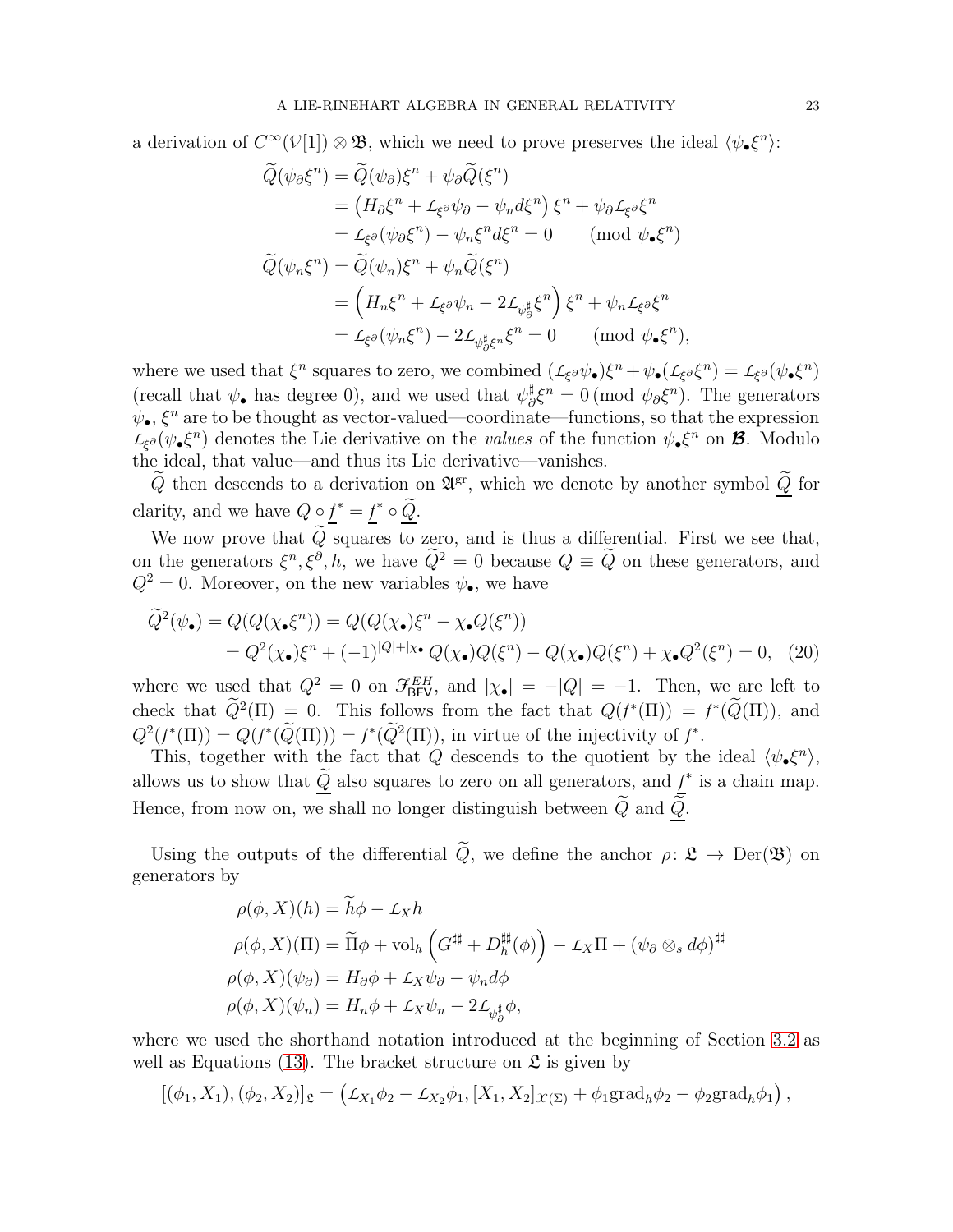which is precisely that of the constraints for the initial value problem. That these operations satisfy the properties of a Lie-Rinehart algebra, as defined in Definition [4.1,](#page-20-0) follows from the fact that  $\tilde{Q}^2 = 0$ , using a direct extension from Lie algebroids to Lie-Rinehart algebras of the argument in [Vai97]. Lie-Rinehart algebras of the argument in [\[Vai97\]](#page-32-11).

<span id="page-23-4"></span>**Remark 4.3.** We may think of  $\mathcal{B}$ , defined above, as the product of the smooth manifold  $T^*\mathcal{R}$  and an "infinitesimally thickened point". The Lie-Rinehart algebra  $\mathfrak{L}$  may then be thought of as sections of a geometric object  $\mathcal L$  over  $\mathcal B$ , but this object is not a vector bundle, since, as a module over  $\mathfrak{B}$ , it is not locally free (with respect to the topology coming from the body,  $T^*\mathcal{R}$ ), thanks to the relations  $\psi_{\bullet}\xi^n = 0$ . Rather, this object is a more general "sheaf", since its sections, the elements of  $\mathfrak{L}$ , can be localized, again with respect to the topology coming from  $T^*\mathcal{R}$ .

In order to make this notion more precise, one could work in the category of smooth loci, or  $C^{\infty}$  schemes, or synthetic differential geometry [\[Dub79](#page-31-11); [Koc86;](#page-32-14) [KR87;](#page-32-15) [Joy19](#page-31-12)]. We will not detail such a description, as it lies outside the scope of the present paper.

<span id="page-23-2"></span>Remark 4.4. Our generalized Lie algebroid structure is not hamiltonian, nor even presymplectically anchored in the sense of [\[BW22\]](#page-30-1), with respect to the pre-symplectic structure given by the canonical form on  $T^{\ast}R(\Sigma)$  pulled back to the base **B** of our "algebroid". One way to see this is that the leaves of the foliation given by the projection to  $T^{\ast}R(\Sigma)$  are the characteristics of the pre-symplectic form. If the structure were presymplectically anchored, the anchor would descend to the symplectic quotient (at least when evaluated on constant sections). However, looking at the term dependent on  $\psi_{\partial}$  in [\(19d\)](#page-21-1), we see that the fibres with h and  $\Pi$  constant are not preserved.

# 5. Alternative approaches

<span id="page-23-0"></span>This section is independent of Section [4.](#page-19-0) In Section [5.1](#page-23-1) we will pursue an alternative investigation, aimed at constructing an algebroid on  $T^{\ast}\mathcal{R}$  whose bracket of constant sections reproduces Equation [\(9\)](#page-14-3), starting again from the BFV data of Theorem [3.6.](#page-15-0) In Section [5.2](#page-26-0) we will analyze the limitations of two attempts to construct a Lie algebroid on any symplectic manifold given a coisotropic submanifold.

<span id="page-23-1"></span>5.1. Reducing the BFV structure to  $T^{\ast}\mathcal{R}(\Sigma)$ . Following the observations in Remark [3.13,](#page-19-1) since equations [\(12a\)](#page-16-3) through [\(12c\)](#page-16-9) are closely related to the algebroid of evolutions of [\[BFW13](#page-30-0)], it would seem reasonable to attempt to get rid of the problematic terms involving the  $\chi$  variables.

<span id="page-23-3"></span>**Remark 5.1.** This point of view makes sense if we recall that the  $L_{\infty}$  structure given by the BFV theory arises as the combination of Koszul and Chevalley–Eilenberg resolutions. In the standard scenario of gauge theory, this combination is simple, i.e. we have a decomposition  $Q_{\text{BFV}} = d_{\text{g}} + d_K$ , where  $d_{\text{g}}$  is the Chevalley–Eilenberg differential associated with a Lie algebra action on the body of the BFV space of fields. An observation that hints at a possible structural similarity between gauge theories and GR is that the BFV action is linear in the degree  $-1$  variables  $\chi_n, \chi_{\partial}$  (see also [\[FV77\]](#page-31-8)). We can thus hope that an analogous decomposition holds here as well. Unfortunately, as we will see, this is not the case.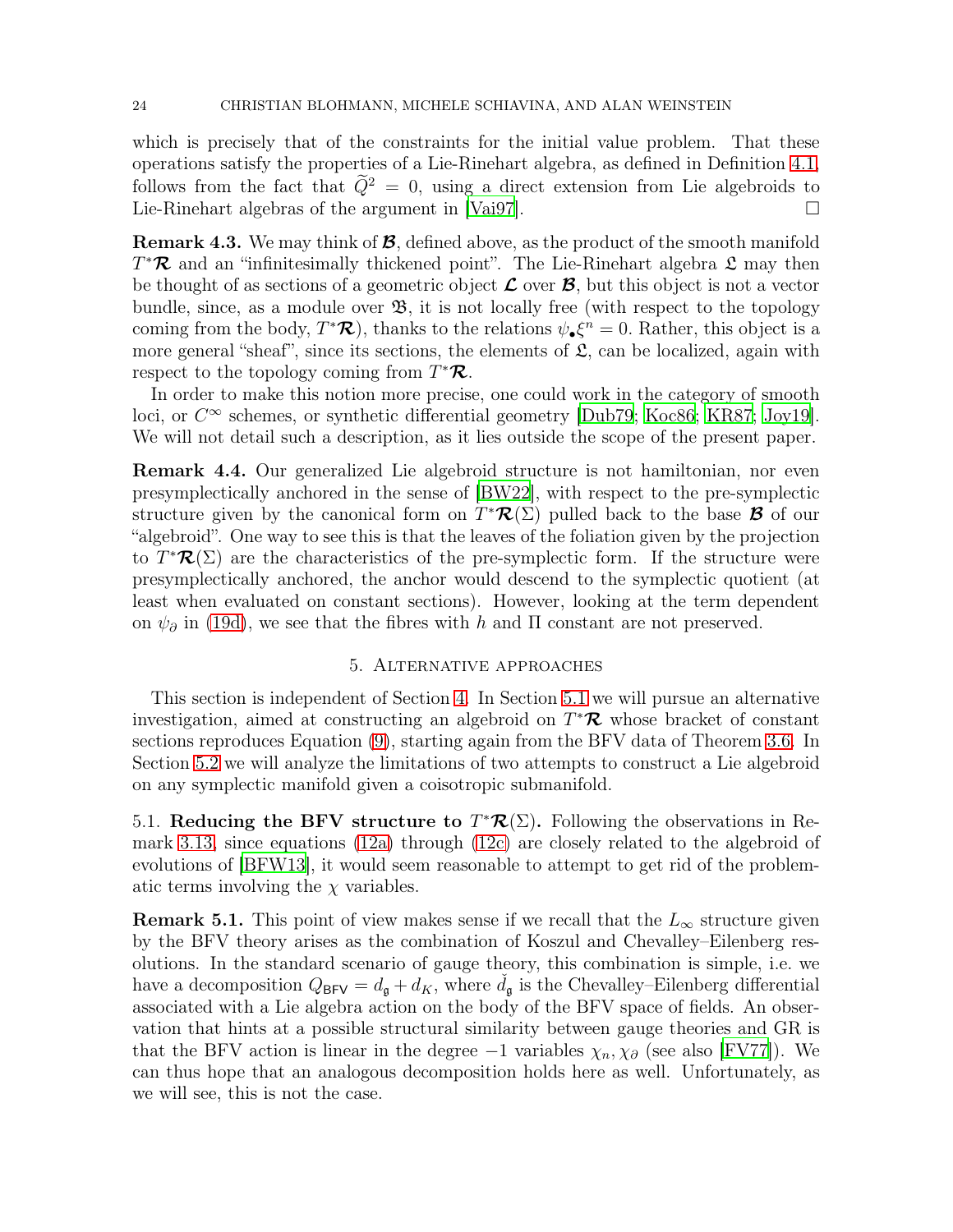The fact that equations [\(12f\)](#page-16-8) and [\(12e\)](#page-16-7) contain terms that are inhomogeneous in  $\chi_n$ and  $\chi_{\partial}$  means that  $Q_{\text{BFV}}$  is not tangent to the zero section of the vector bundle<sup>[25](#page-24-0)</sup>

<span id="page-24-3"></span><span id="page-24-2"></span><span id="page-24-1"></span>
$$
\mathcal{F}_{\text{BFV}} \to \mathcal{F}_0 \doteq T^*\mathcal{R}(\Sigma) \times V[1](\Sigma),
$$

defined by  $\chi_n = \chi_\partial = 0$ . Hence, the BFV data of Section [3,](#page-11-0) Theorem [3.6](#page-15-0) do not restrict to  $\mathcal{F}_0$ , and we will need to *project* onto it.

Projecting along the fibres with  $\chi_n$  and  $\chi_\partial$  constant yields the vector field  $Q_0$  of degree 1 defined on  $\mathcal{F}_0$  by

$$
Q_0(\xi^n) = L_{\xi^{\partial}} \xi^n \tag{22a}
$$

$$
Q_0(\xi^{\partial}) = \xi^n \operatorname{grad}_h \xi^n + \frac{1}{2} [\xi^{\partial}, \xi^{\partial}]
$$
\n(22b)

$$
Q_0(h) = \tilde{h}\xi^n + L_{\xi}\delta h = -2K\xi^n + L_{\xi}\delta h
$$
\n(22c)

$$
Q_0(\Pi) = \widetilde{\Pi}\xi^n + \sqrt{h}G^{\sharp\sharp}(h)\xi^n + \sqrt{h}D_h^{\sharp\sharp}(\xi^n) + L_{\xi^\partial}\Pi.
$$
 (22d)

This is obtained from  $Q_{BFV}$  by removing terms that depend on  $\chi_n$  and  $\chi_{\partial}$ . We want to think of  $\mathcal{F}_0$  itself as the shifted, trivial, vector bundle:

<span id="page-24-4"></span>
$$
\mathcal{F}_0 \equiv \mathsf{A}_0[1] \doteq T^* \mathcal{R}(\Sigma) \times V[1](\Sigma) \to T^* \mathcal{R}(\Sigma),
$$

and establish whether the vector field  $Q_0$  endowes the vector bundle  $A_0$  with a Lie algebroid structure. As we did earlier, we can extract information on the bracket of (constant) sections from equations [\(22a\)](#page-24-1) and [\(22b\)](#page-24-2), while we can define an anchor for the vector bundle  $A_0$  using equations [\(22c\)](#page-24-3) and [\(22d\)](#page-24-4). However, this defines a Lie algebroid structure if and only if  $Q_0^2 = 0$ .

<span id="page-24-6"></span>**Proposition 5.2.** With the definitions above we have  $[Q_0, Q_0] \neq 0$ , in particular:

$$
Q_0^2(\xi^n) = Q_0^2(\xi^{\partial}) = Q_0^2(h) = 0;
$$
  $Q_0^2(\Pi) = H_\partial \otimes d\xi^n \xi^n \neq 0.$ 

*Proof.* We abbreviate  $Q_{BFV}^{EH}$  by Q for ease of notation. It is immediate to check that<sup>[26](#page-24-5)</sup>  $Q(\xi^n) = Q_0(\xi^n)$ , and similarly for  $\xi^{\partial}$  and h. On the other hand, we have that, expanding functions as polynomials in  $\chi_{\partial}$ ,

$$
Q(\Pi) = Q(\Pi)_0 + Q(\Pi)_1 = Q_0(\Pi) - \chi_{\partial} \otimes_s d\xi^n \xi^n,
$$

where  $Q(\Pi)_0 = Q_0(\Pi)$  and  $Q(\Pi)_1 = -\chi_{\partial} \otimes_s d\xi^n \xi^n$  are, respectively, inhomogeneous and linear in  $\chi_{\partial}$ . For any function f on  $\mathcal{F}_0$ , we have that

$$
Q(f) = Q(f)_0 + Q(f)_1 = Q_0(f) + Q(f)_1
$$

It is easy to gather that  $Q_0^2(\xi^{\partial}) = 0 = Q_0^2(\xi^n)$  follows from directly from the vanishing of  $Q^2$ . To show that  $Q_0^2(h) = 0$  we first observe that, since  $Q_0(h)$  is a function on  $\mathcal{F}_0$ we can apply the formula above to yield:

$$
0 = Q2(h) = Q(Q0(h)) = Q(Q0(h))1 + Q02(h)
$$

 $^{25}$ Observe that this is to be expected even in standard gauge-theory scenarios.

<span id="page-24-5"></span><span id="page-24-0"></span><sup>&</sup>lt;sup>26</sup>We omit an obvious pullback along  $\mathcal{F}_{BFV} \rightarrow \mathcal{F}_{0}$ .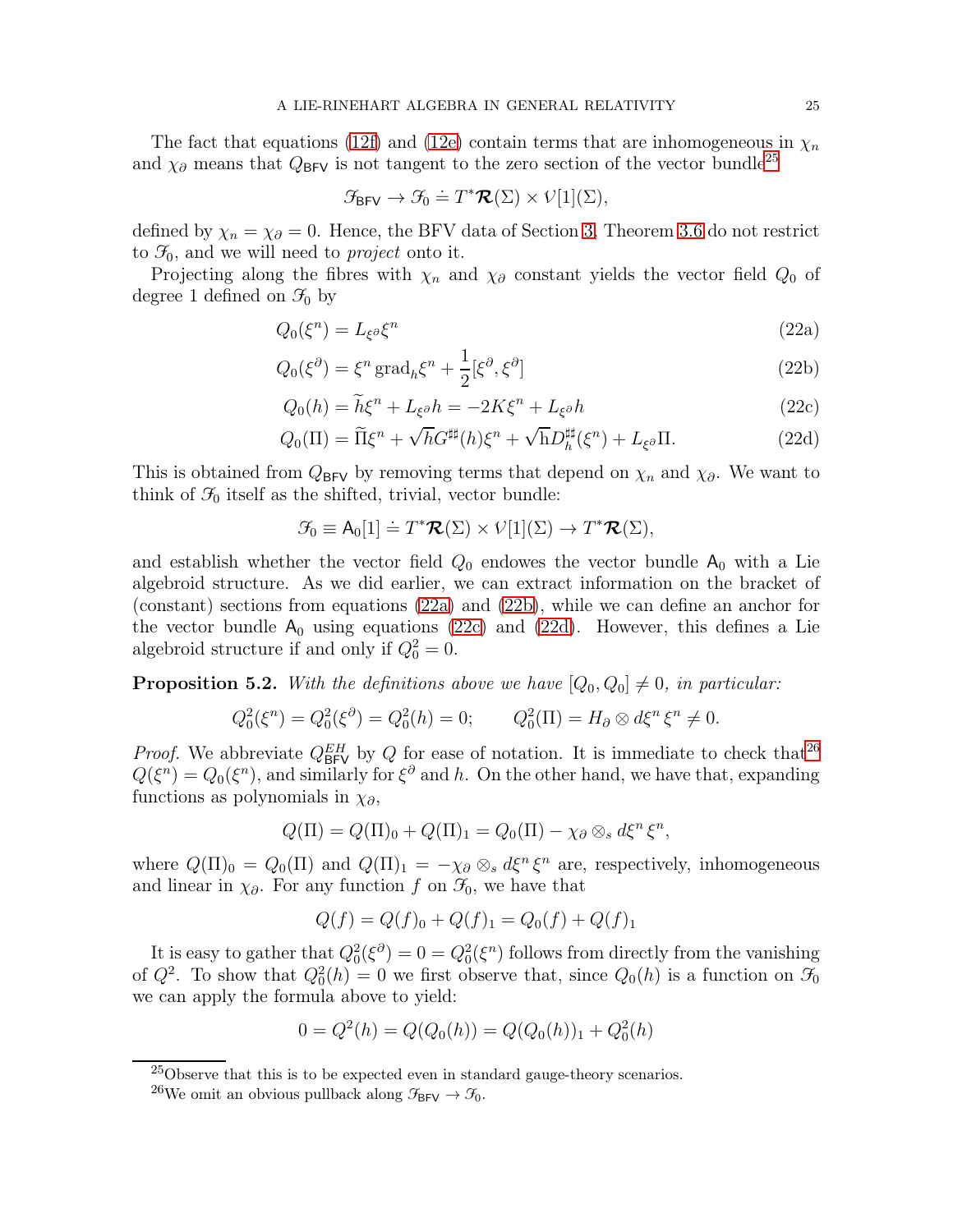However,  $Q_0^2(h)$  is the only  $\chi_{\partial}$ -inhomogeneous term in  $Q^2(h)$ , and therefore both terms vanish independently if  $Q^2(h) = 0$ . More explicitly,

$$
Q(Q_0(h))_1 = \frac{\delta Q_0(h)}{\delta \Pi} Q(\Pi)_1 = -2 \frac{\delta(K\xi^n)}{\delta \Pi} \chi_\partial \otimes_s d\xi^n \xi^n \propto \xi^{n2} = 0,
$$

so that  $Q_0^2(h) = 0$ .

Finally, let us decompose  $Q(\chi_{\partial})$ , given by Equation [\(12e\)](#page-16-7), as a polynomial in  $\chi_{\partial}$ 

$$
Q(\chi_{\partial}) = H_{\partial} + L_{\xi^{\partial}} \chi_{\partial} - \chi_n d\xi^n = H_{\partial} + Q(\chi_{\partial})_1.
$$

Since we know that Q is cohomological, we have  $(Q_0(\Pi))$  is a function on  $\mathcal{F}_0$ :

$$
0 = Q(Q(\Pi)) = Q(Q_0(\Pi)) - Q(\chi_{\partial} \otimes_s d\xi^n \xi^n)
$$
  
=  $Q_0(Q_0(\Pi)) + Q(Q_0(\Pi))_1 - H_{\partial} \otimes_s d\xi^n \xi^n - Q(\chi_{\partial})_1 \otimes_s d\xi^n \xi^n + \chi_{\partial} \otimes_s Q_0(d\xi^n \xi^n).$ 

Thus, collecting terms in the polynomial expansion in  $\chi$  we have

$$
Q^2(\Pi) = 0 \iff \begin{cases} Q_0^2(\Pi) = H_\partial \otimes d\xi^n \xi^n \\ Q(Q_0(\Pi))_1 - Q(\chi_\partial)_1 \otimes_s d\xi^n \xi^n + \chi_\partial Q_0(d\xi^n \xi^n) = 0 \end{cases}
$$

so that  $Q_0^2(\Pi) \neq 0$ , since  $H_\partial \otimes d\xi^n \xi^n$  is not zero.

**Remark 5.3.** The geometric interpretation of  $Q_0$  is simple:  $Q_0(h)$  and  $Q_0(\Pi)$  represent the action of the hamiltonian vector fields of the constraint functions  $H_n(\xi^n)$  and  $H_\partial(\xi^\partial)$ on the base variables  $(h, \Pi)$ . There is a close relation between  $Q_0$  and the Lie algebroid of evolutions of [\[BFW13\]](#page-30-0). In the latter case, one obtains the data specified by  $Q_0$ , i.e. a bracket of sections for  $A_0$  and a vector bundle morphism  $A_0 \to TT^* \mathcal{R}(\Sigma)$  by "projecting" the algebroid of evolutions to initial data. As mentioned without proof in [\[BFW13\]](#page-30-0), this projection does not give a Lie algebroid structure; this fact is testified to by the fact that  $Q_0$  is not cohomological.

In physical terms, the fact that  $Q_0^2 \neq 0$  means that the gauge transformations generated by the "charges"  $\mathbb{H}_n(\xi^n)$  and  $\mathbb{H}_\partial(\xi^\partial)$  only form an algebroid *on-shell*, i.e. on the zero locus  $C_{EH}$ . Outside of  $C_{EH}$  we have that the Jacobiator of three (non-constant) sections will not vanish, but it will be Q-closed. Notice, though, that the vector field  $Q_{BFV}$  restricts (i.e. is tangent) instead to the submanifold of  $\mathcal{F}_0$  defined by the vanishing locus  $\mathcal{G}_{EH}$ , i.e.

$$
\mathsf{A}_{\text{small}}[1] \doteq C_{EH} \times \mathcal{V}[1](\Sigma).
$$

Proposition [5.2](#page-24-6) then tells us that the restriction of  $Q_{BFV}$  to  $A_{small}$  is cohomological. This defines the algebroid



whose image under the anchor is given by the characteristic distribution of  $C_{EH}$ . Compare this construction with those analyzed in Section [5.2,](#page-26-0) below.

 $\Box$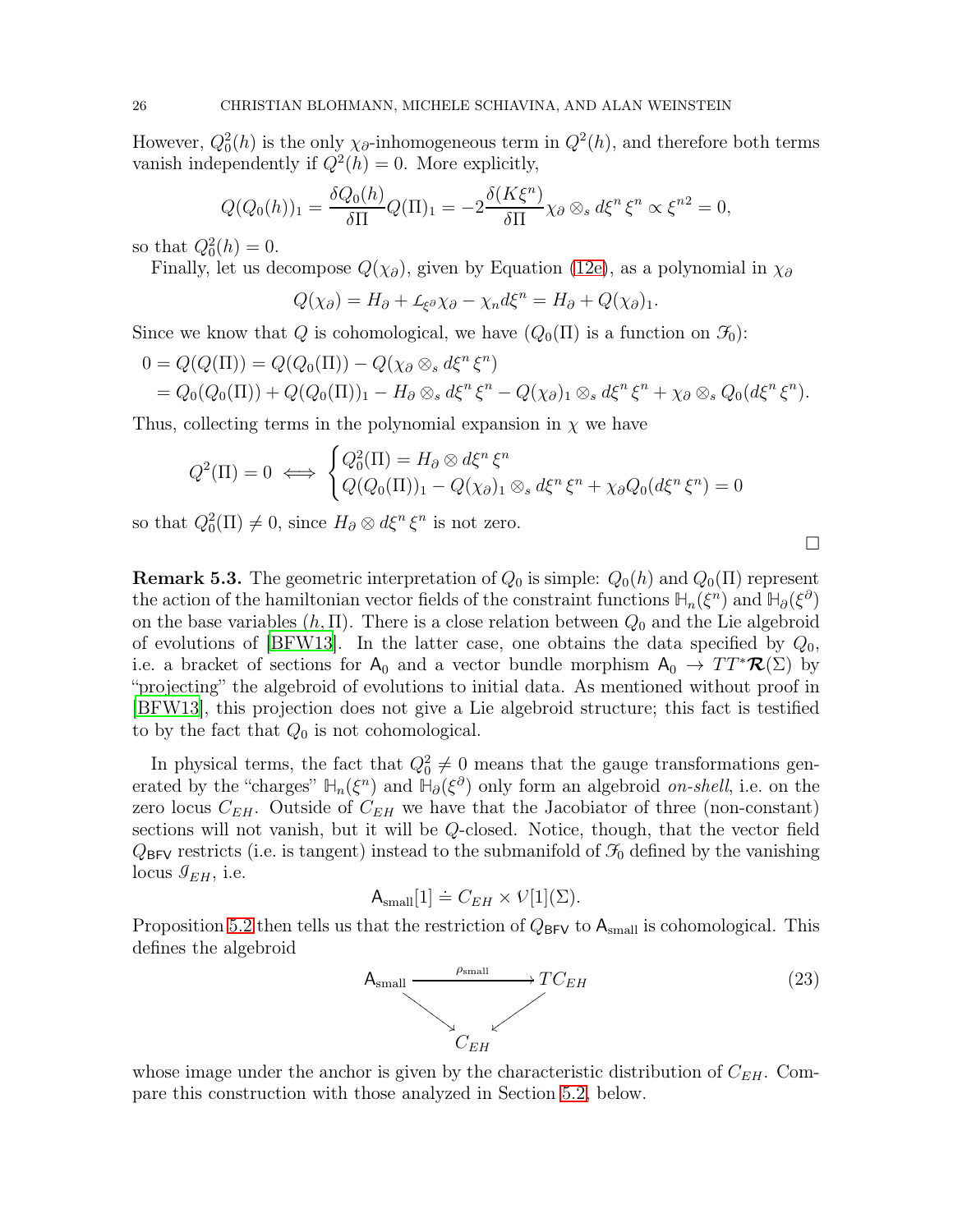**Remark 5.4.** We defined the submanifold  $A_{\text{small}} = C_{EH} \times (0,0) \times V[1](\Sigma) \subset \mathcal{F}_{BFV}$  by setting  $\chi_{\partial} = \chi_n = 0$  (i.e. restricting to  $\mathcal{F}_0$ ) and imposing all constraints. If we defined  $A'_{small}$  without requiring  $H_n = 0$ , as naively suggested from the fact that only  $H_{\partial} = 0$  is needed to make  $Q_0$  cohomological, Equation [\(12f\)](#page-16-8) would tells us that  $Q$  is not tangent to  $\mathsf{A}'_{\text{small}}$ , due to the term  $H_n$ , since we should have  $Q(\chi_n)|_{\mathsf{A}'_{\text{small}}} = 0$ .

<span id="page-26-0"></span>5.2. Other approaches for coisotropic submanifolds. We explain in this section how two attempts to construct Lie algebroids over a symplectic manifold with a coisotropic submanifold, without adding extra variables, do not actually work and cannot be applied to the case at hand.<sup>[27](#page-26-1)</sup>

Consider a symplectic manifold  $M = T^*N$  (for simplicity), and let  $\{H_i\}_{i=1}^n$  denote a set of *n* functions in involution:  $\{H_i, H_j\} = f_{ij}^k(x)H_k$  with  $f_{ij}^k(x) \in C^{\infty}(M)$  the structure functions (we understand summation over repeated indices). Denote by  $X_i$ the hamiltonian vector field associated to  $H_i$ , i.e.  $X_i = \{\cdot, H_i\}$ . Observe, en-passant, that the hamiltonian vector fields are in involution only "on-shell", i.e. on the vanising locus of the  $H_i$ 's, unless the structure functions are constant; i.e. for any function  $g \in C^{\infty}(M)$ :

<span id="page-26-2"></span>
$$
[X_i, X_j](g) = f_{ij}^k X_k(g) + \{f_{ij}^k, g\} H_k
$$
\n(24)

Consider now a rank-n trivial vector bundle  $A \to M$ , and decompose sections  $s \in$  $\Gamma(A)$  as  $s = s^i u_i$  for  $\{u_i\}_{i=1}^n$  a basis of constant sections. We try to endow this vector bundle with a Lie algebroid structure.

5.2.1. Alternative 1 (see [\[CMW21,](#page-31-13) Sect. 4.3]). We define the anchor map as a vector bundle morphism  $\rho: A \to TM$  as follows:

$$
s \longmapsto \rho_1(s) \doteq s^i X_i = s^i \{\cdot, H_i\},\
$$

and we declare a bracket on sections to be given by

$$
[\![s_1, s_2]\!]_1 \doteq \left( f_{ij}^k s_1^i s_2^j + s_1^i X_i(s_2^k) - s_2^i X_i(s_1^k) \right) u_k.
$$

It is easy to check that with these definitions we have the Leibniz rule:

$$
[\![s_1, g s_2]\!]_1 = g[\![s_1, s_2]\!]_1 + \rho_1(s_1)(g)s_2,
$$

however, with a simple calculation we see that

$$
\rho_1([\![s_1,s_2]\!]) - [\rho_1(s_1),\rho_1(s_2)] = \cdots = f_{ij}^k s_1^i s_2^j X_k - s_1^i s_2^j X_i X_j + s_2^i s_1^j X_i X_j
$$

applying the above vector field to any function  $q$ , thanks to Equation [\(24\)](#page-26-2) we get

$$
(\rho_1([\![s_1,s_2]\!]) - [\rho_1(s_1), \rho_1(s_2)]) (g) = -s_1^i s_2^j \{f_{ij}^k, g\} H_k
$$

which vanishes if and only if either

- (1)  $f_{ij}^k$  constant, or
- (2) we restrict to the locus  $H_k = 0$ , i.e. on shell.

Conclusion. The prescription above yields an algebroid structure on A only on shell, unless the structure functions are constant, in which case we have the usual action algebroid for a Lie algebra action.

<span id="page-26-1"></span> $27$ We found examples of these approaches in remarks in [\[BBBD16\]](#page-30-12) and an early version of [\[CMW21\]](#page-31-13).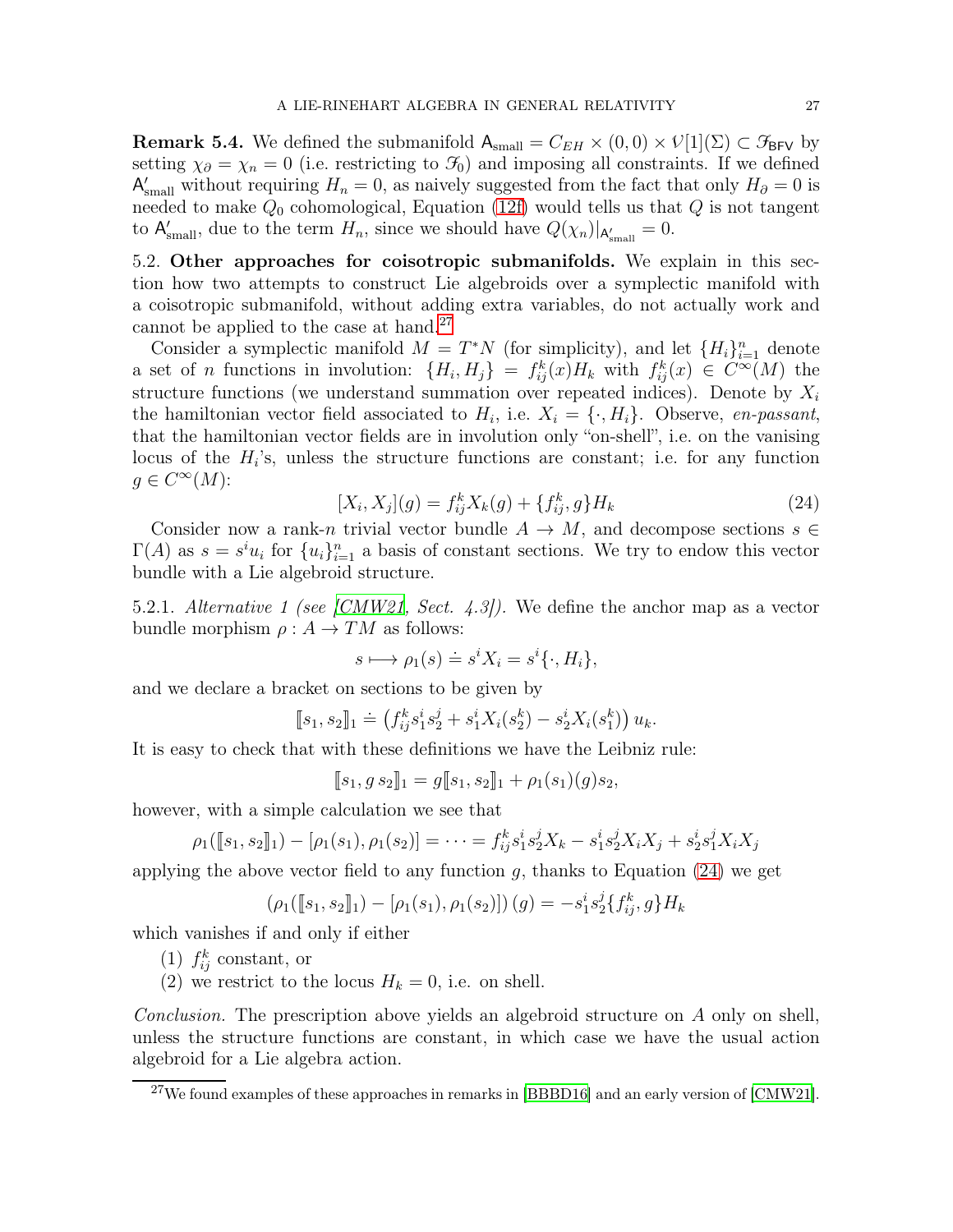5.2.2. Q-manifold reformulation of Alternative 1. The data above can be encoded by a degree 1 vector field  $Q$  on  $A[1]$ , as follows:

$$
Qc^i = f_{jk}^i c^j c^k = [c, c]^i
$$
,  $Qx^{\mu} = X_i^{\mu} c^i = X_i(x^{\mu})c^i$ .

This defines an algebroid iff  $Q^2 = 0$  [\[Vai97;](#page-32-11) [Vor10\]](#page-33-1). However, applying  $Q^2$  to any function  $g = g(x)$  gives

$$
Q^2 g = X_j^{\mu} \partial_{\mu} X_i(g) c^j c^i - \frac{1}{2} X_i(g) f_{jk}^i c^j c^k = \{ \{ g, H_i \}, H_i \} c^j c^i - \frac{1}{2} \{ g, H_k \} f_{ji}^k c^j c^i,
$$

which due to the antisymmetry of the product  $c^i c^j$  of odd variables yields  $Q^2(g)$  =  $\{g, f_{ji}^k\}H_kc^jc^i$ , which, as above, does not vanish off shell for all g unless the structure functions  $f_{ji}^k$  are constant. Moreover, we also have that

$$
Q^{2}c^{i} = [c, [c, c]]^{i} - \frac{1}{2}X_{i}^{\mu}\partial_{\mu}f_{jk}^{i}c^{j}c^{k} = \{f_{jk}^{i}, H_{i}\}c^{j}c^{k}
$$

which again does not vanish in general.

**Remark 5.5.** Observe that this is the scenario we outlined when looking at  $Q_0$  in the first part of Section [5.1,](#page-23-1) which can be interpreted as a particular example of a general fact. Notice that, in the specific example of GR, the combination  $\{f_{jk}^i, H_i\}c^j c^k = 0$ ought to vanish as a result of the first statement in Proposition [5.2,](#page-24-6) i.e.  $Q_0^2(\xi^n) =$  $Q_0^2(\xi^\partial)=0.$ 

5.2.3. Alternative 2, (see [\[BBBD16,](#page-30-12) Section II.B]). With a similar starting point as above<sup>[28](#page-27-0)</sup> we define an "anchor" map  $\rho_2 : \Gamma(A) \to \mathcal{X}(M)$  as

$$
s \longmapsto \rho_2(s) \doteq \{ s^i H_i, \cdot \}.
$$

One immediately sees that this map does not arise from a vector bundle morphism, as it is not  $C^{\infty}$ -linear (i.e.  $\rho(gs) \neq g\rho(s)$ ), and hence the vector bundle  $A \to M$  cannot be a Lie algebroid with anchor  $\rho_2$ . For the same reason, this map also fails to be a module homomorphism, so this is not the anchor map of a Lie–Rinehart algebra either (cf. Def. [4.1\)](#page-20-0). However, as shown in the paper, with the bracket given as

$$
[\![s_1, s_2]\!]_2 \doteq \{ s_1^i H_i, s_2^j H_j \}
$$

one can check that both Leibniz and a (formal) homomorphism property are satisfied:

$$
[\![s_1, g s_2]\!]_2 = g[\![s_1, s_2]\!]_2 + \rho_2(s_1)(g)s_2, \qquad \rho_2([\![s_1, s_2]\!]_2) - [\rho_2(s_1), \rho_2(s_2)] = 0.
$$

Conclusion. This structure is not that of a Lie algebroid, nor that of a Lie-Rinehart algebra. It might be given some other interpretation, once the appropriate notion is found, but we are not aware of any. Notice that our conclusions are independent of the constancy of the structure functions  $f_{ij}^k$ , so the construction in [\[BBBD16\]](#page-30-12) fails to yield a Lie algebroid even in the case of a hamiltonian action of a Lie algebra on M, where the functions  $H_i$  are interpreted as the components of a momentum map.

<span id="page-27-0"></span> $^{28}$ In [\[BBBD16\]](#page-30-12) a nontrivial bundle A is considered, in principle, but this will have no bearing on our observations.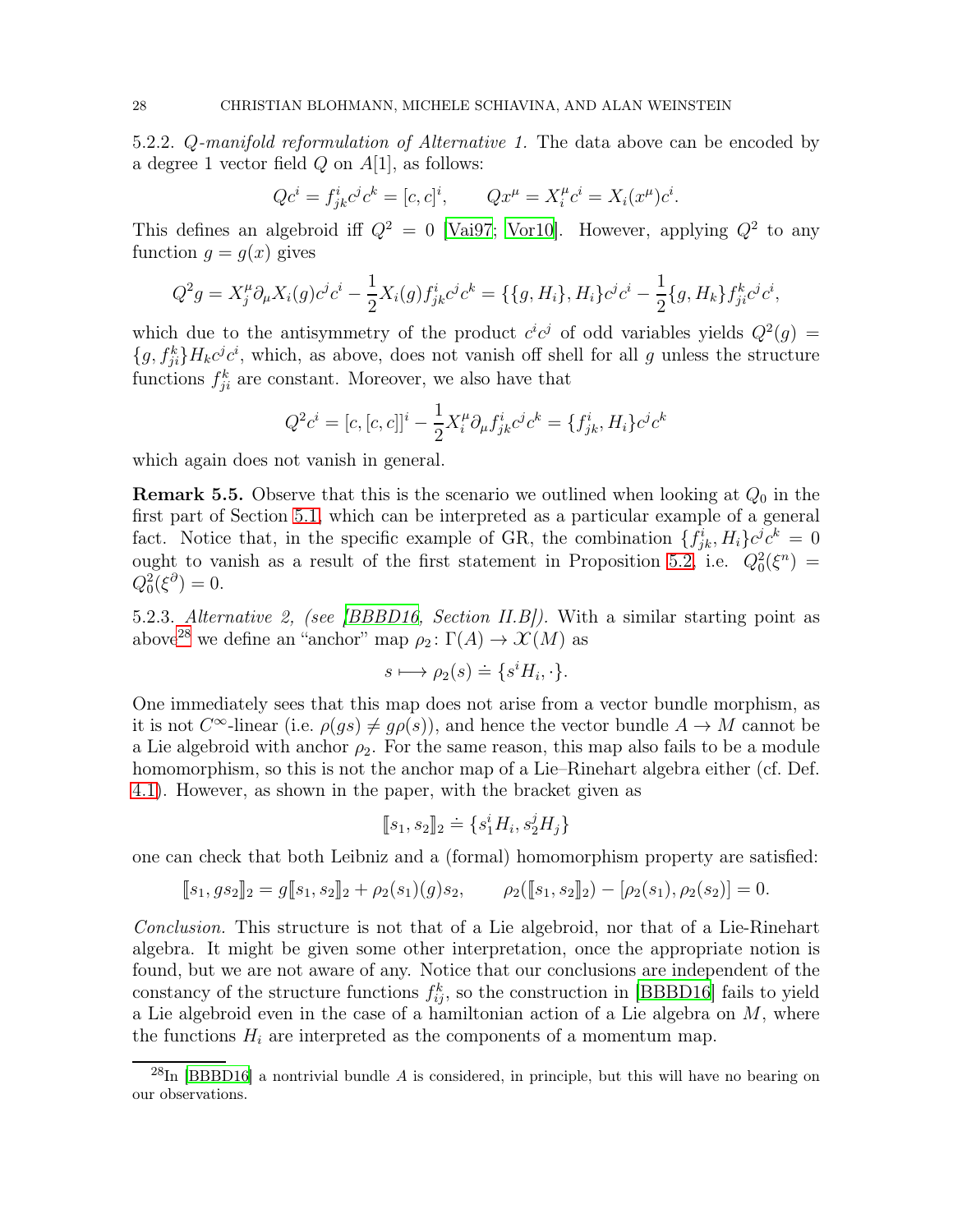#### 6. Outlook

<span id="page-28-0"></span>We conclude with a few observations on possible developments and further investigations aimed at a better understanding of the hamiltonian structure of general relativity.

<span id="page-28-1"></span>Cauchy data as composition of coisotropic relations. Recall the construction of initial data for a lagrangian field theory outlined in Section [2.2.](#page-5-0) If we now assume that the equations admit solutions for a small cylinder  $M_{\epsilon} = \Sigma \times [0, \epsilon]$ , the projection  $L_{M_{\epsilon}} = \pi_{M_{\epsilon}}(EL) \subset \mathcal{F}_{\partial M_{\epsilon}}^{\partial} = \overline{\mathcal{F}_{\Sigma}^{\partial}} \times \mathcal{F}_{\Sigma}^{\partial}$  is expected to be a lagrangian submanifold<sup>[29](#page-28-3)</sup>, which can be seen as the boundary values of a solution of the equations of motion in  $M_{\epsilon}$  (think of the graph of the hamiltonian flow). A solution is found by intersecting  $L_{M_{\epsilon}}$  with another lagrangian submanifold transversal to it: a boundary condition<sup>[30](#page-28-4)</sup> (see [\[CMR11,](#page-30-13) Section 2.1] and also [\[KT79,](#page-31-5) Chapter III.16]).

One can look at the subset  $C \subset \mathcal{F}_{\Sigma}^{\partial}$  of points that can be completed to a pair in  $L_{M_{\epsilon}} \subset \mathcal{F}_{\Sigma}^{\partial} \times \mathcal{F}_{\Sigma}^{\partial}$  for some  $\epsilon$ . Let us assume that, for said  $\epsilon$ , the submanifold  $L_{M_{\epsilon}}$  is lagrangian as expected. If we think of  $\mathcal{F}_{\Sigma}^{\partial}$  as a relation from the point to  $\mathcal{F}_{\Sigma}^{\partial}$  itself—hence coisotropic—and  $L_{M_{\epsilon}}$  as a lagrangian relation in  $\mathcal{F}_{\Sigma}^{\partial} \times \mathcal{F}_{\Sigma}^{\partial}$  (in particular coisotropic), following [\[CMR11,](#page-30-13) Section 3.4], this leads us to conclude that C must be coisotropic. Indeed C is the composition of coisotropic relations  $C = \bigcup_{\epsilon \in [0,\infty)} L_{\Sigma \times [0,\epsilon]} \circ \mathcal{F}_{\Sigma}^{\partial}$ .

In order to have a proof of the coisotropic property of  $C_{EH}$  that does not explicit rely on diffeomorphism symmetry, one could attempt to prove that, for a sufficiently small cylinder  $\Sigma \times [0, \epsilon]$ , the subset  $L_{M_{\epsilon}}$  is actually a (locally) lagrangian submanifold.<sup>[31](#page-28-5)</sup> One route to this goal, compatible to the discussions contained in this paper, follows the reduction procedure culminating in Corollary 3.21 of [\[CMR14\]](#page-30-2).

Another interesting approach to an abstract proof of the coisotropic property, unrelated to the present discussion, was recently proposed in [\[Gło21\]](#page-31-14). For the author, this property is a consequence of the requirement that the canonical and covariant approaches to the phase space for general relativity be physically equivalent.

<span id="page-28-2"></span>The homotopy momentum map. In recent work of one of the authors [\[Blo21](#page-30-14)], it was shown that the the non-integrated constraints of general relativity can be interpreted as a momentum map in the setting of multisymplectic geometry.

The multipresymplectic form of a lagrangian field theory such as general relativity is the  $(n + 1)$ -form  $\omega = e + \delta \gamma$ , the sum of the Euler-Lagrange form and the variation of the boundary form, which is the total derivative of the Lepage form  $L + \gamma$ . From  $\omega$ we can construct an  $L_{\infty}$ -algebra  $L_{\infty}(J^{\infty}L \text{or}_M, \omega)$  consisting of forms in the variational bicomplex, which can be interpreted as the  $L_{\infty}$ -algebra of conserved currents [\[Blo21,](#page-30-14) Prop. 2.4].

<span id="page-28-3"></span><sup>&</sup>lt;sup>29</sup>Note that  $L_{M_{\epsilon}}$  is always isotropic.

<span id="page-28-4"></span><sup>&</sup>lt;sup>30</sup>Isotropicity of  $L_M$  is generally insufficient to hope for the existence of a boundary condition transversal to it. For equations of motion that admit unique solutions in a short cylinder  $M_{\epsilon}$ , we expect  $L_{M_{\epsilon}}$  to be lagrangian, in the sense of being isotropic with an isotropic complement. More generally,  $L_{M_e}$  might still be lagrangian in some weaker sense, and generally it might not be given by the graph of a hamiltonian flow. See [\[CM14,](#page-30-15) Theorem 4.2] for an in-depth analysis of the example of wave equations.

<span id="page-28-5"></span><sup>31</sup>This means that it is would be lagrangian at smooth points.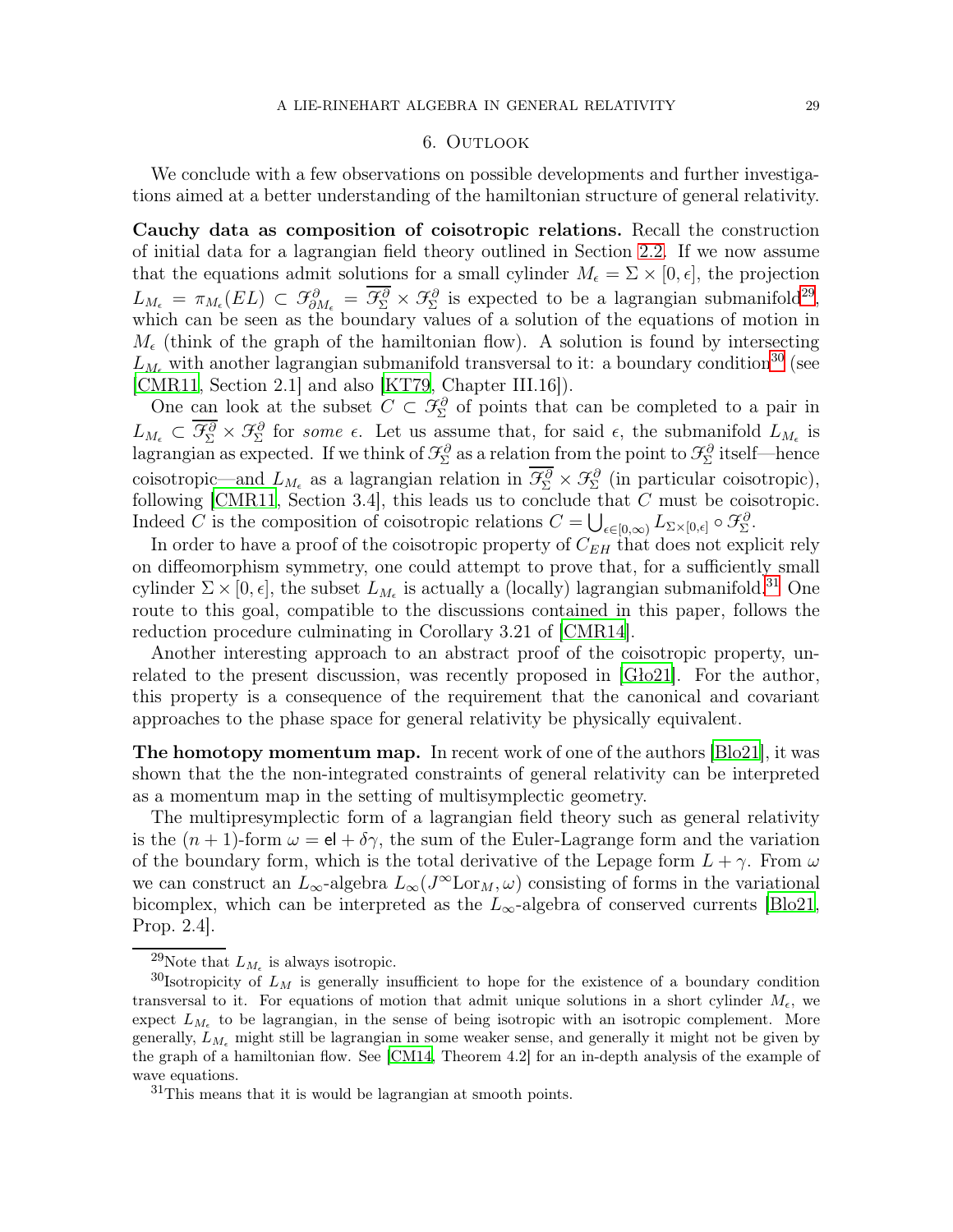The homotopy momentum map of a Lie algebra action  $\rho : \mathfrak{g} \to \mathcal{X}(J^{\infty} \mathrm{Lor}_M)$  is a morphism of  $L_{\infty}$ -algebras,

$$
\mu: \mathfrak{g} \to L_{\infty}(J^{\infty} \mathrm{Lor}_M, \omega),
$$

such that the first component maps every  $a \in \mathfrak{g}$  on M to a form  $\mu_1(a) \in \Omega^{n-1}(J^{\infty} \text{Lor}_M)$ satisfying

$$
\iota_{\rho(a)}\omega = -\mathbf{d}\mu_1(a)\,,
$$

where **d** is the total differential of the variational bicomplex.

The action of diffeomorphisms on Lorentz metrics is local, so that it induces an action of the Lie algebra of vector fields  $\rho : \mathcal{X}(M) \to \mathcal{X}(J^{\infty} \text{Lor}_M)$ . It is shown in [\[Blo21,](#page-30-14) Thm. 4.1 that the Lepage form  $L + \gamma$  is invariant under this action. Since the Lepage form is the primitive of the multipresymplectic form, it follows in analogy to symplectic geometry that the maps

$$
\mu_k : \wedge^k \mathcal{X}(M) \longrightarrow L_{\infty}(J^{\infty} \mathrm{Lor}, \omega)
$$
  

$$
\mu_k(v_1 \wedge \ldots \wedge v_k) := \iota_{\rho(v_1)} \cdots \iota_{\rho(v_k)}(L + \gamma),
$$

where  $1 \leq k \leq n-1$ , define a homotopy momentum map [\[Blo21,](#page-30-14) Theorem 4.2].

The higher momentum map does not depend on the choice of the Cauchy hypersurface  $\Sigma$ . It is an open question, how the  $L_{\infty}$ -algebra of conserved currents is related by integration over  $\Sigma$  to the Poisson algebra of the corresponding "charges", i.e. the constraint functions.

#### <span id="page-29-0"></span>References

- <span id="page-29-2"></span>[And89] I. M. Anderson. "The Variational Bicomplex". Unpublished manuscript, available at <https://ncatlab.org/nlab/files/AndersonVariationalBicomplex.pdf>, downloaded on 1/5/2022. 1989.
- <span id="page-29-3"></span>[AT96] I. M. Anderson and C. G. Torre. "Classification of local generalized symmetries for the vacuum Einstein equations". In: Communications in Mathematical Physics 176.3 (1996), pp. 479–539. DOI:  $\text{cmp}/1104286113$ .
- <span id="page-29-4"></span>[AMM82] J. M. Arms, J. E. Marsden, and V. Moncrief. "The structure of the space of solutions of Einstein's equations. II. Several Killing fields and the Einstein-Yang-Mills equations". In: Ann. Physics 144.1 (1982), pp. 81–106.
- <span id="page-29-5"></span>[ADM08] R. Arnowitt, S. Deser, and C. W. Misner. "Republication of: The dynamics of general relativity". In: General Relativity and Gravitation 40.9 (2008), pp. 1997–2027. doi: [10.1007/s10714-008-0661-1](https://doi.org/10.1007/s10714-008-0661-1).
- <span id="page-29-6"></span>[BCSX20] R. Bandiera, Z. Chen, M. Stiénon, and P. Xu. "Shifted Derived Poisson Manifolds Associated with Lie Pairs". In: Communications in Mathematical Physics 375.3 (2020), pp. 1717–1760. DOI: [10.1007/s00220-019-03457-w](https://doi.org/10.1007/s00220-019-03457-w).
- <span id="page-29-1"></span>[BF83a] I. A. Batalin and E. S. Fradkin. "A generalized canonical formalism and quantization of reducible gauge theories". In: Physics Letters B 122.2 (Mar. 1983), pp. 157–164. doi: [10.1016/0370-2693\(83\)90784-0](https://doi.org/10.1016/0370-2693(83)90784-0).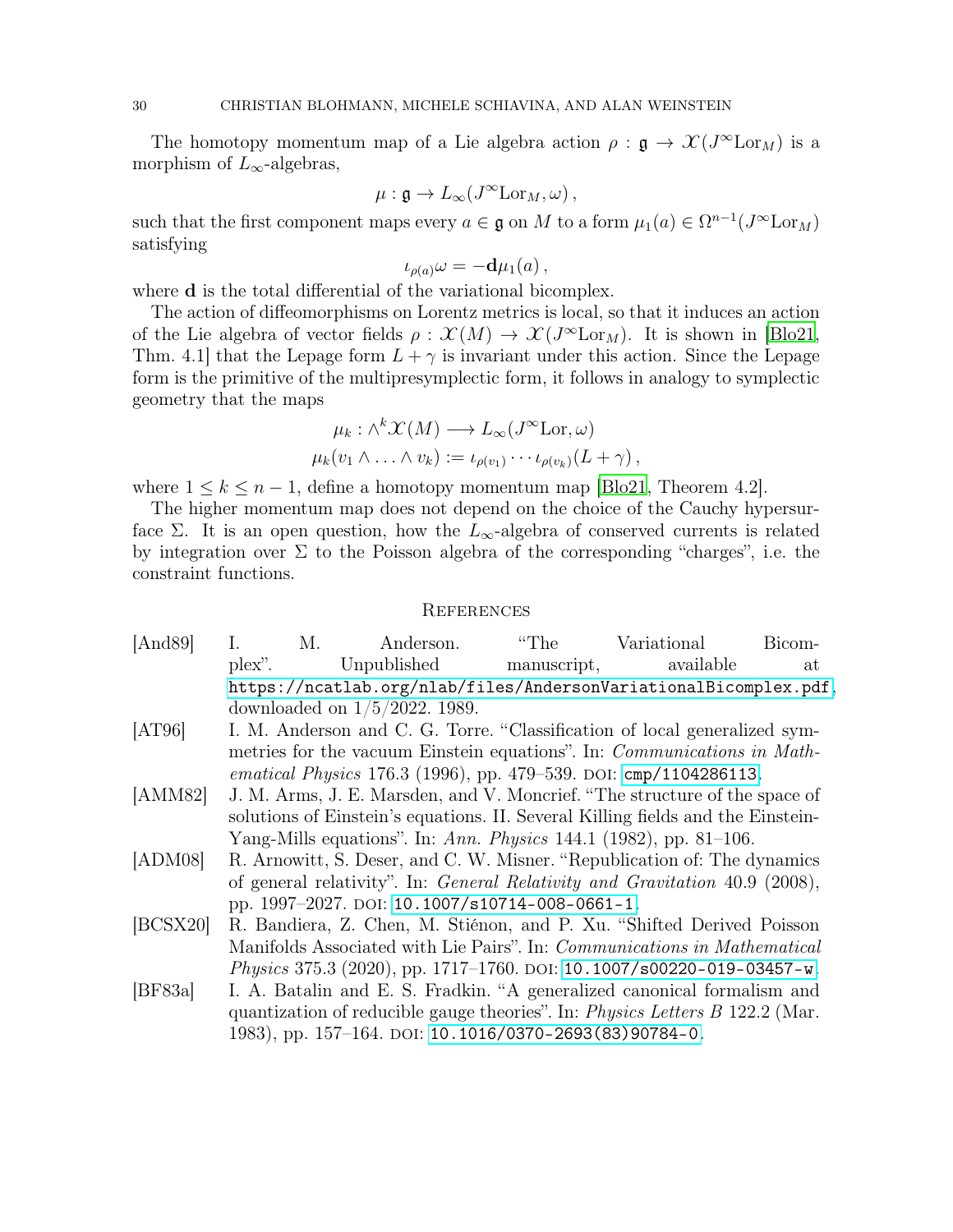- <span id="page-30-5"></span>[BF83b] I. A. Batalin and E. S. Fradkin. "A generalized canonical formalism and quantization of reducible gauge theories". In: Physics Letters B 122.2 (1983), pp. 157–164.
- <span id="page-30-3"></span>[BV77a] I. A. Batalin and G. A. Vilkovisky. "Relativistic S-matrix of dynamical systems with boson and fermion constraints". In: *Physics Letters B* 69.3  $(Aug. 1977), pp. 309-312. DOI: 10.1016/0370-2693(77)90553-6.$  $(Aug. 1977), pp. 309-312. DOI: 10.1016/0370-2693(77)90553-6.$  $(Aug. 1977), pp. 309-312. DOI: 10.1016/0370-2693(77)90553-6.$
- <span id="page-30-4"></span>[BV81] I. A. Batalin and G. A. Vilkovisky. "Gauge algebra and quantization". In: *Physics Letters B* 102.1 (June 1981), pp. 27–31. DOI: [10.1016/0370-2693\(81\)90205-7](https://doi.org/10.1016/0370-2693(81)90205-7).
- <span id="page-30-6"></span>[BV83] I. A. Batalin and G. A. Vilkovisky. "Quantization of gauge theories with linearly dependent generators". In: *Physical Review D* 28.10 (1983), p. 2567.
- <span id="page-30-8"></span><span id="page-30-7"></span>[BV84] I. A. Batalin and G. A. Vilkovisky. "Gauge algebra and quantization". In: Quantum Gravity. Springer, 1984, pp. 463–480.
- [BV77b] I. Batalin and G. Vilkovisky. "Relativistic S-matrix of dynamical systems with boson and fermion constraints". In: *Physics Letters B* 69.3 (1977), pp. 309-312. DOI: [https://doi.org/10.1016/0370-2693\(77\)90553-6](https://doi.org/https://doi.org/10.1016/0370-2693(77)90553-6).
- <span id="page-30-14"></span><span id="page-30-0"></span>[Blo21] C. Blohmann. The homotopy momentum map of general relativity. 2021. arXiv: [2103.07670 \[math.SG\]](https://arxiv.org/abs/2103.07670).
- [BFW13] C. Blohmann, M. C. B. Fernandes, and A. Weinstein. "Groupoid symmetry and constraints in General Relativity". In: Commun. Contemp. Math. 15.1 (2013), pp. 1250061, 25. DOI: [10.1142/S0219199712500617](https://doi.org/10.1142/S0219199712500617).
- <span id="page-30-12"></span><span id="page-30-1"></span>[BW22] C. Blohmann and A. Weinstein. Hamiltonian Lie algebroids. 91 pages, to appear in Memoirs of the AMS. 2022. arXiv: [1811.11109 \[math.SG\]](https://arxiv.org/abs/1811.11109).
- [BBBD16] M. Bojowald, U. Büyükçam, S. Brahma, and F. D'Ambrosio. "Hypersurface-deformation algebroids and effective spacetime models". In: *Phys. Rev. D* 94 (10 Nov. 2016), p. 104032. DOI: [10.1103/PhysRevD.94.104032](https://doi.org/10.1103/PhysRevD.94.104032).
- <span id="page-30-11"></span>[Bru11] A. J. Bruce. "From  $L_{\infty}$ -algebroids to higher Schouten/Poisson structures". In: Reports on Mathematical Physics  $67.2$  (2011), pp. 157–177. DOI: [https://doi.org/10.1016/S0034-4877\(11\)00010-3](https://doi.org/https://doi.org/10.1016/S0034-4877(11)00010-3).
- <span id="page-30-9"></span>[CCS21a] G. Canepa, A. S. Cattaneo, and M. Schiavina. "General Relativity and the AKSZ Construction". In: Communications in Mathematical Physics 385.3  $(2021)$ , pp. 1571–1614. DOI: [10.1007/s00220-021-04127-6](https://doi.org/10.1007/s00220-021-04127-6).
- <span id="page-30-10"></span>[CCS21b] G. Canepa, A. S. Cattaneo, and M. Schiavina. Boundary structure of General Relativity in tetrad variables. 2021. arXiv: [2001.11004 \[math-ph\]](https://arxiv.org/abs/2001.11004).
- <span id="page-30-15"></span>[CM14] A. S. Cattaneo and P. Mnev. "Wave Relations". In: Communications in Mathematical Physics  $332.3$  (2014), pp. 1083–1111. DOI: [10.1007/s00220-014-2130-x](https://doi.org/10.1007/s00220-014-2130-x).
- <span id="page-30-13"></span>[CMR11] A. S. Cattaneo, P. Mnev, and N. Reshetikhin. "Classical and quantum Lagrangian field theories with boundary". In: PoS CORFU2011 (2011), p. 044. doi: [10.22323/1.155.0044](https://doi.org/10.22323/1.155.0044). arXiv: [1207.0239 \[math-ph\]](https://arxiv.org/abs/1207.0239).
- <span id="page-30-2"></span>[CMR14] A. S. Cattaneo, P. Mnev, and N. Reshetikhin. "Classical BV Theories on Manifolds with Boundary". In: Communications in Mathematical Physics 332.2 (2014), pp. 535-603. DOI: [10.1007/s00220-014-2145-3](https://doi.org/10.1007/s00220-014-2145-3).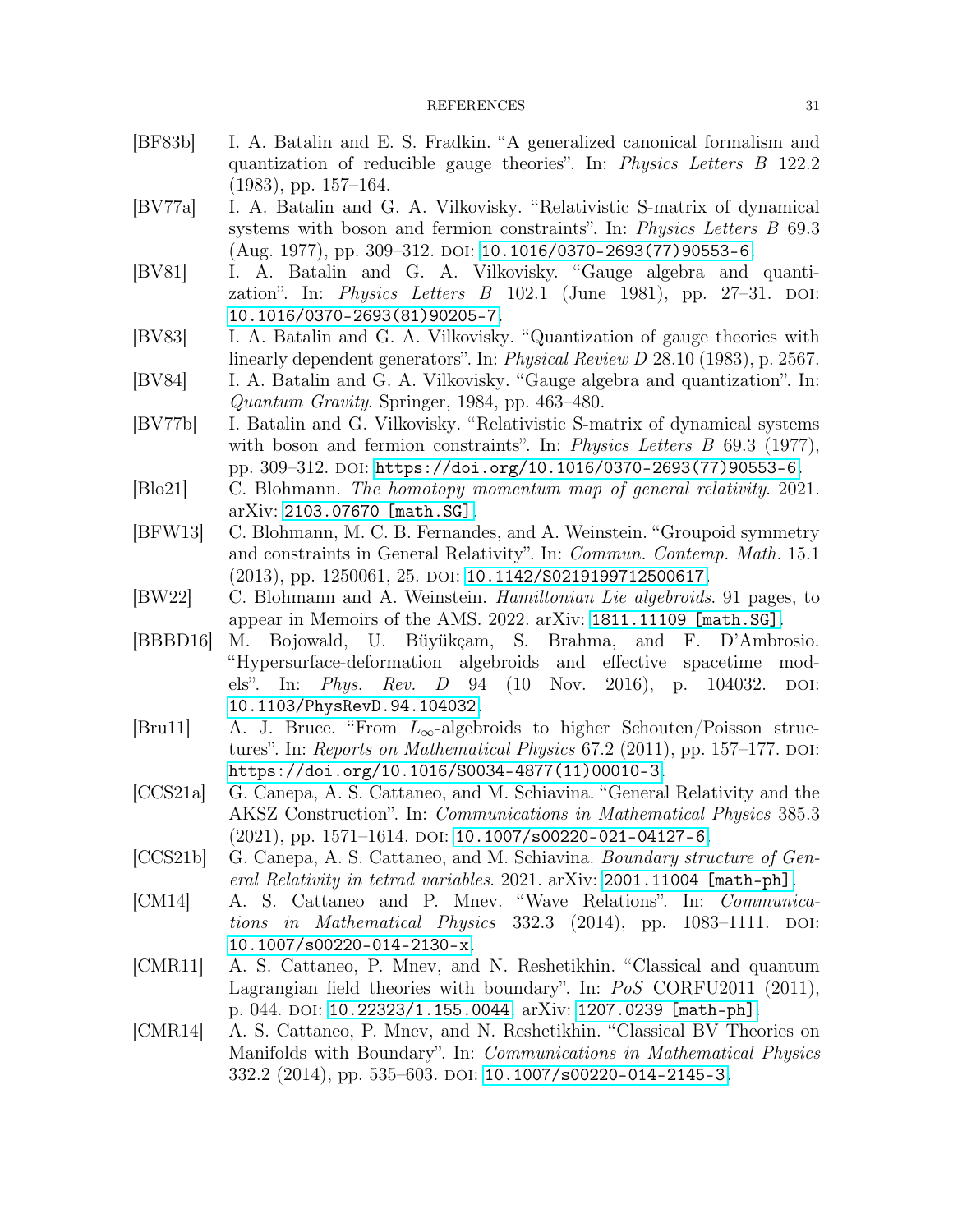- <span id="page-31-0"></span>[CMR18] A. S. Cattaneo, P. Mnev, and N. Reshetikhin. "Perturbative Quantum Gauge Theories on Manifolds with Boundary". In: Communications in Mathematical Physics  $357.2$  (2018), pp. 631–730. DOI: [10.1007/s00220-017-3031-6](https://doi.org/10.1007/s00220-017-3031-6).
- <span id="page-31-13"></span>[CMW21] A. S. Cattaneo, P. Mnev, and K. Wernli. Constrained systems, generalized Hamilton-Jacobi actions, and quantization. 2021. arXiv: [2012.13270 \[math-ph\]](https://arxiv.org/abs/2012.13270).
- <span id="page-31-1"></span>[CS16] A. S. Cattaneo and M. Schiavina. "BV-BFV approach to General Relativity: Einstein–Hilbert action". In: Journal of Mathematical Physics 57 (2 2016).
- <span id="page-31-9"></span>[CS19] A. S. Cattaneo and M. Schiavina. "BV-BFV approach to General Relativity: Palatini–Cartan–Holst action". In: Advances in Theoretical and Mathematical Physics  $23$  (8 Dec. 2019), pp. 2025–2059. DOI: [10.4310/ATMP.2019.v23.n8.a3](https://doi.org/10.4310/ATMP.2019.v23.n8.a3).
- <span id="page-31-2"></span>[CW16] J. D. Christensen and E. Wu. "Tangent spaces and tangent bundles for diffeological spaces". In: Cah. Topol. Géom. Différ. Catég. 57.1 (2016), pp. 3– 50.
- <span id="page-31-4"></span>[CG17] K. Costello and O. Gwilliam. Factorization algebras in quantum field theory. Vol. 1. Vol. 31. New Mathematical Monographs. Cambridge University Press, Cambridge, 2017, pp. ix+387. DOI: [10.1017/9781316678626](https://doi.org/10.1017/9781316678626).
- <span id="page-31-7"></span>[DeW67] B. S. DeWitt. "Quantum Theory of Gravity. I. The Canonical Theory". In: Phys. Rev. 160 (5 Aug. 1967), pp. 1113-1148. DOI: [10.1103/PhysRev.160.1113](https://doi.org/10.1103/PhysRev.160.1113).
- <span id="page-31-11"></span>[Dub79] E. J. Dubuc. "Sur les modèles de la géométrie différentielle synthétique". fr. In: Cahiers de Topologie et Géométrie Différentielle Catégoriques 20.3 (1979), pp. 231–279.
- <span id="page-31-8"></span>[FV77] E. S. Fradkin and G. A. Vilkovisky. "Quantization of relativistic systems with constraints equivalence of canonical and covariant formalisms in quantum theory of gravitational field". In: *Phys. Lett. B* 55 (1977), pp. 224–226.
- <span id="page-31-14"></span>[Gło21] J. Głowacki. "Inevitability of the Poisson Bracket Structure of the Relativistic Constraints". In: Foundations of Physics 51.6 (2021), p. 111. DOI: [10.1007/s10701-021-00514-0](https://doi.org/10.1007/s10701-021-00514-0).
- <span id="page-31-10"></span><span id="page-31-3"></span>[Hue04] J. Huebschmann. "Lie-Rinehart algebras, descent, and quantization". In: vol. 43. 2004, pp. 295–316.
- [Igl13] P. Iglesias-Zemmour. Diffeology. Vol. 185. Mathematical Surveys and Monographs. American Mathematical Society, Providence, RI, 2013, pp.  $xxiv+439$ . DOI: [10.1090/surv/185](https://doi.org/10.1090/surv/185).
- <span id="page-31-12"></span>[Joy19] D. Joyce. Algebraic Geometry Over  $C^{\infty}$ -rings. Memoirs of the American Mathematical Society. American Mathematical Society, 2019.
- <span id="page-31-6"></span>[Kat62] J. Katz. "Les crochets de Poisson des contraintes du champ gravitationne". In: C. R. Acad. Sci. Paris 254 (1962), pp. 1386–1387.
- <span id="page-31-5"></span>[KT79] J. Kijowski and W. M. Tulczyjew. "A symplectic framework for field theories". In: Lect. Notes Phys. 107 (1979).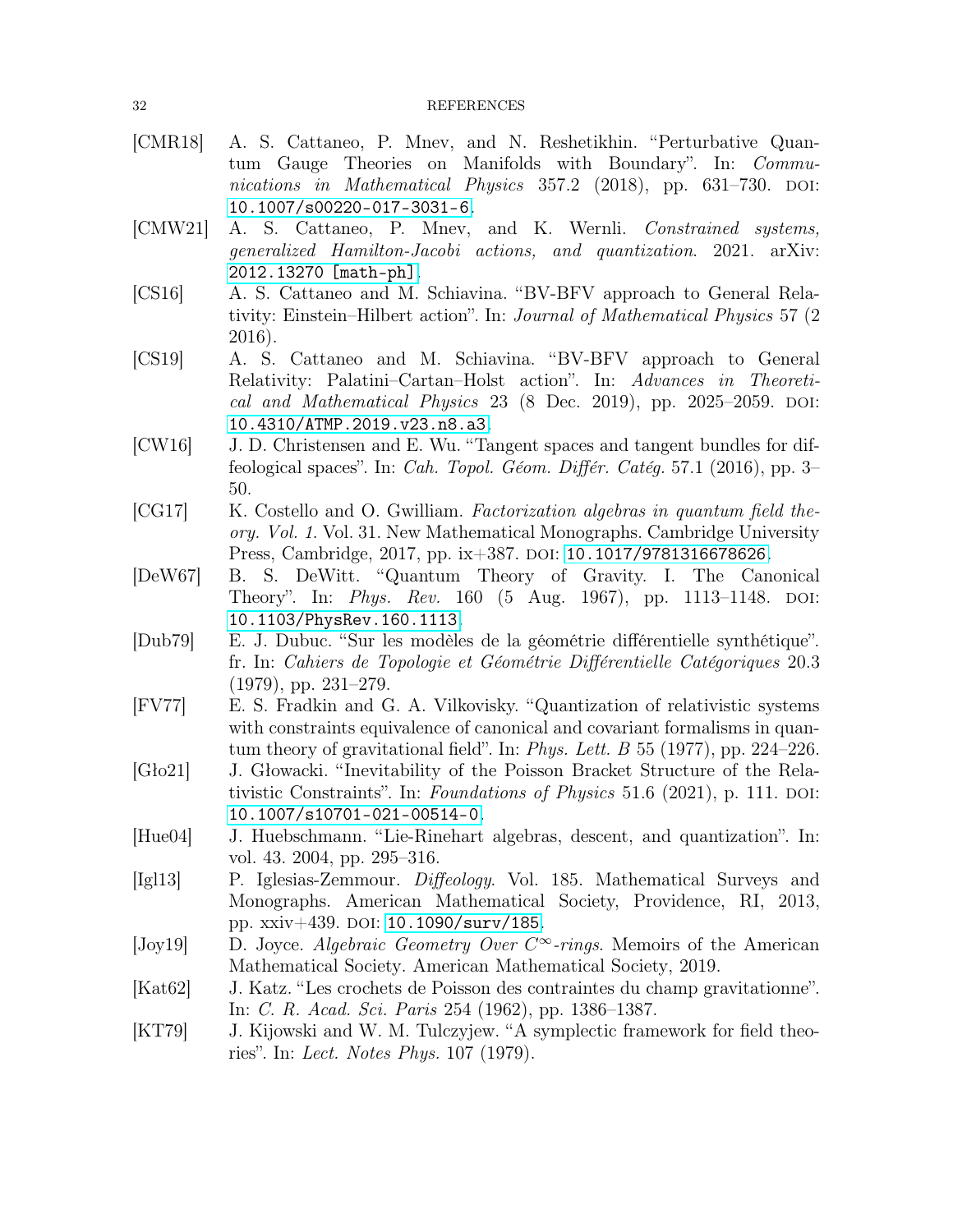#### REFERENCES 33

- <span id="page-32-6"></span>[Kje01a] L. Kjeseth. "A homotopy Lie-Rinehart resolution and classical BRST cohomology". In: *Homology, Homotopy and Applications* 3.1 (2001), pp. 165– 192.
- <span id="page-32-8"></span>[Kje01b] L. Kjeseth. "Homotopy Rinehart cohomology of homotopy Lie-Rinehart pairs". In: Homology, Homotopy and Applications 3.1 (2001), pp. 139–163. DOI: [hha/1140370269](https://doi.org/hha/1140370269).
- <span id="page-32-14"></span>[Koc86] A. Kock. "Convenient vector spaces embed into the Cahiers topos". en. In: Cahiers de Topologie et Géométrie Différentielle Catégoriques 27.1 (1986), pp. 3–17.
- <span id="page-32-15"></span>[KR87] A. Kock and G. E. Reyes. "Corrigendum and addenda to the paper "Convenient vector spaces embed..."" en. In: Cahiers de Topologie et Géométrie Différentielle Catégoriques 28.2 (1987), pp. 99–110.
- <span id="page-32-10"></span><span id="page-32-7"></span>[Mne17] P. Mnev. Quantum Field Theory: Batalin–Vilkovisky Formalism and Its Applications. American Mathematical Society, 2017.
- [OP05] Y.-G. Oh and J.-S. Park. "Deformations of coisotropic submanifolds and strong homotopy Lie algebroids". In: Inventiones mathematicae 161.2  $(2005)$ , pp. 287–360. doi: [10.1007/s00222-004-0426-8](https://doi.org/10.1007/s00222-004-0426-8).
- <span id="page-32-13"></span><span id="page-32-1"></span>[Rin63] G. S. Rinehart. "Differential forms on general commutative algebras". In: Trans. Amer. Math. Soc. 108 (1963), pp. 195–222. doi: [10.2307/1993603](https://doi.org/10.2307/1993603).
- [Sau89] D. J. Saunders. The geometry of jet bundles. Vol. 142. London Mathematical Society Lecture Note Series. Cambridge University Press, Cambridge, 1989, pp. viii+293. DOI: 10.1017/CB09780511526411.
- <span id="page-32-4"></span>[Sch08] F. Schätz. "BFV-Complex and Higher Homotopy Structures". In: Communications in Mathematical Physics 286.2 (2008), p. 399. DOI: [10.1007/s00220-008-0705-0](https://doi.org/10.1007/s00220-008-0705-0).
- <span id="page-32-5"></span>[Sch10] F. Schätz. "Invariance of the BFV complex". In: Pacific Journal of Mathe-matics 248 (2 2010), pp. 453–474. DOI: [10.2140/pjm.2010.248.453](https://doi.org/10.2140/pjm.2010.248.453).
- <span id="page-32-12"></span><span id="page-32-0"></span>[Sch15] M. Schiavina. "BV-BFV Approach to general relativity". PhD thesis. Zurich, 2015.
- [She69] C. D. Shepard. "Languages in General Algebras". In: Proceedings of the First Annual ACM Symposium on Theory of Computing. STOC '69. Marina del Rey, California, USA: Association for Computing Machinery, 1969, pp. 155-163. doi: [10.1145/800169.805430](https://doi.org/10.1145/800169.805430).
- <span id="page-32-2"></span>[Sta88] J. D. Stasheff. "Constrained Hamiltonians. An introduction to homological algebra in field theoretical physics". In: Elliptic Curves and Modular Forms in Algebraic Topology. Ed. by P. S. Landweber. Berlin, Heidelberg: Springer Berlin Heidelberg, 1988, pp. 150–160.
- <span id="page-32-9"></span>[Sta98] J. D. Stasheff. "The (secret?) homological algebra of the Batalin–Vilkovisky approach". In: Contemporary mathematics 219 (1998), pp. 195–210.
- <span id="page-32-3"></span>[Sta97] J. Stasheff. "Homological reduction of constrained Poisson algebras". In: *Journal of Differential Geometry*  $45.1$  (1997), pp. 221–240. DOI: [10.4310/jdg/1214459757](https://doi.org/10.4310/jdg/1214459757).
- <span id="page-32-11"></span>[Vai97] A. Y. Vaintrob. "Lie algebroids and homological vector fields". In: Russian Math. Surveys 52.2 (1997), pp. 428–429.